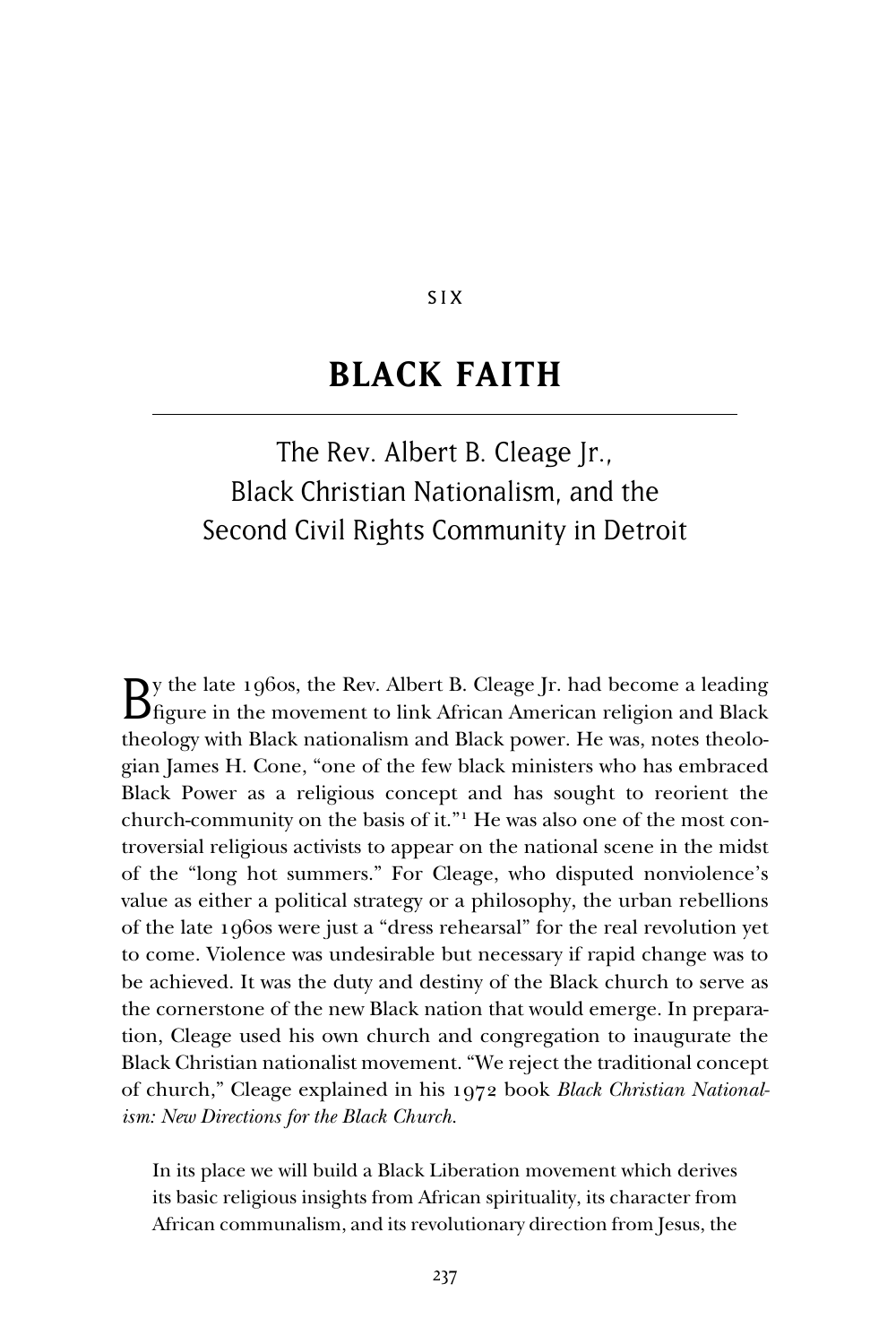Black Messiah. We will make Black Christian Nationalism the cornerstone of the Black man's struggle for power and survival. We will build a Black communal society which can protect the minds and bodies of Black men, women and children everywhere.<sup>2</sup>

Cleage had not completely rejected the notion of racial integration early in his career during the 1950s. He began his clerical service as a local activist struggling to win converts, both religious and political. A minister, organizer, and ideologue, over time Cleage helped to define an emergent Black nationalist perspective within the city's civil rights movement. Both inside and outside the movement, Cleage was commonly regarded as an enigma: a Christian minister who contended that almost everything about traditional Christianity was false; a Black nationalist who by outward appearances could "pass" for white; and a self-styled champion of the poor, the marginal, and the dispossessed with impeccable middle-class credentials. Few commentators and even fewer critics failed to mention Cleage's light skin color in particular.

Grace Lee Boggs, for example, describes Cleage as "[p]ink-complexioned, with blue eyes and light brown, almost blonde hair" (his eyes were in fact gray). His first biographer, journalist Hiley Ward, a religion writer for the *Detroit Free Press* in the 1960s, contends that Cleage's light complection left him with "a lifelong identity crisis."<sup>3</sup> Ward, who seems obsessed with Cleage's coloring, describes the reverend's mother, Pearl Reed Cleage, as white in appearance with very thin features: "My grandmother was a Cherokee Indian," he quotes her as explaining, "my father was a mulatto, and my mother was a very fair lady." The rumors that Pearl Reed Cleage forbade her seven children to play with children who were visibly darker than they, and that the Cleage family was (as the *Michigan Chronicle*'s Louis Martin asserted) "the fair mulatto type, not too interested in unions," seem to be the products of unjust presupposition and bias.<sup>4</sup>

Friends, family members, and associates at the Shrine of the Black Madonna have described the role of race, class, and family in Reverend Cleage's life very differently. According to his sister, Barbara (Cleage) Martin, "we never passed. We never even tried to pass." Martin recalls her mother giving lectures on Black history at nearby Wingert Elementary School; other sources cite Pearl Cleage's efforts to get the Detroit Board of Education to hire Black teachers and provide a decent education to Black children. Similarly, their father, Dr. Albert Cleage Sr., is described by his children and family friends as a dedicated "race man," who, though not a member of the UNIA, was sympathetic to Garveyism.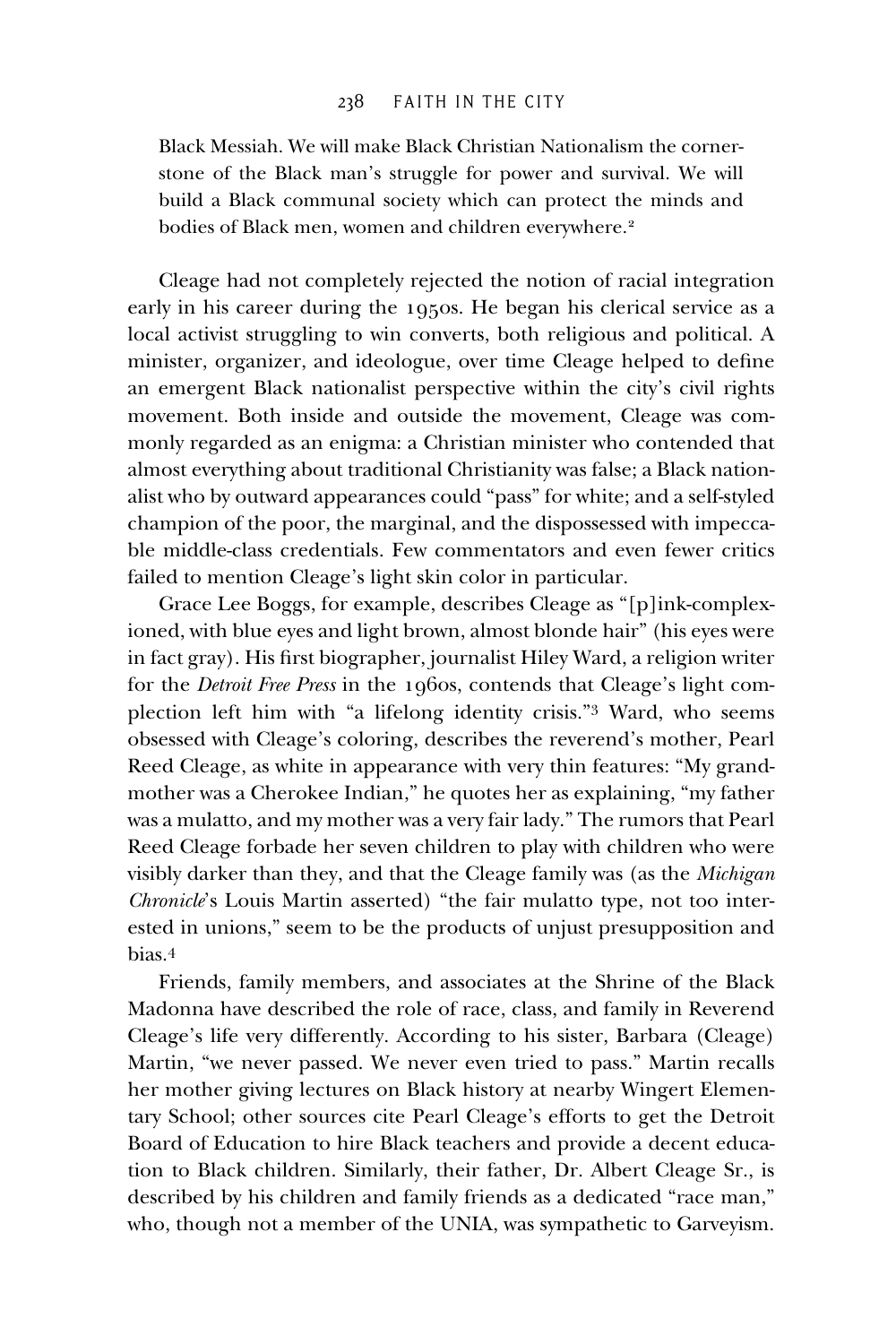According to an official publication of the shrine, these "early impressions of racial pride and civic duty influenced young Cleage's thinking and shaped his outlook on life." Both versions of the early raw materials that helped to form Reverend Cleage probably contain a mixture of truths, falsehoods, evasions, and misunderstandings.<sup>5</sup>

Cleage himself has left a scant written record on the question, but his statements and pronouncements make it clear that he regarded intraracial color stratification as a manifestation of what he called "the declaration of Black inferiority." He seems to have simply accepted as axiomatic the idea that "we are all colors. . . . We are mixed up with everything under the sun, but we are all black."<sup>6</sup> "You can mix all the hues of the rainbow," he said on another occasion, "and if at the end you add a little Black, you are Black. Black is not only beautiful, Black is powerful!" While the color of God was not a subject on which he tended to linger, he did periodically extend his reasoning to the godhead. If, as Genesis tells us, man is made in the image of God, Cleage suggested, then we must look at man to see what God looks like. Since there are "black men, there are yellow men, there are red men, and there are few, a mighty few white men," then God must be "some combination of this black, red, yellow and white." Since, further, under American law "one drop of black makes you black," then at least under the standards established in the United States "God is black."<sup>7</sup>

#### FIRST SON

It is interesting to speculate about the degree to which Cleage's theological reasoning is rooted in his own autobiography. His political theology changed (he would probably have said it evolved) over time, and he seems to have been in constant dialogue with his past—rejecting some elements and embracing others and subtly re-creating himself in the process. Some of the aspects of his life that strike us as contradictory and paradoxical were, for Cleage, opportunities for personal, political, and spiritual reflection and growth. If this is the case, then the only way to understand Reverend Cleage's political theology is to start with his biography.

Fortunately, Cleage's early life is relatively well documented. He was undeniably the product of a very close-knit family, the eldest of the four Cleage boys and three girls. The family traced its roots as far back as Athens, Tennessee—the small town to which his grandfather, Louis, an ex-slave, had drifted after the Civil War. It was there that Louis met and married Cecil, an ex-slave fathered by her white owner. Reverend Cleage's father, Albert Buford Cleage Sr., was the youngest of Louis and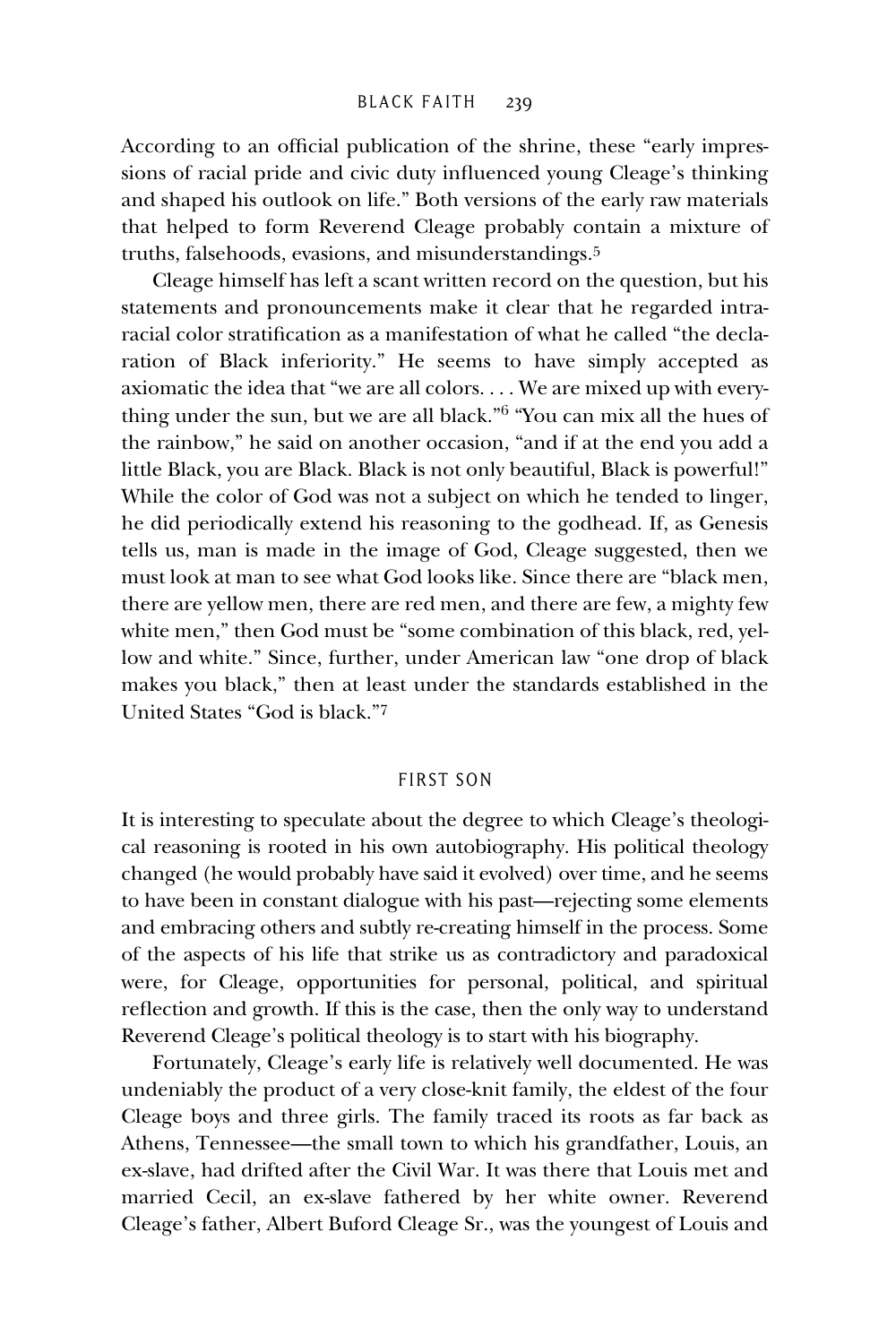Cecil's five sons, born and educated in Tennessee and later trained as a physician at the Indiana School of Medicine, where he received his medical degree in 1910 and then interned at the city hospital. Albert Jr. was born in Indianapolis one year later in June 1911. When the opportunity to establish a private practice in Kalamazoo, Michigan, presented itself, Dr. Cleage and his wife Pearl moved the family north. The senior Cleage was well regarded in Kalamazoo, where he served as the town's only Black doctor; but Detroit, a larger city with more opportunities, was where the family chose to settle for good.<sup>8</sup>

Dr. Cleage readily integrated himself into the life of Detroit's expanding Black community, becoming a charter member of St. John's Presbyterian Church, active in the St. Antoine (segregated) branch of the YMCA, and a founder of Dunbar Hospital, the city's first Black health care facility. Frustrated by the difficulty of obtaining treatment even at those Detroit hospitals that would admit African Americans, Cleage and a small group of his fellow Black physicians founded Dunbar Hospital in the city's St. Antoine district in 1918. Dunbar received funding from the Community Chest Fund, a public charity, and in its first five years cared for over three thousand patients. In 1928, the hospital moved to a larger, adjacent facility capable of keeping up with the high demand for its services. The decision to found a Black hospital was not uncontroversial. Some in the community, such as Snow F. Grigsby, believed that to do so was to admit defeat in the fight to desegregate the city's hospitals. Grigsby, the founder of the Civic Rights Committee, denounced the Dunbar plan as a "'Jim Crow' set up." Dr. Cleage, however, regarded the establishment of Dunbar Hospital as the most practical and expedient means of providing Black health care, as well as training and employing Black doctors and nurses.9

Dr. Cleage's educational attainments and social activities earned him ready admittance into the city's African American elite. His ideas seemed to be in line with the ethic of collective self-help and community building that guided local activism in the years before the Depression, unionization, and world war so altered the political landscape. He built up a thriving private practice and established a good reputation in Republican circles, founding a Black Republican club in the 1920s. In 1930, he was actually appointed to the position of city physician by Charles Bowles, a white Republican mayor widely reputed to have close ties to the Klan—an accomplishment for which Reverend Cleage remembers being congratulated with fairly regular beatings from his classmates on the way home from school.<sup>10</sup> As the city sank into the pit of the Great Depression, and the Black presence on the city's welfare rolls rose to a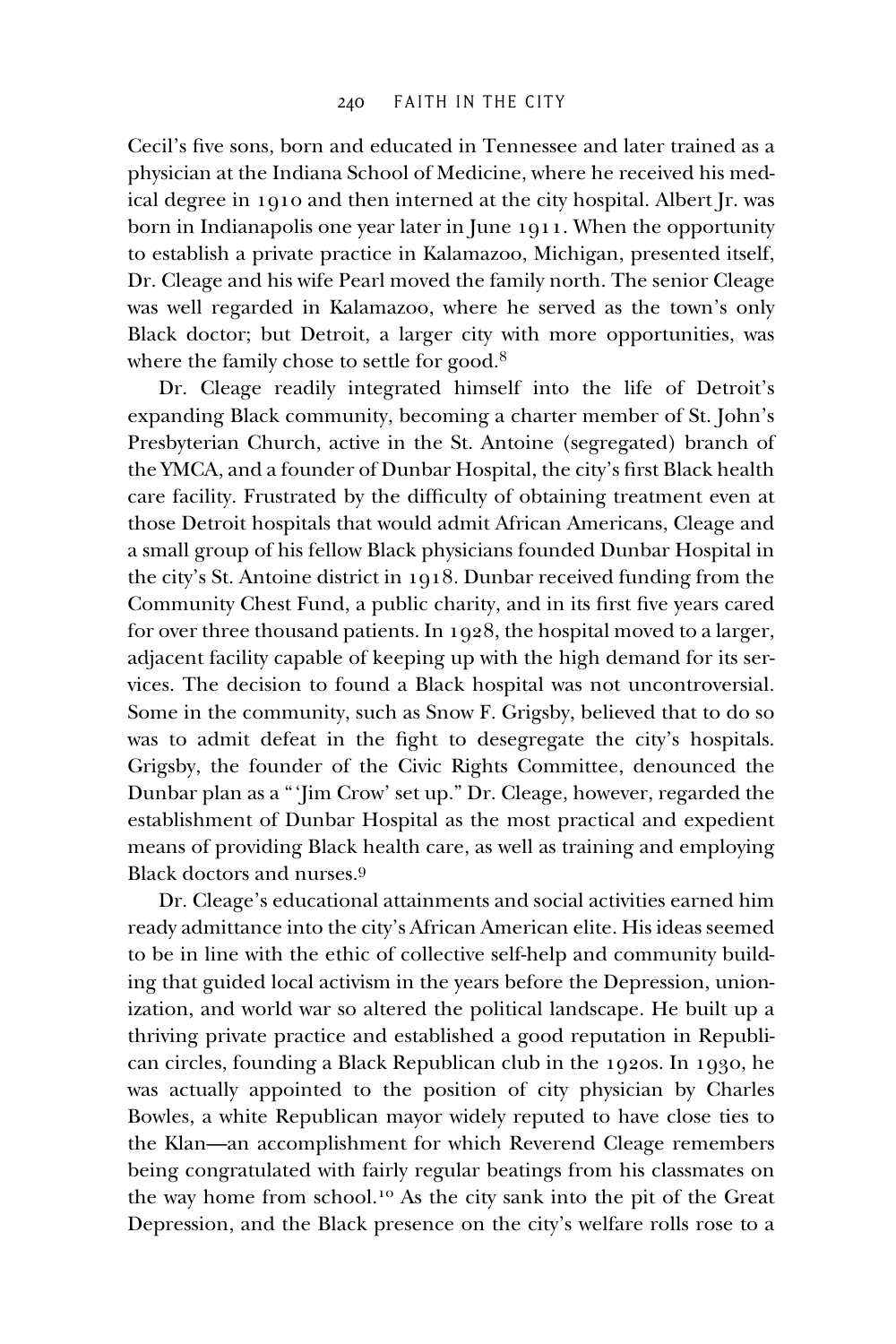staggering eighty percent of the total, Dr. Cleage was hired at a salary of \$3,000 per year—an income and resulting social status that placed his family way above the norm. As a result, and unlike Charles Hill, Albert Cleage enjoyed a relatively stable childhood marked by all the benefits of the middle-class environment his parents were able to provide.

The Cleages' elevated social status did not, however, fully protect them from the ravages of racism. On the one hand, they owned their own home in the west-side Tireman neighborhood (a roomy house with a sizable porch on the corner of Scotten Street and Moore Place, a block from Hartford Avenue). And Dr. Cleage's practice catered not only to Black patients but to white ethnic ones as well. "I'd go with him [on house calls] many a time," Reverend Cleage told his biographer, "on Sunday afternoon through Polish, Irish, and other districts, and people would call out and hold up their babies which he had brought into the world and say, 'See how much they like you.'"<sup>11</sup>

On the other hand, Cleage records painful memories of racism, especially at the schools that he and his siblings attended, including Wingert Elementary and Northwestern High School. Barbara Cleage Martin noted that her brother was not allowed to work on the school newspaper because of racial prejudice and that while classroom seating for white children was alphabetical Black children were relegated to the back rows. Years later, when he took on the School Board over its complicity with racist practices, Reverend Cleage would make reference to these experiences—in many ways carrying on the fight started by his own mother.<sup>12</sup>

It is also certain that Albert Cleage Jr. and his siblings were devoted to their mother, who doted on them even as she ruled the household. Pearl Cleage oversaw every aspect of the children's lives, from their schooling to their choice of playmates. All of her children were educated in public, and predominantly white, schools, and she remained on guard for any evidence of educational discrimination. She also saw to the children's religious education, "schooling him [Albert Jr.] in the exercise of faith," writes biographer Hiley Ward.13 Dr. Cleage had always been reasonably active at St. John's, but young Albert had an especially strong ecumenical bent and seems to have been particularly drawn to churches and ministers with a strong interest in young people. In 1928, while still at Northwestern High School, Albert Jr. became the chairman of the Youth Group at nearby St. Cyprian's Episcopal, which was pastored at the time by Fr. Malcolm Dade. Later, during his years at Wayne University, Cleage became the unofficial youth pastor at Horace White's Plymouth Congregational and director of the Plymouth Youth League. Rounding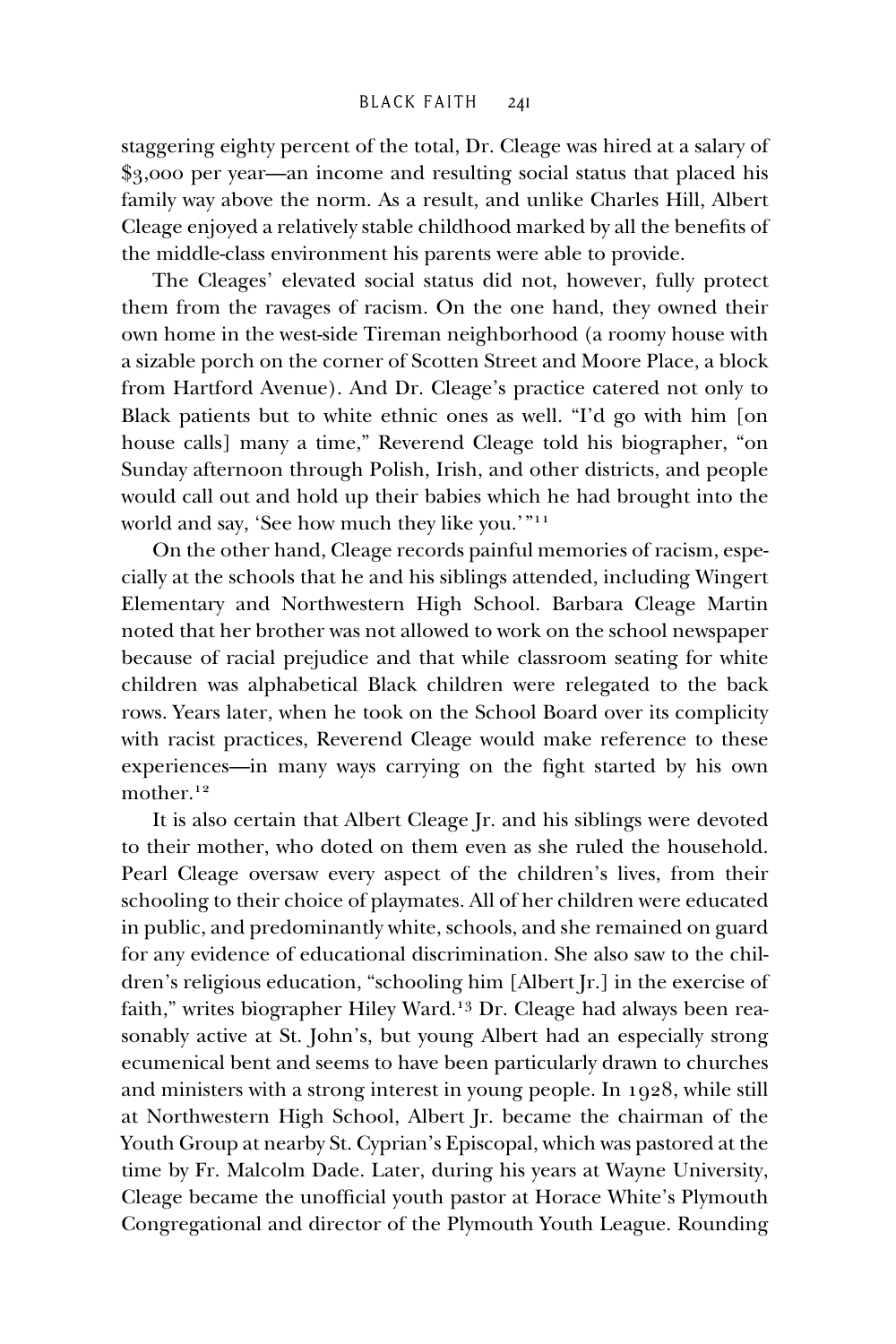out his association with Detroit's trio of activist Black ministers, Cleage attended various events and meetings at Reverend Hill's Hartford Baptist and later claimed that Hill was one of the two men who had most forcefully shaped his ministerial life.<sup>14</sup>

The other was the Rev. Horace White. Cleage was very active at Plymouth and once dreamed of succeeding White as pastor. White seems to have influenced the young Cleage's interests not only in the ministry but in social work as well. As an accredited psychiatric social worker at the University of Michigan, White had helped to found the Lapeer Parents Association, the first of a series of organizations incorporated under the Michigan Association for Retarded Children, and Cleage himself later majored in psychology at Wayne University and worked for a time as a city social worker.

Like the young Reverend Hill, Cleage took an indirect path to the ministry. From 1929 to 1931, he ran a booking agency for small musical combos, including the jazz band put together by Gloster Current, then executive secretary of the local NAACP. Cleage also tried his hand at a career as a drummer. In both of these capacities, he spent a great deal of time in the small jazz and blues clubs of Paradise Valley—early experiences that probably account for his continuing interest in jazz as a distinctively Black cultural product.<sup>15</sup>

The course of his formal education proved equally erratic. Cleage attended Wayne sporadically from 1929 to 1938, leaving at one point to attend Fisk University for less than a year before returning home to his close-knit family. During these educational wanderings he studied with some of the nation's leading sociologists, including Donald Marsh at Wayne and Charles S. Johnson at Fisk. After returning to Detroit, Cleage also took a position as a caseworker for the Detroit Department of Health until he became too discouraged with the "band-aid" approach of social services.16 By the time he gave in to the call of the ministry and entered the seminary at Oberlin College in 1938, Cleage was already steeped in sociology, social psychology, and at least an outsider's view of the traumas of urban life, particularly its effects on children.

There is a suggestion in Cleage's reminiscences that he felt religion and political struggle would be more effective in fighting those traumas than social work. As he would later characterize it, "I was a sociologist and a psychologist before I became a religionist, so I had more to unlearn! I went into the church because I could not see anything that you could do for Black people with white-oriented sociology and psychology, but it still had to be unlearned."<sup>17</sup> While at Oberlin, Cleage worked for two years as a student pastor at Painesville, Ohio's Union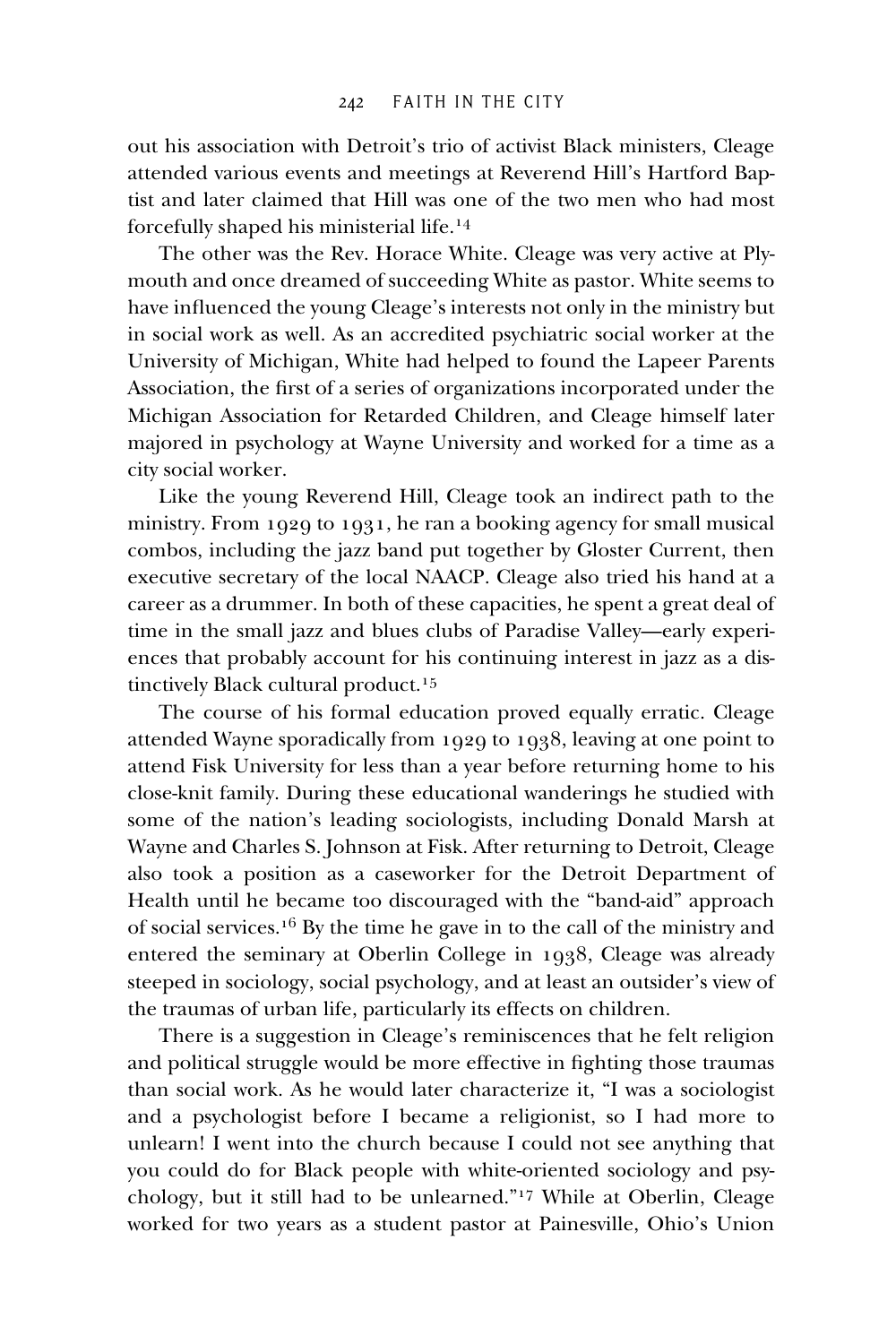Congregational Church, where he created a smaller version of the sort of comprehensive youth ministry that he would later sustain throughout his ministerial career. When he received his degree in divinity in 1943, it included, significantly, an emphasis on religious education.

For all of his grounding in practical concerns, Cleage also acquired a reputation among his peers as an intellectual. He was a voracious reader, more interested, he once said, in reading books than actually acquiring degrees.18 And the approach that he evolved over the years to theological questions integrated both intellectual and pragmatic dimensions, incorporating but also reaching beyond the social gospel perspective deployed by his role models, Reverends Hill and White. During his time at Oberlin, for example, Cleage began to blend his interest in religious education with an exploration of theological neo-orthodoxy. The neoorthodox theology of Reinhold Niebuhr and German theologian Karl Barth had become extraordinarily popular in American seminaries of the late 1930s and early 1940s, and Oberlin was no exception. Neoorthodoxy was seen in these spiritual communities as a realistic remedy to the excessive utopianism of the social gospel, dismissing as unrealistic the social gospel's conception of human nature and its suggestion that the Kingdom of God could be created on earth. Since God's will could not be fully comprehended due to the limited capacity of man, the neoorthodox camp claimed, His Kingdom simply could not be man-made.<sup>19</sup>

Even as he was absorbing the lessons of neo-orthodoxy, Cleage was also developing a fascination with the darker side of existentialism captured by John Paul Sartre in plays such as *No Exit.* In Cleage's mind, the two strains of thought naturally merged. While the social gospel saw human nature as essentially good and society as radically reformable, neo-orthodoxy emphasized the inherent sinfulness of men and women and the essential immorality of societies and social groups. Social relations were particularly problematic, given their roots in inequality and coercion, masked by pernicious ideologies such as racism, ethnocentrism, and xenophobia.<sup>20</sup> This fit neatly with the lessons of existentialism. "This creating hell for each other," said Cleage, in reference to *No Exit,* "is terribly true, though people wish to think something else." God does not operate *deus ex machina:* "nobody is really outside to straighten out the situation if people themselves do not do something."<sup>21</sup>

Cleage's experiences as a caseworker in 1930s Detroit may have contributed to this view of social problems as too intractable to be resolved by moral suasion alone. "I read Niebuhr for a time, especially as an antidote to the social gospel," Cleage said. "Horace White was essentially social gospel, which had little connection with reality. It was utopian, full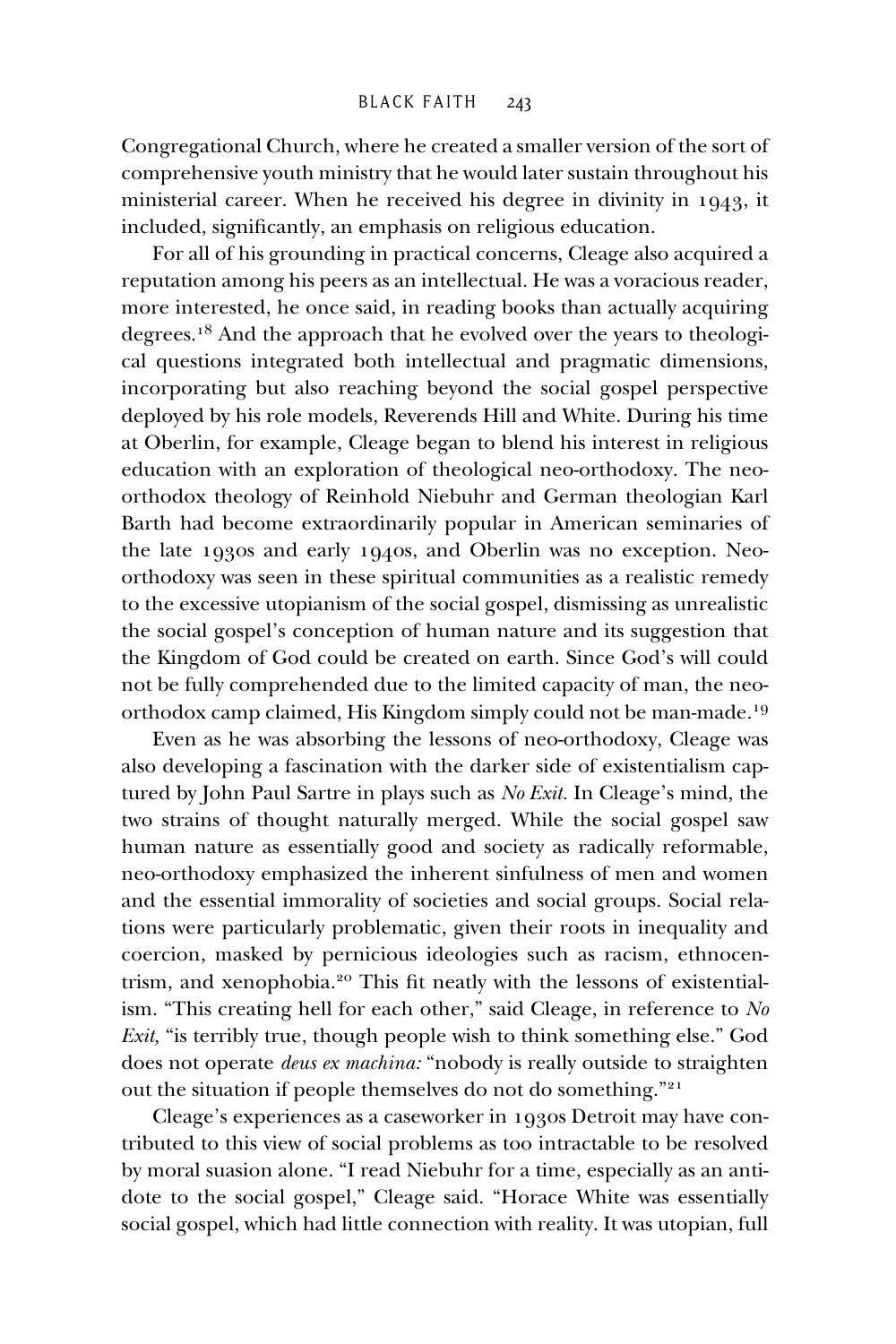of action but not much realism." Similarly, Cleage could say that while he admired the "radicalism" of Reverend Hill's politics the problem was that he "would become evangelical on Sunday morning."22 Healthy realism for Cleage meant meeting power with power, the sort of realism necessary for revolutionary struggle. In this aspect, at least, Cleage resembled A. Philip Randolph during his call for the (first) March on Washington in 1940. But over time Cleage's stress on realism would become the basis for his religious and political critique of Martin Luther King's second March on Washington in 1963.

"We've got to make sure the definitions of human nature and society are both sound," Cleage argued. "This was the problem of Dr. King. He was not realistic. You can hope for change, but it must be predicated on reality, not what we dream of." Cleage suggested that all of the "white liberals," who were more enamored of King's dream than of reality, "ought to all go back and read Niebuhr because they react when you say all whites are part of immoral society."<sup>23</sup> While Cleage was certainly critical of King's political and philosophical intentions, he was not so adverse to the unintended consequences of King's activism. In a powerful sermon preached just days after King's assassination in 1968, Cleage noted that every time King staged a nonviolent, peaceful campaign the nearly always violent white reaction "enabled us to see white people as they really are. All the dreams and myths that we picked up in our churches . . . disappeared, because in these confrontations we began to see white people unmasked." To this extent, Cleage credited King with helping to speed the creation of a Black nation. Across the country, those who reacted with anger and violence to King's murder, those who "marched, the people who looted, and the people who burned were in a deep sense," Cleage concluded, "his [King's] disciples."24

When Cleage was ordained in 1943, his emerging political theology was still largely an academic matter, and his articulation of Black nationalism lay more than a decade in the future. But even at this early stage his experiences essentially confirmed his theological outlook. Cleage was ordained and married in the same year, to Gladys Graham, whom he had met at Plymouth Congregational. (The Cleages divorced in 1955 after having two children, Kristin and the poet and playwright Pearl.) At age thirty-two Albert Cleage Jr. began his ministerial career in earnest, accepting his first pastorate at the Chandler Memorial Congregational Church in Lexington, Kentucky, where he passed an uneventful year before receiving a call to serve as interim copastor of the Fellowship of All Peoples in San Francisco. Cleage had been recommended for the new position by Charles S. Johnson of Fisk, and he agreed to serve until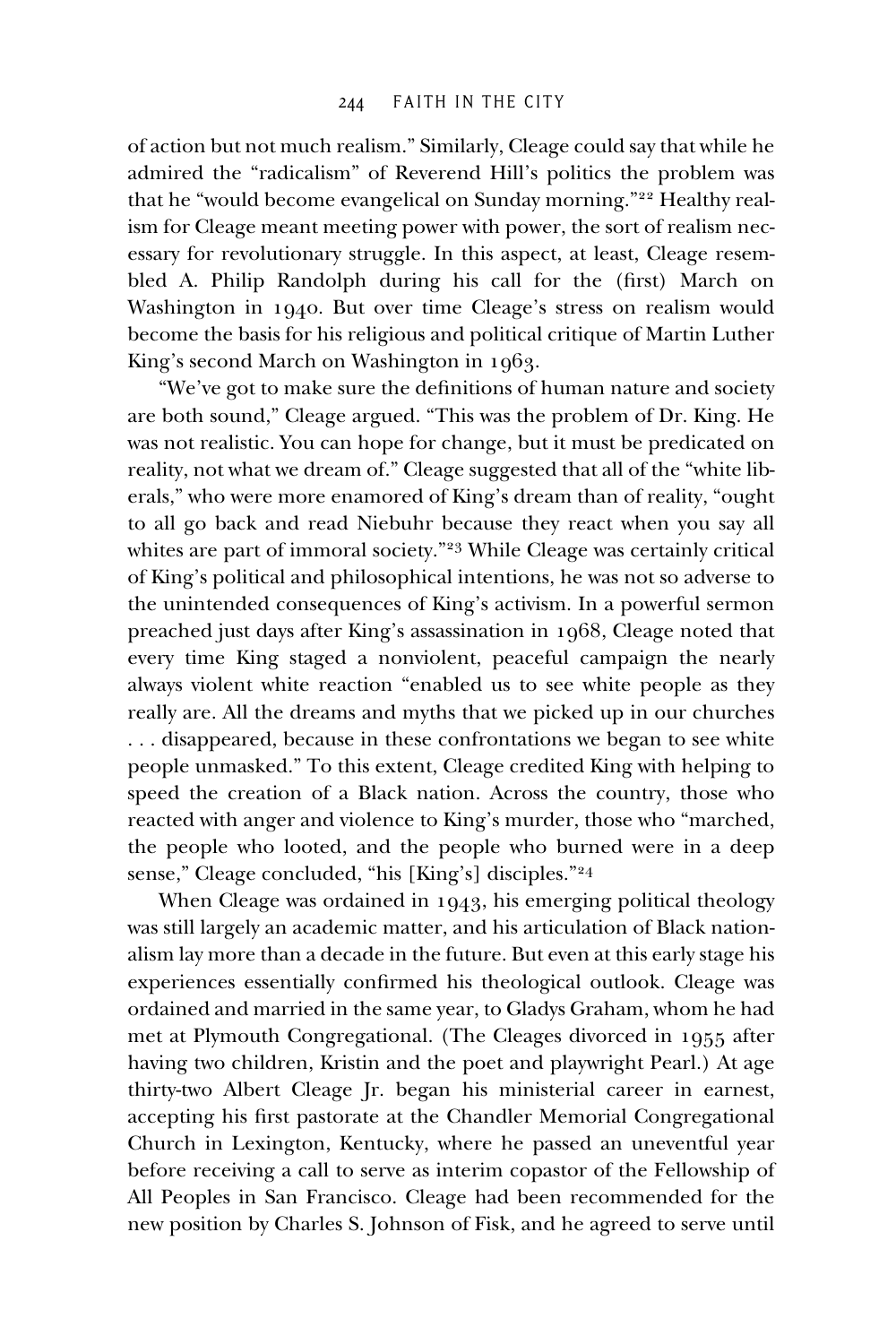Howard Thurman, the noted Black theologian, could finish his term at Howard University. Cleage's time with the fellowship was short but instructive. The fellowship, like all of the other "all peoples" congregations that appeared during the 1940s, was based on the assumption that interracial brotherhood could be hastened by breaking down the racial barriers between Black and white Christians.<sup>25</sup> When Cleage arrived, the recently formed congregation numbered about fifty members. But if the young pastor arrived with an open mind, he soon soured on the fellowship's interracial makeup. Looking back on the experience, he later denounced the notion of an interracial church as "a monstrosity and an impossibility." "I've had a lot of experience with white people in church," Cleage remarked during one of his later sermons, "and usually white people don't understand black people even though they go under the banner of being Christian."<sup>26</sup> Cleage saw an artificiality in the style and substance of fellowship worship and a lack of concrete involvement in social problems. He was particularly annoyed with his white copastor's (Alfred G. Fisk, a Presbyterian professor of philosophy at San Francisco State University) avoidance of such issues as Japanese internment and the treatment of Black soldiers and war workers. The two men also found themselves at odds over their theological focus. While Fisk preached the glories of Heaven on alternate Sundays, Cleage gave them Hell. When Howard Thurman arrived to take up his post, Cleage quickly departed.<sup>27</sup> Although their paths crossed only fleetingly, any connection between Cleage and Thurman is suggestive.

By the early 1940s, Howard Thurman was probably the most celebrated African American theologian and mystic in the nation. He had already made a pilgrimage to India to meet with Mohandas K. Gandhi and Rabindranath Tagore, the poet of India, who, Thurman wrote, "soared above the political and social exclusiveness dividing mankind" and moved "deep into the heart of his own spiritual idiom and came up inside all peoples, all cultures, and all faiths." Much the same can be said of Thurman himself. Inspired by Tagore, the American composed his own poetic excavations of inner spirituality, hope, sorrow, and the will to love.<sup>28</sup> As his poetry and prose make clear, Thurman considered mysticism not an introverted rejection of the social world but rather the path to a more profound engagement with society and an avenue for social change.29

Born in Dayton, Florida, on November 18, 1899, Thurman was reared by his grandmother, a former slave, who taught him to read from the Bible, out loud, and encouraged the development of his intellectual and spiritual gifts. Educated at Morehouse, Columbia, and the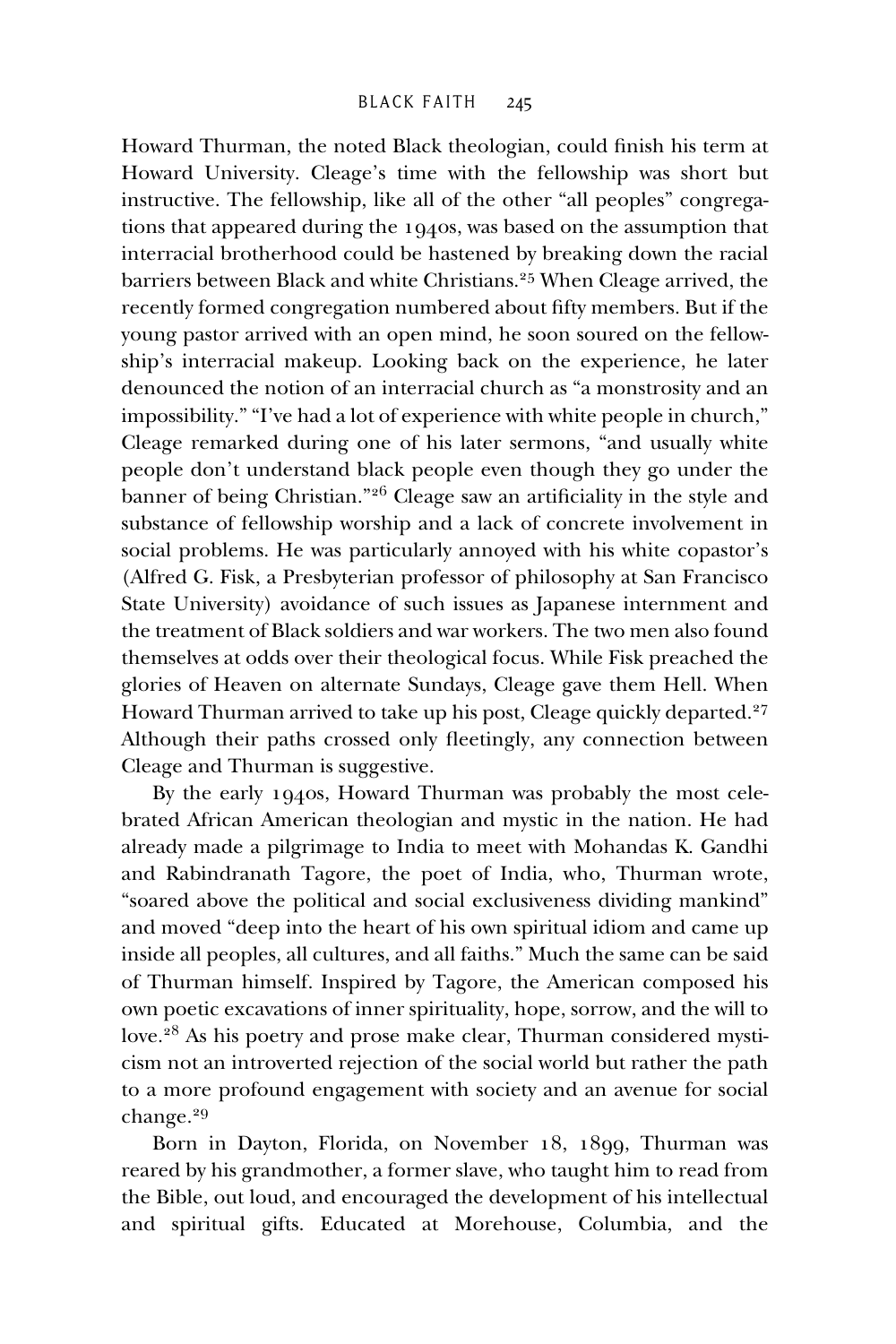Rochester Theological Seminary (an intellectual center of the social gospel), he accepted his first pastorate position in Oberlin, Ohio, in the late 1920s—a full decade before Cleage traveled there to study at the seminary. Thurman became a prominent leader in youth movement circles and a sought-after speaker on the YMCA lecture circuit, particularly among interracial audiences. In the late 1920s he was appointed to the board of the pacifist Fellowship of Reconciliation (FOR), the organizational progenitor of CORE. A strong advocate of theological training at Black colleges, Thurman served as a professor of religion and director of religious life at Morehouse and its sister school, Spellman College, from 1928 to 1932, after which he became a professor of Christian theology at Howard University and later the first dean of Howard's Rankin Chapel.<sup>30</sup>

It was following on this impressive list of achievements that Thurman decided to accept an invitation from Albert Fisk and A. J. Muste to the copastorate at the Fellowship of All Peoples. While Cleage denounced the idea behind the fellowship as a nightmare, Thurman wrote that an interracial church was "a dream which has haunted me for ten years." All Peoples was very much in keeping with the senior theologian's dedication to what he called "a creative experiment in interracial and intercultural communion, deriving its inspiration from a spiritual interpretation of the meaning of life and the dignity of man."<sup>31</sup> This experiment was necessary, in Thurman's view, for the full flowering of democracy. In this belief, at least, Thurman was closely aligned with advocates of the social gospel such as Reverend Hill.

And yet, despite the obvious differences, there are also very interesting similarities between Thurman and Cleage. Both men, for instance, drew a careful distinction between Christianity, on the one hand, and the religion of Jesus, on the other, believing the former to be a corrupting influence on the latter. In his best-known book, *Jesus and the Disinherited* (1949), Thurman insists that we examine the "religion of Jesus" against the backdrop of the historical Jesus in order to "inquire into the content of his teaching with reference to the disinherited and the underprivileged." For Thurman, the three most important facts about Jesus, the man, was that he was a Jew, poor, and a member of a despised and marginal minority group. In a sentiment that was later echoed in Cleage's political theology, Thurman lamented the severing of Jesus from Israel and the Old Testament from the New. "How different might have been the story of the last two thousand years on this planet grown old from suffering," he writes, "if the link between Jesus and Israel had never been severed!"32 Cleage was equally disparaging of any attempt to place the New Testament above the Old and insisted on a political and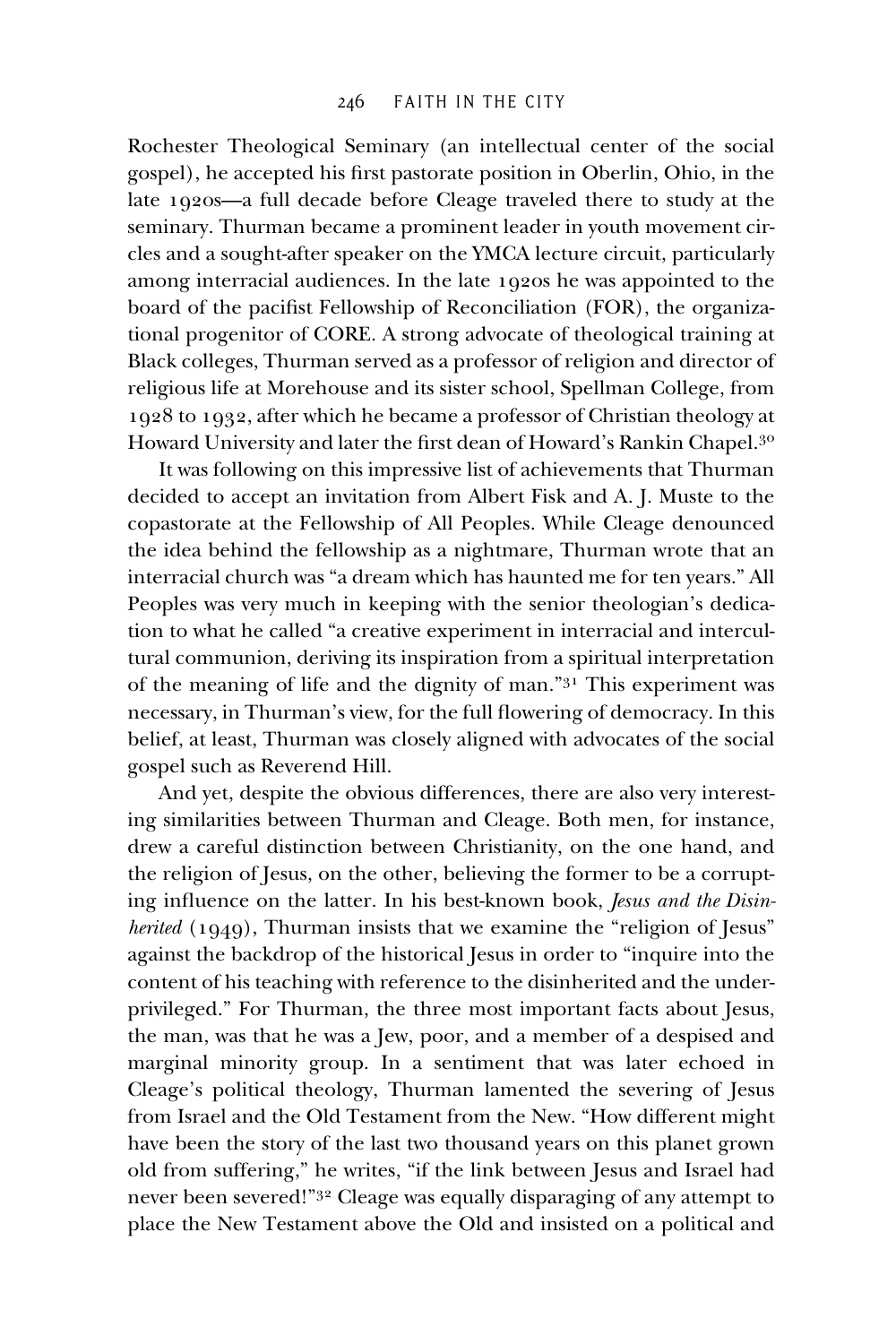familial link stretching from Abraham through Moses, the Prophets, and Jesus. All were members of the Black Nation Israel, which the Lord promised to make holy and great. In their attempts to preserve and highlight the religion of Jesus, both men were also leery of (Thurman) or even downright hostile toward (Cleage) the Apostle Paul.

This aversion to Paul is, like the conflation of Jesus and Moses and the stress on the Old Testament, a fairly common historical tradition in African American Christianity. Thurman's grandmother had him read the Bible out loud—with the exception of Paul. Having been enslaved, she explained, she had heard enough about the apostle's justifications for the peculiar institution; now, free, she felt no need for further exposure to his writings. Cleage, too, held Paul responsible for just about everything that had gone wrong with the religion of Jesus, the Black Messiah; it was Paul who had introduced the emphasis on individual salvation and created a bastardized religion, Christianity, suitable for white Rome and the gentile world. In perhaps an overly dualistic formulation, Cleage asserted that "white Christianity" was based in the New Testament, in the Epistles of Paul, where a "faith in universal brotherhood" was offered as an "escape from the guilt of white racism." On the other hand, Cleage said, Black religion was essentially based on "the Old Testament concepts of the Black Nation Israel" and the collective struggle for liberation. Accordingly, Cleage's sermons were filled with allusions to the Exodus and the ethical pronouncements of the prophets.33

In later years Cleage would pull away from the limelight to build the Black Christian nationalism movement and, like Thurman before him, would turn to poetry to capture his own mystical experience of the divine. In a Thurmanesque move, Cleage came to see the experience of God and love as the basis of revolutionary transformation and a program of self- and communal actualization as ultimately more important than institutional strategy and tactics. In one of his poems, "The Messiah," written in the 1980s, one can clearly see the merger of Cleage's two phases. In the first stanza the narrator has awakened to the realities of Blackness that surround him but has not yet learned the true path to enlightenment.

I am Black, I am Oppressed And I seek to end my oppression. I would strike out against it, But I can neither understand it Nor face it.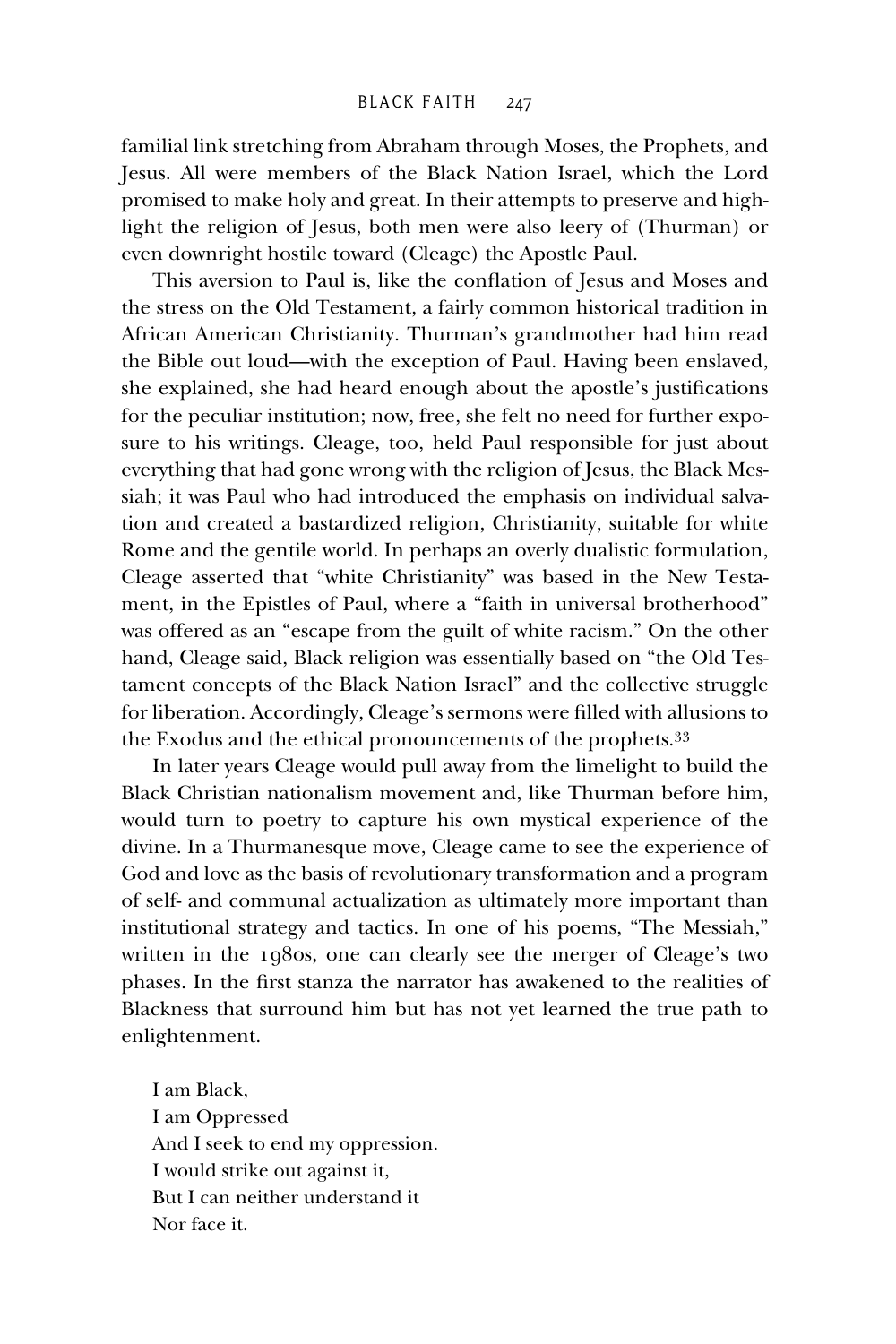Certainly I must change Both myself And the society in which I live But the nature of change evades me, And all of my efforts have been in vain.

In the second stanza, the narrator has made an important discovery and been transformed. The "I" has become "we."

As we feel today, So men felt 2,000 years ago Until a child Created out of the very substance of God Discovered his inner Divinity And changed the world. Who can foretell the birth of one Who is to be anointed Messiah, With power for the powerless, Healing for the sick, And Liberation for those in chains? 'What I do ye can do, and even more. The Kingdom of God is within you.' So every town and Ghetto Is Bethlehem. And every child born of a Black Madonna Is a new MESSIAH . . . Only waiting to discover His inner Divinity.<sup>34</sup>

This transformation was still unimaginable at the time of Cleage's departure from All Peoples. For the time being, he crisscrossed the country, accepting the pastorate of Chandler Congregational Church in Lexington, Kentucky, where he remained for less than a year, and then returning to California to enroll in the graduate program in visual education at the University of Southern California's cinema department. Always keenly interested in education, Cleage was hungry to explore the potential visual techniques in religious education. More pointedly, he was interested in religious filming, "in trying to find a way to touch the black man en masse." Taking technical classes in cinematography during the day (including a seminar with Cecil B. DeMille), at night Cleage returned to the familiar terrain of jazz clubs, this time as a photographer.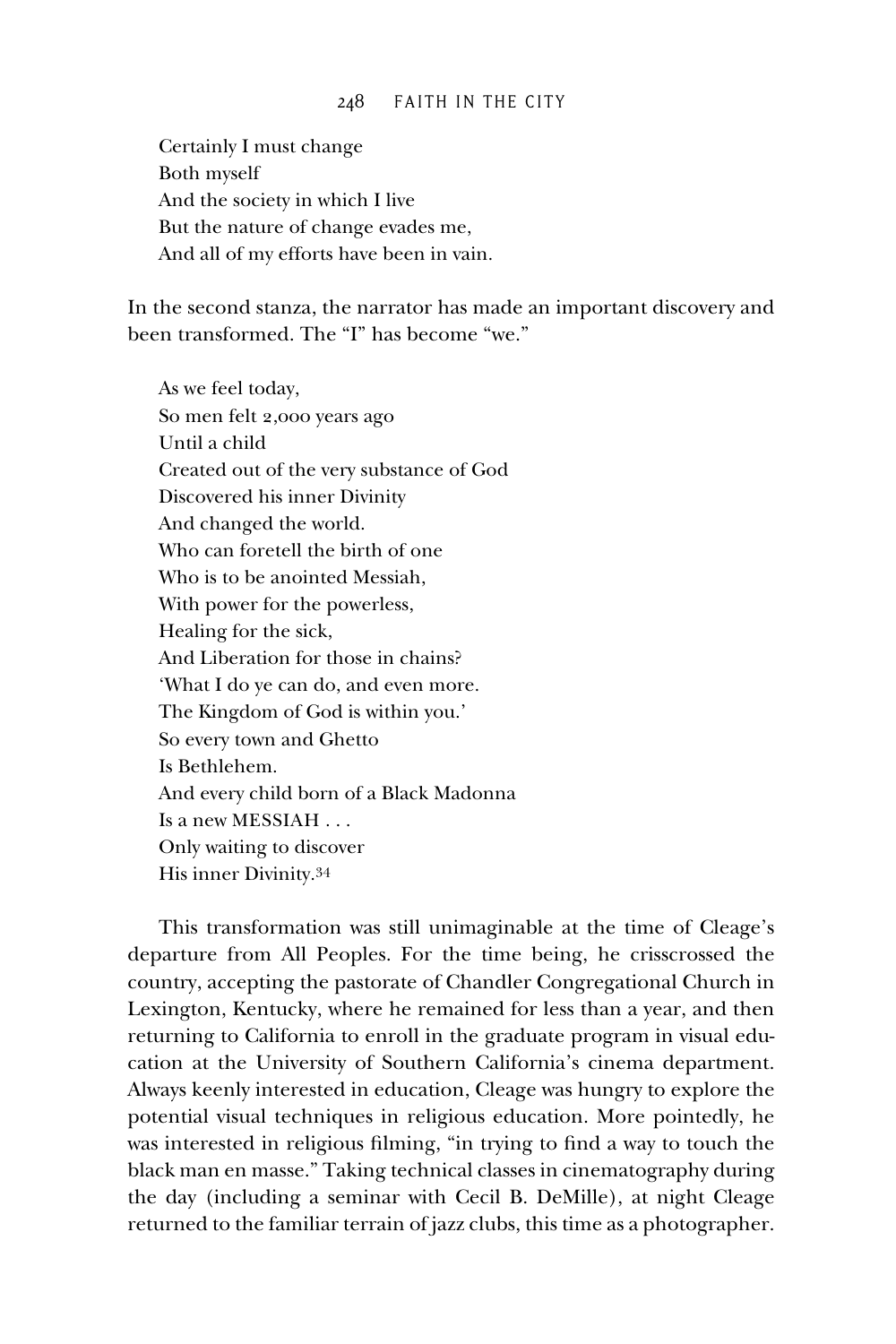He also preached throughout the surrounding area and developed a network of contacts in the radical intellectual and religious communities around Hollywood. Unfortunately, filmmaking soon proved too expensive a pursuit, and the doctoral course work too time consuming, and he left the program toward the end of 1944.35

Once again Cleage turned to the ministry, accepting the pastorate of the 124-year-old St. John's Congregational Church in Springfield, Massachusetts, in 1945. It was there that he first used his religious position as a springboard for political activism. During his five years at St. John's, Cleage served on the Executive Board of the local NAACP, as well as its Legal Redress and Housing Committees. He was also simultaneously involved in the Roundtable of the Conference of Christians and Jews, the YMCA, and the American Red Cross. While he was locally regarded as an outspoken or even blunt opponent of police brutality, employment discrimination, and racial segregation in public housing, none of his activities at this time placed him outside the mainstream of post–World War II civil rights activism.

Cleage's engaging personality and preaching style, as well as his successes in increasing membership and the value of the church's property, fueled his reputation as a pastor. Under these circumstances, it seemed only natural that he would also be involved in civil rights work. But his future radicalism was clearly incubating, and when Hiley Ward interviewed some of Cleage's Springfield parishioners a few pointed out that he did not place much faith in local whites.

It appears that Springfield had a miniature version of the Ford–Black Ministers alliance, which had long dispensed employment opportunities in Detroit area plants. Cleage must have seen the basic similarities between this large patronage system and the smaller one in Springfield. Whereas Detroit's alliance was controlled by ministers such as the Rev. Robert Bradby of Second Baptist, Springfield's had been governed by the Rev. William N. DeBerry, Cleage's immediate predecessor at St. John's.<sup>36</sup> "DeBerry was a big black god and ran much of the town," recalled one older congregant. "You couldn't get a job washing dishes unless DeBerry said so." But the youthful Cleage took his predecessor on, launching an investigation into DeBerry's handling of the church's property and tax evasion that eventually resulted in a lawsuit. The church and the entire community were deeply divided over Cleage's challenge, and the young pastor made some powerful enemies. Once the suit was settled in Cleage's favor, however, he racked up a series of successes in helping St. John's to increase its real estate holdings and extend its outreach programs. One former congregant remarked that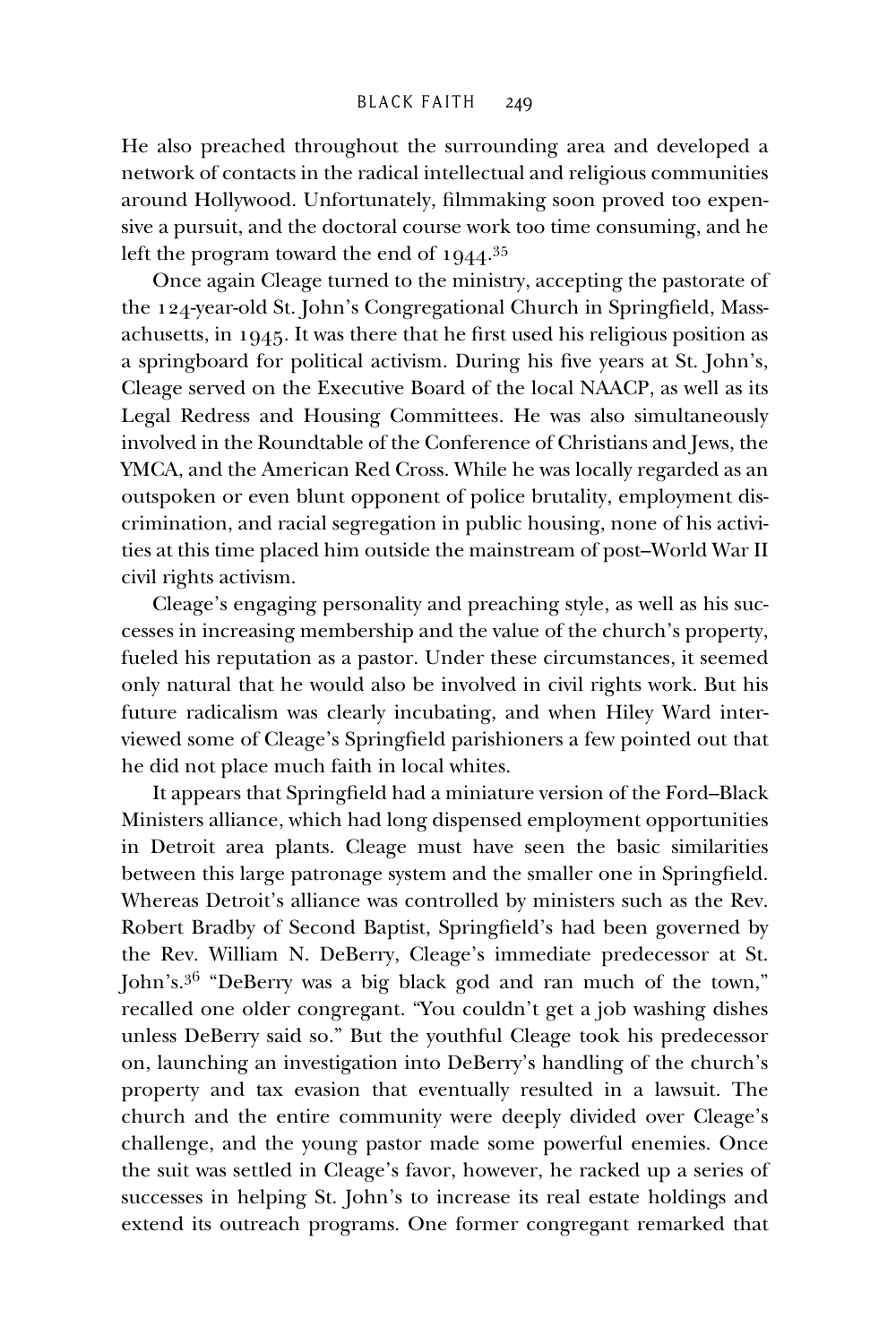Cleage "recognized and fought against the system by which whites controlled blacks," most likely a reference to the reverend's willingness to challenge the Springfield city government's exclusion of Blacks from its new public housing developments and to create new opportunities for Black employment in downtown stores.<sup>37</sup>

The outward differences between Cleage and Reverend Hill were still relatively minor at this point. Certainly there were theological divergences. Cleage was critical of Hill's social gospel roots, while Hill was clearly more comfortable than his junior colleague with the idea of an interracial church, having in fact supported the establishment of an All Peoples congregation in Detroit (a local religious institution that grew out of the Rev. Claude Williams's People's Institute of Applied Religion). And yet, if Cleage had been in Detroit at the time, there is a very strong possibility that he would have embraced the same sort of activism favored by Hill and the city's early civil rights community.

And Cleage did want to be back in Detroit. But it was not until 1950 that an opportunity presented itself. When the members of St. Mark's United Presbyterian mission in Detroit began to seek a new pastor in that year, a good deal of support was voiced on Cleage's behalf. Having passed an examination conducted by the Presbyterian hierarchy, he readily accepted the position. Finally, after years of crisscrossing the country, Cleage was back home.

Things went well at first. Cleage joined the Detroit NAACP and was put in charge of the organization's membership drive. A sermon he preached on the evils of America's materialistic standard of values and the lack of concern for "the teeming masses of our underprivileged brothers" was well received and noted in the pages of the *Michigan Chronicle*.<sup>38</sup> Yet he once again found himself chafing at his congregants' "Sunday piety." Meanwhile, the Presbytery was doing everything in its power to discourage Cleage's political activism in the local NAACP. Frustrated, Cleage led a group of dissenters out of St. Mark's Presbyterian to form a new congregation, St. Mark's Congregational Church. He clearly saw this as not only a religious move but a political one as well. "It was never my intention to destroy St. Mark's," he later mused.

I have a lot of mixed feelings about that. I had a vision and strong feelings about what a church should be that had been developing for a long time. In Detroit, my ideas developed rapidly and the same thing probably would have happened no matter where I was. . . . It wasn't a big glorious thing. It was very difficult and emotional. I had friends and people of whom I was very fond at St. Mark's.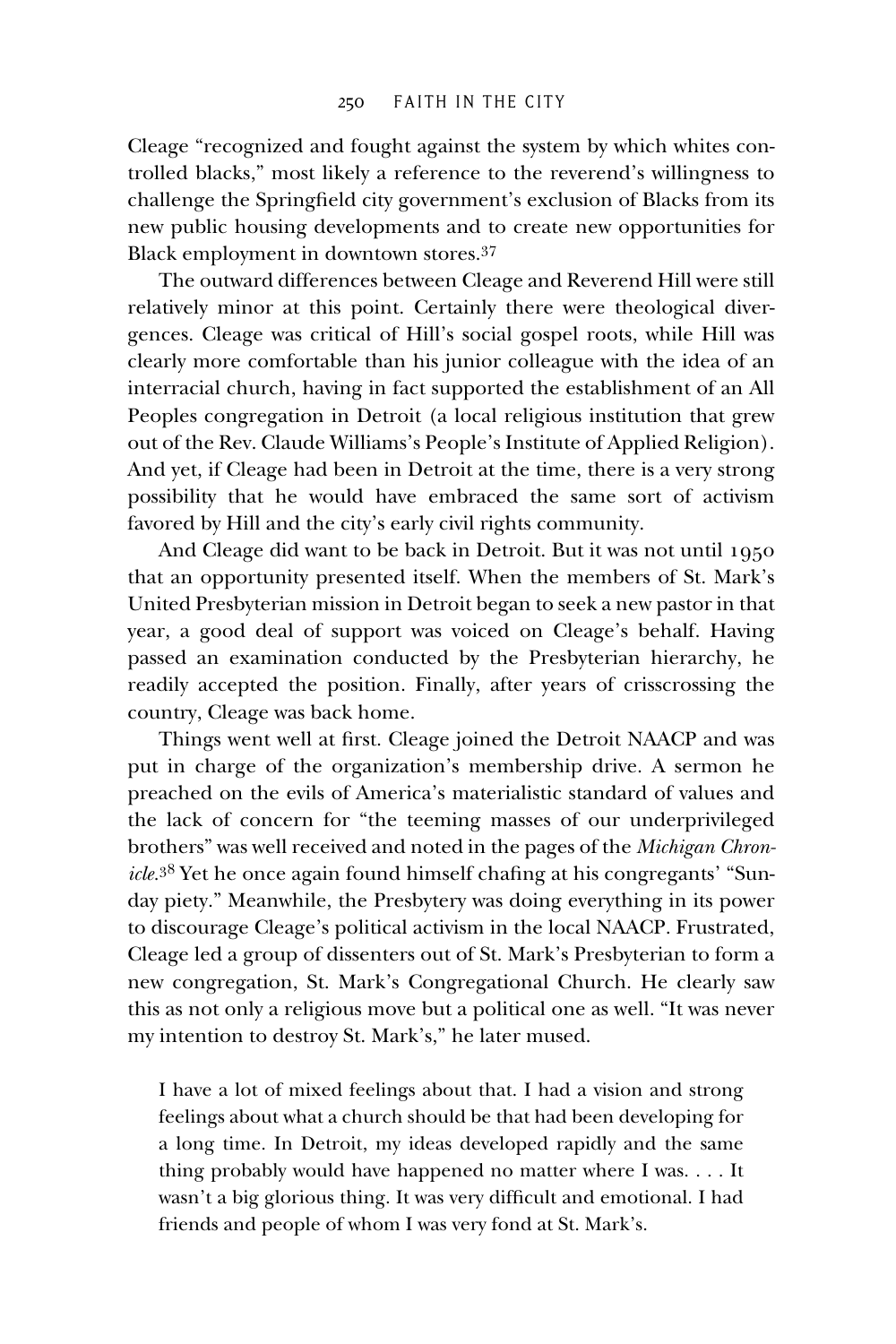Lacking a permanent physical structure, the small congregation held services around the city until 1957, when it secured the former Brewster-Pilgrim Church in the Twelfth Street district, on Linwood at Hogarth Street, and adopted the name Central Congregational.39

For the first time, Cleage was given the opportunity to build a church from the ground up, giving it his own distinctive theological and ideological cast. Central's blend of theology, social criticism, and community organizing attracted a large following of young professionals and residents from the Twelfth Street district and across the city during the late 1950s. Reverend Cleage was particularly proud of his youth ministry, which was reported to be the largest such program in the area. "I believe I have been able to communicate with these young people," he remarked, "and know their problems."40

Kenneth Cockrel recalls that there was a fair amount of gang activity in the neighborhood around Central; there were "the Unos and the Shakers and the Chili Macs" while he was a student at Northwestern High School. Cleage "played a role" in deciding what kind and degree of police presence was necessary to control the gangs at Northwestern.41 Central's growth was also fueled by its Parish Visitation Program. Reasoning that the "half a million Black people in the five-mile radius surrounding the church" were all part of Central's parish, and thus his congregation's responsibility, Cleage sent teams of congregants into the community to visit families and introduce them to the church's evolving mission. He also began to attract a core of activists who would later become influential in the theory and practice of a Black nationalist politics. $4<sup>2</sup>$ 

## CRITIQUING THE LIBERAL COALITION The Origins of a New Protest Community

One of those who attended services at Central was attorney Milton Henry (later Brother Gaidi Obadele). Henry had come to Detroit from South Philadelphia by way of Pontiac, Michigan, where he had served six frustrating years on the City Commission. A World War II veteran and graduate of Yale Law School, Henry had moved to Detroit in the early 1950s and was soon followed by his brother, Richard (later Brother Imari Obadele), who worked for several years as a reporter at the *Michigan Chronicle* and as a technical writer at the U.S. Army Tank Automotive Center in Warren, Michigan. James and Grace Lee Boggs were also among the attendees at Central, as was Edward Vaughn, owner of Detroit's first Black bookstore (on Dexter Avenue) and later a political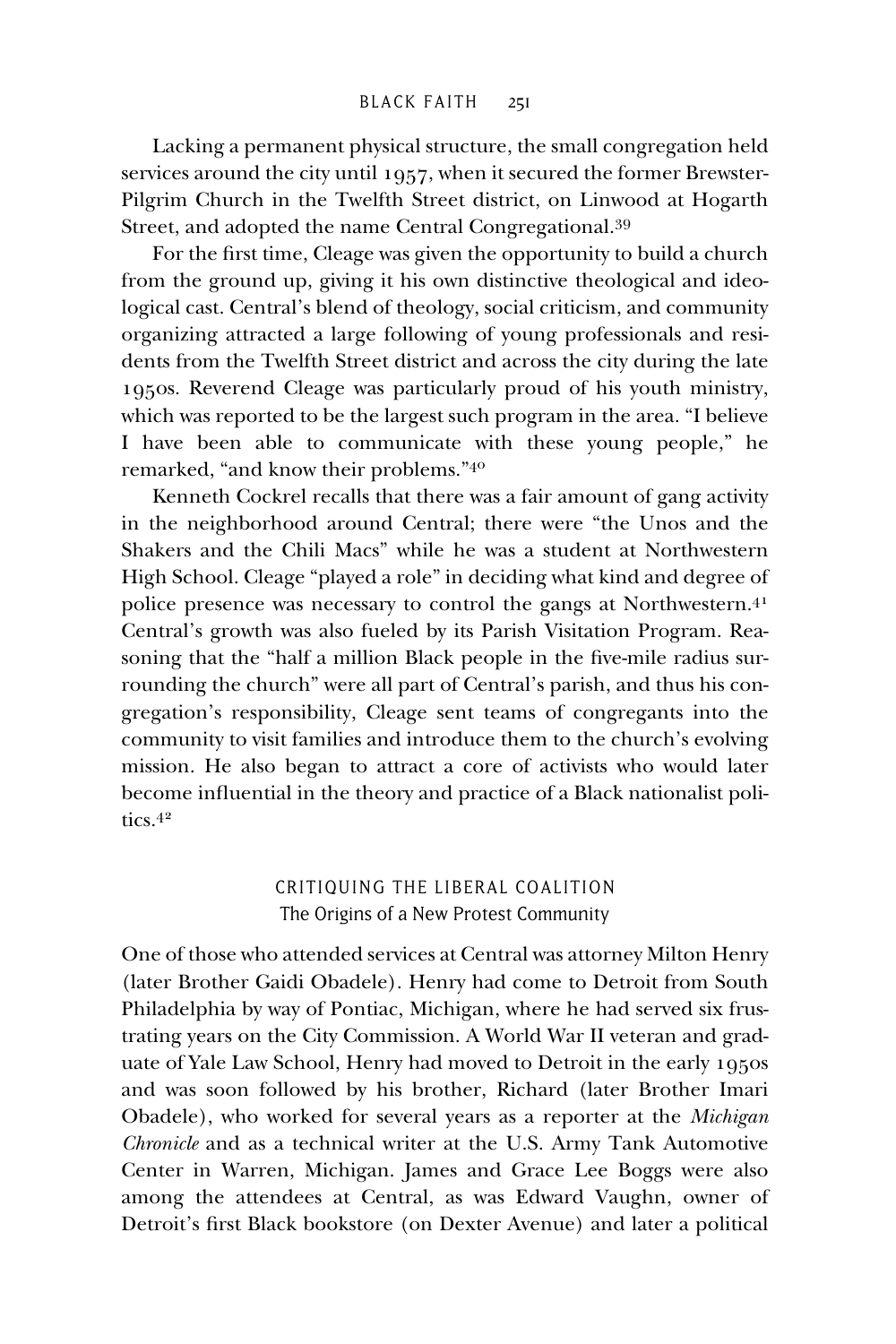ally of Cleage's.<sup>43</sup> Cleage political views and expanded activism were finding a wider audience.

Even as he preached change from the pulpit and worked through the church, Cleage also made good use of the independent press, another traditional avenue for social influence in African American communities. In the latter half of 1961 Cleage, his siblings, and a few friends launched their own bimonthly newspaper, the *Illustrated News.* "Friends and associates decided to put out a good black paper," explained Cleage's sister, Gladys Evans, "more of a general newspaper but born of the idea to give an objective, intelligent outlook."<sup>44</sup> The reverend's brother, attorney Henry Cleage, served as the chief editor, while another brother, Hugh, a farmer, apprenticed himself to a printer in order to handle production. Once denied a spot on his school newspaper because of racial discrimination, Cleage now controlled his own outlet.

Printed on bright pink newsprint, with a free circulation of over thirty-five thousand (estimates range as high as sixty-five thousand), the *Illustrated News* was published from 1961 to 1965. During these four short years, the paper served as an important public platform for Cleage and his associates. Reverend Cleage, as a contributing editor, penned the majority of the articles, with contributions from his brother Henry and attorney Milton Henry and his brother Richard. The *News* was an outlet for emerging Black nationalism and a platform for often-virulent criticism of the racial status quo, as well as a community-organizing tool. Cleage's articles in particular were critical of the Black middle class and the liberal coalition, from which he took great pains to distance himself. Indeed, among his earliest contributions was a series of articles entitled "The Negro in Detroit," which targeted the shortcomings of the Black middle class with special scorn reserved for the Black clergy.

In a less than complex analysis of class stratification in African American communities, Cleage suggested that the desire for integration and white acceptance had left the Black middle class with "no critical facility . . . no real ability to evaluate the white community and select the good and reject the bad."45 In Cleage's assessment, "authenticity" and true self-knowledge lay in the lower middle class—"the solid foundation of all Negro organizations"—which had little desire to fashion itself into a mere "replica of the white community." Because the Black working class had a structurally defined critical distance from the white mainstream, Cleage suggested that it was more organically connected to the cultural traditions that could sustain African Americans in the face of oppression. Cleage thus pitted his affinity with the lower classes against his own middle-class background on cultural grounds. He wrote with the authorita-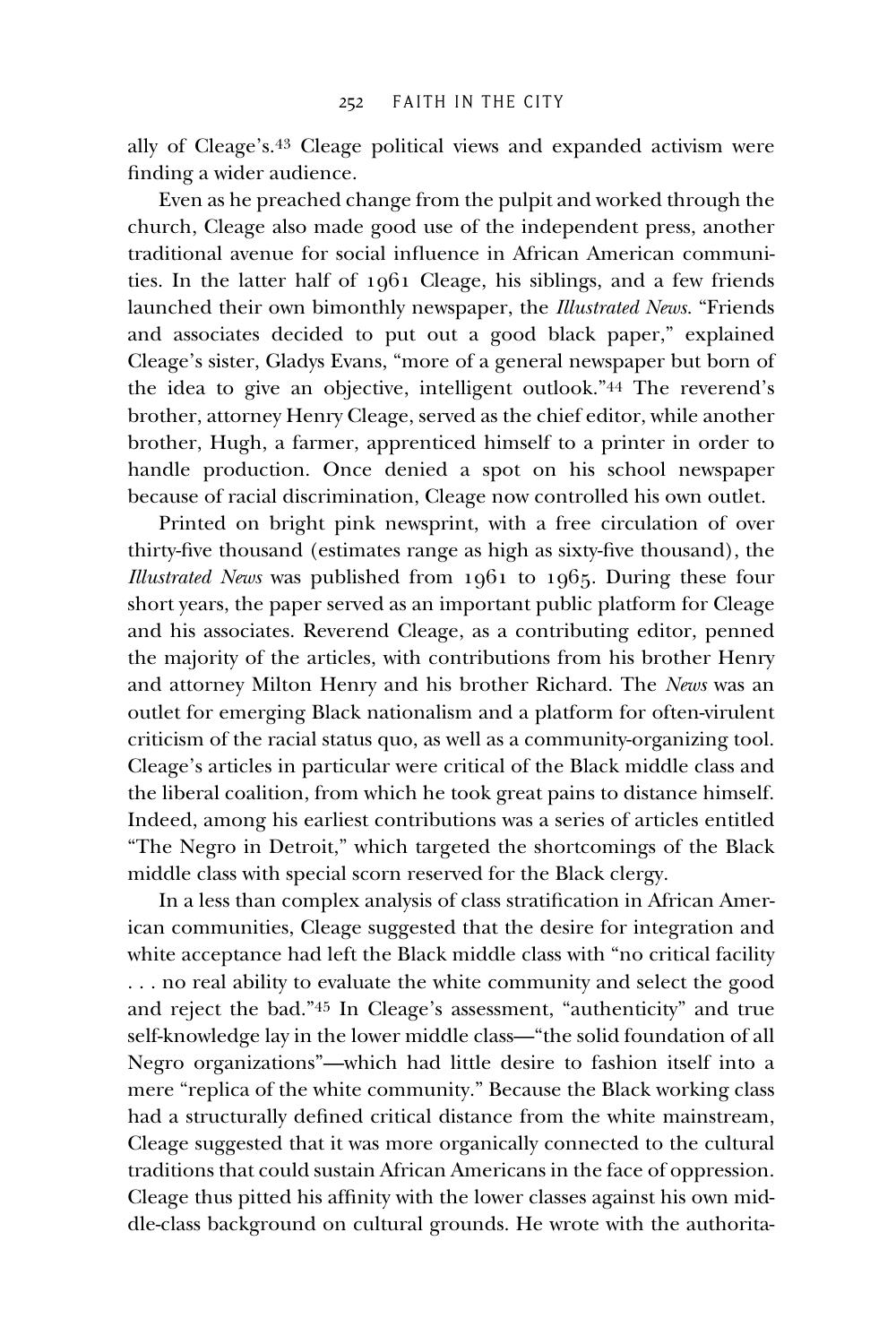tive tone of an insider who had repositioned himself on the outside, one who had achieved his much-valued critical distance not by circumstances of birth but by choice.

Christian themes of repentance and conversion played an important role in this discourse, which eventually led to the formulation of Black Christian nationalism. In order to fully embrace the Black church as the foundation of the Black nation, Cleage expected that the "guilty" would reorient their lives and, in effect, re-create themselves. They must declare, as he put it, that "I have been an Uncle Tom and I repent."46 Clearly, in critiquing his upbringing Reverend Cleage was also questioning the one institution—the Black church—to which he had dedicated much of his life.

In this conceptualization of racially polarized class dynamics, Cleage argued that "the Negro church has prospered poorly in the North because it has been unable to relate the gospel of Jesus Christ meaningfully to the everyday problems of an underprivileged people in urban industrial communities." Because it had failed to tap into the authenticity of "the folk," the African American church had failed to keep pace with the community it served, becoming "lost in a sea of triviality and aimlessness." In what Cleage considered the worst-case scenario, some former congregants had turned their backs on the church while others had sought "integration" in small, ineffective, interracial churches.<sup>47</sup>

In a particularly introspective moment, Cleage later recalled his assertion that interracial churches were a monstrosity. What bothered him the most about these churches (which were never very prevalent and certainly never constituted a real threat to the Black church) was not that what "seemed like integration from a white person's point of view is not really integration."<sup>48</sup> Rather, he said, his animus was primarily cultural.

Years before Cleage fully articulated the political theology of Black Christian nationalism, the church had already become for him the repository of cultural authenticity. Loyalty to the Black church could only be rejected at one's peril. To put it another way, before he became a committed Black nationalist, politically, economically, and socially, Cleage was a cultural nationalist with a religious bent. In the late 1950s and early 1960s he could work toward integration but only as long as integration was tempered with a respect for cultural difference. Civil rights and social justice would be meaningless and empty, he suggested, unless they drew on the critical perspective and cultural authenticity typical of the lower classes, traits that had been abandoned by their middleclass peers. Culture was always central in Cleage's political theology. His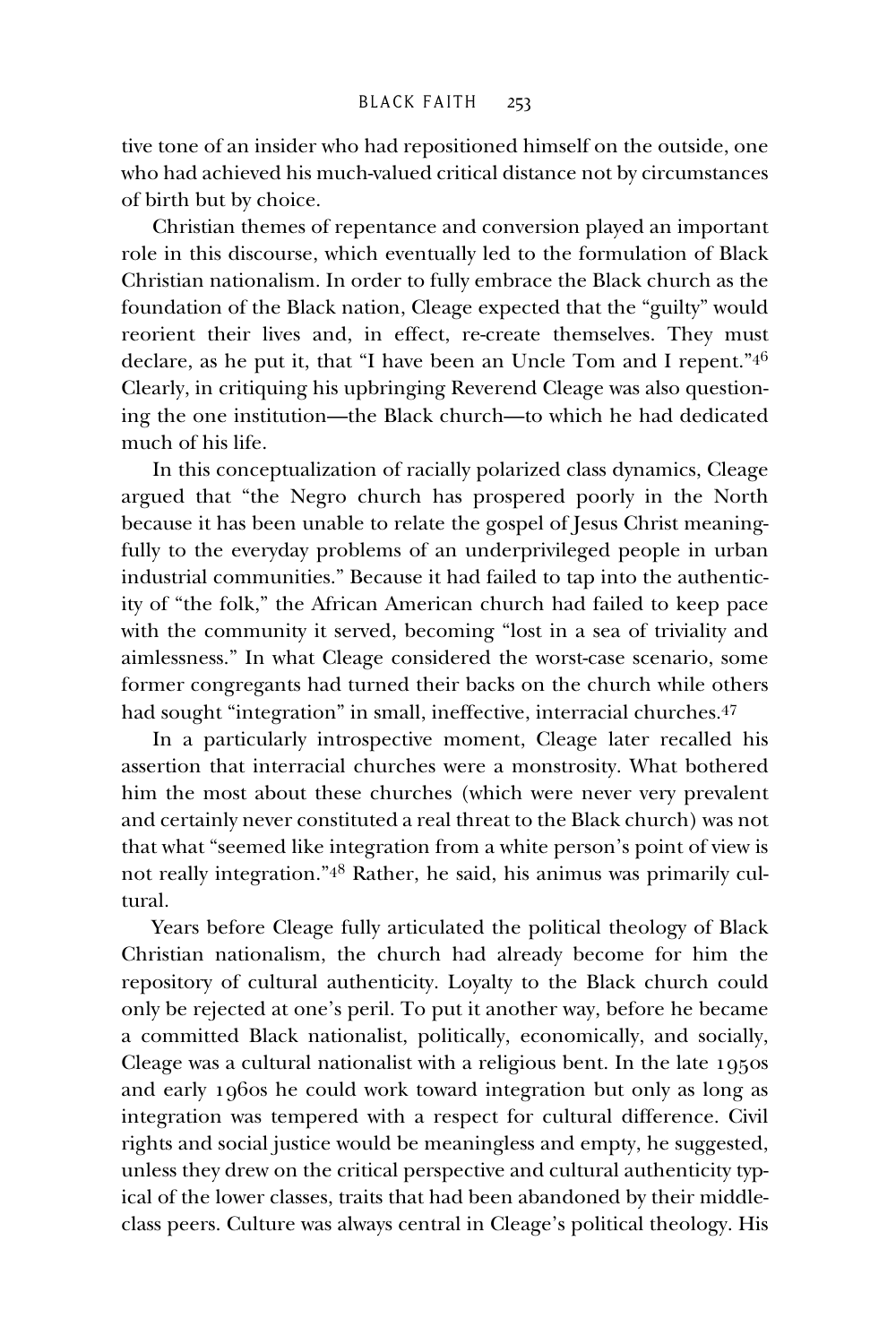early discussions of Black nationalism in the *Illustrated News* always came from a cultural perspective.

One particularly good example, again deeply related to his personal experience, is "Black Nationalism in Jazz," about a forum featuring singer Abbey Lincoln and her husband, drummer Max Roach, which had been staged at Central Church. That Cleage, who once had dreams of a musical career himself, staged such a forum highlighted his early interest in cultural struggles and struggles over culture. With Lincoln and Roach's release of their *We Insist: The Freedom Now Suite* in 1961, followed by Lincoln's *Straight Ahead,* the couple were causing a stir in the jazz world with recordings now deemed to be classics. At the time, they were denounced, primarily by white jazz critics, in the pages of *Down Beat,* assailed for "politicizing" jazz by introducing an "inappropriate" Black nationalist perspective. Rumors circulated that the two had intimate connections to the Nation of Islam. But Roach and Lincoln, seconded by Cleage, defended what their critics called "Crow Jim" ( Jim Crow in reverse) on the grounds that jazz was "essentially a Negro musical idiom."<sup>49</sup> In his article on the forum, which had been attended by approximately one hundred people, Cleage called the event a "rather uncomplicated representation of the argument that the Negro must stop trying to look and act like the white man, and must begin to take pride in himself . . . in his color, in his hair, and his distinctive negroid features." "Even those who were not ready to follow her example," he said in reference to Lincoln's "natural" afro, "were forced to admit that 'Black Nationalism' looked good on Abbey."<sup>50</sup>

Although early on Cleage retained a blind spot when it came to the relationships among women, gender, and Black nationalism, his understanding of how culture did, and must, influence political struggles became more sophisticated over time. Years later, and in an almost Maoist vein, he wrote:

Culture grows out of struggle. In China the Red Guards fought in the streets against those who were taking on Western ways, not because they thought Chinese people looked more beautiful in Chinese dress, but because they knew that Western ideas and dress were weakening the power of China. It was a power struggle. We have made an artificial separation between cultural revolution and the power struggle. They are more excited about culture than they are excited about the struggle for power, because it is easier to put on African clothes than it is to struggle and sacrifice. $5<sup>1</sup>$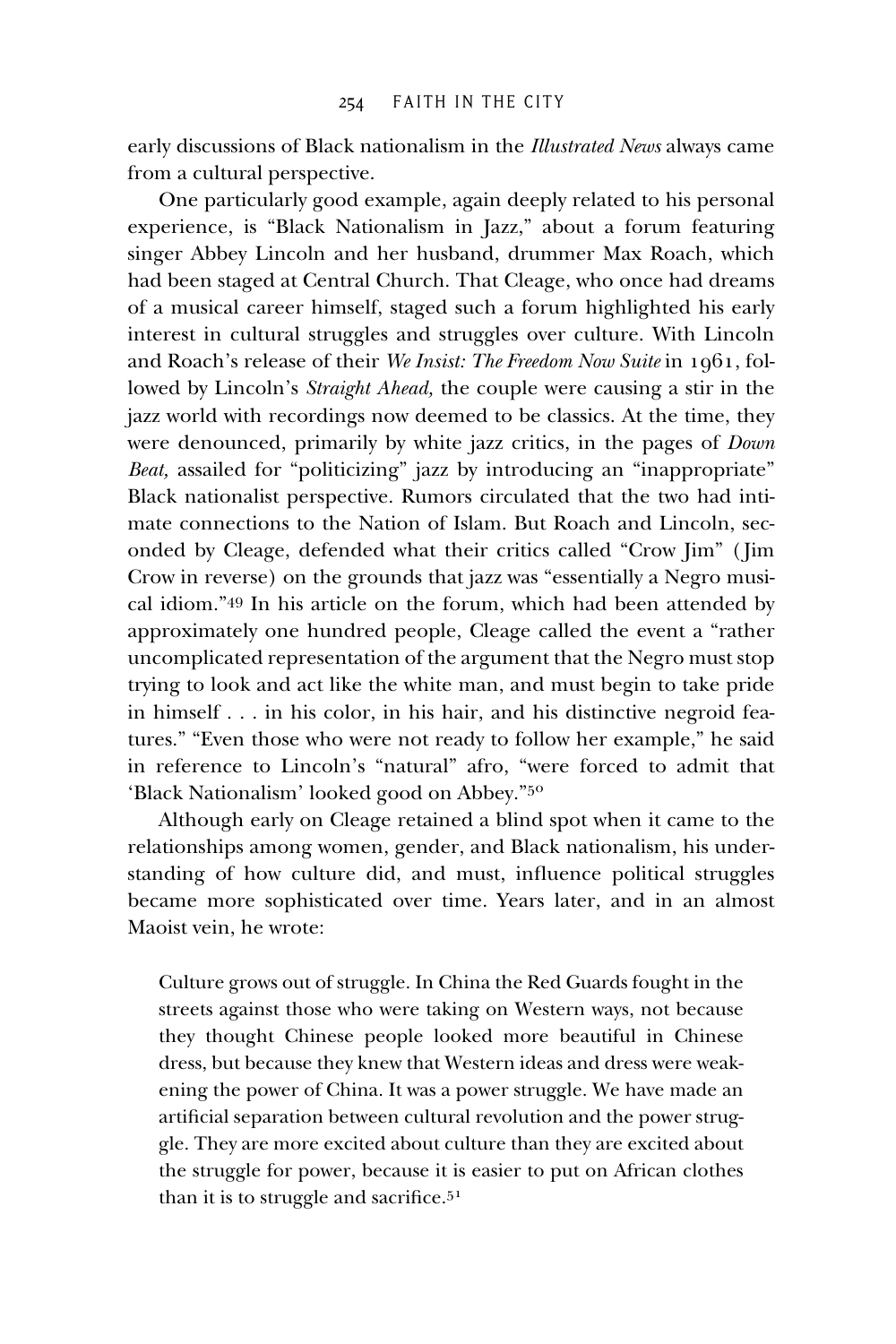In 1966 and 1967, Cleage would again mobilize around these ideas by agreeing to become one of the sponsors (along with Vaughn's Bookstore and the Inner-City Organizing Committee) of Detroit's Black arts conventions, which held sessions at Central Congregational. Although older artists participated, including John O. Killens and Detroit's Dudley Randall (founder of the Broadside Press), the conventions were primarily oriented toward younger writers who had embraced various forms of Black cultural nationalism, including poets Larry Neal and Haki Madhubuti (formerly Don L. Lee) and activists such as Muhammad Ahmad (Max Stanford) of the Revolutionary Action Movement (RAM).52

In the pages of the *Illustrated News,* Cleage's cultural project coexisted with his political agenda. At every turn, Reverend Cleage distanced himself from the established Black leadership strata and the liberal civil rights coalition. Although he had served on the Executive Board of the NAACP in the mid-1950s, he came close to calling his former fellow board members incompetent on a number of occasions. His condemnation, strong as it sounded, was never total however. When a group of Black ministers started a selective-buying campaign in 1962—yet another reincarnation of the "Don't Buy Where You Can't Work" idea he gave the loosely organized mobilization his full support, remarking that "Negro ministers" were finally becoming a "New Force in the Detroit community."<sup>53</sup> Similarly, although he was often critical of the TULC for its allegiance to the UAW, it was, in Cleage's opinion, "doing a tremendous job in the areas of trade unionism and policies." He even praised the Cotillion Club, a highly exclusive, middle-class Black organization, for "making major steps forward" on the problem of police brutality perhaps because the group's president at the time was George Crockett.<sup>54</sup>

Still, Cleage tended to hold the infectious optimism of the early 1960s at arm's length. While he agreed, for instance, that "the Negro became the most potent political force in the city of Detroit" after playing a role in the election of Mayor Jerome Cavanagh (he even claimed part of the credit for Black voter turnout), Cleage stilled believed that "Our New Mayor Bears Watching." Never one to trust whites, regardless of how liberal they seemed, Cleage insisted that Cavanagh had not been made fully "aware of the role the Negro must play in this community."<sup>55</sup> The reverend had, at the same time, given considerable support to William T. Patrick in 1961 and, more controversially, to three (and only three) Black candidates for the state legislature in 1962: Russell S. Brown, Frederick Yates, and Charles Diggs Jr. He was widely denounced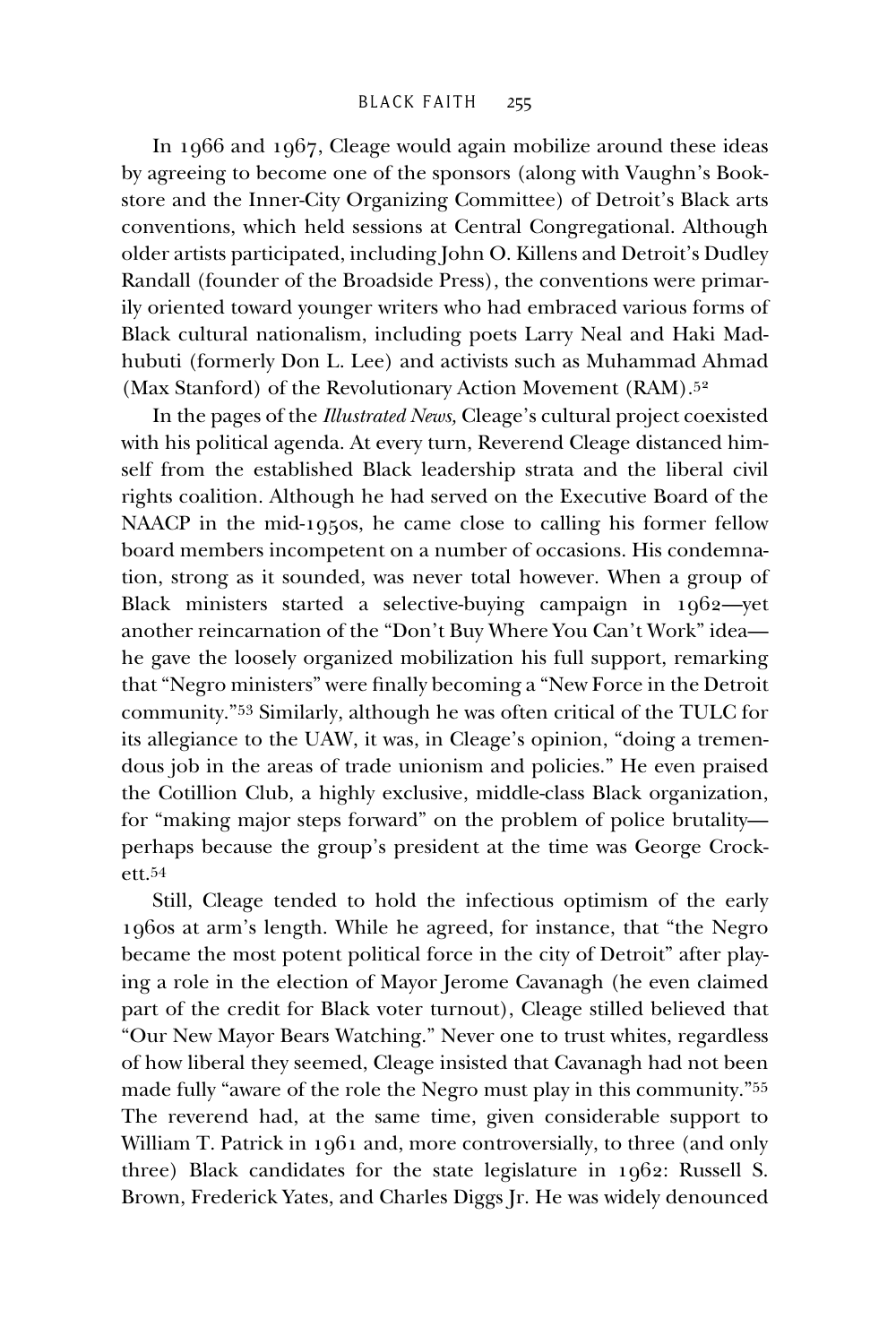for his supposedly racist strategy of concentrating votes, or "plunking," by the Detroit Council for Political Education and the Fair Campaign Practices Commission among others.56

More specifically, Cleage focused his dissatisfaction on the public school system and urban renewal. Both of these important community issues exerted a disproportionate effect on the Black urban poor. In Cleage's view, the Detroit public school system was as segregated and inadequate as the one in Little Rock, Arkansas, and he used the *Illustrated News* to run a series of "exposés" illustrating this problem.<sup>57</sup> A number of the pieces were written by an anonymous teacher at Northwestern High, and it is interesting to speculate on whether Luke Tripp, one of the city's young Black militants and a swimming instructor at the high school, could have been Cleage's "mole." Cleage also penned a number of the articles himself. Drawing on his own experiences, he wrote that he had been "aware of the discriminatory practices of our public school system since I was a student at Northwestern High back in the 1930s." "Later," he continued, "I saw evidence of these practices while a student at Wayne and as a worker in the Department of Welfare. I left Detroit to continue my education. When I returned home ten years ago . . . I found that few of the discriminatory practices have been changed." $5<sup>8</sup>$ 

The practices had not changed, but the context had, and the difference was dramatic. Whereas many of Cleage's troubles had resulted from being in a small minority of Black students within a primarily white school, in the 1960s Black students found themselves relegated to predominately Black and educationally inferior schools. The problems were the same, however—racially biased textbooks and teachers and administrators who ran the gamut from paternalistic to insensitive to outright racist. While Cleage tended to blame traditional race improvement agencies such as the NAACP and the Detroit Urban League for their failure to confront the situation, these groups were not really the problem. The true issue was the city's changing demographics. Even as "white flight" drained off the city's white middle-class residents from 1962 to 1966, the city's schools added almost twelve thousand students, more than half of whom were Black. Because of residential segregation, whole school districts became overwhelmingly African American, and because the entire system depended on an increasingly shrinking tax base of home owners, predominately Black schools became increasingly impoverished schools.<sup>59</sup>

Cleage's critique was not directed at the need for Black children to be educated in predominately Black schools, as his own negative assessment of being educated in a primarily white setting might suggest.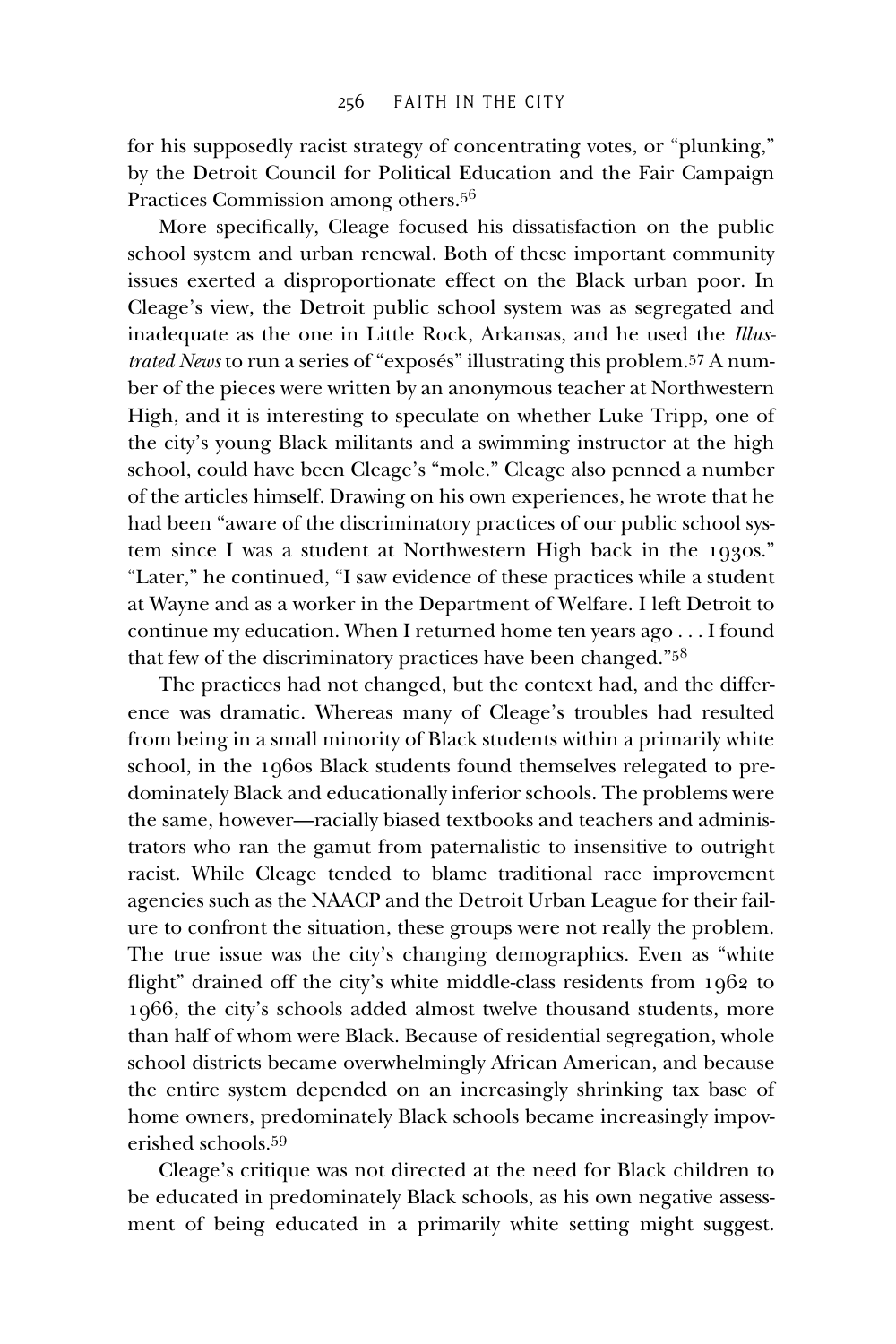Rather, his contention was that Black students were being mistreated by white teachers and administrators and done a disservice by biased textbooks and inadequate facilities. At this point in his career, the solution Cleage was putting forth was still based on equity as integration. Years later, he would reorient himself toward the quest for equity as community control in which Black parents controlled education for Black students taught by Black teachers. This reorientation was not peculiar to Cleage but was part of a growing trend in the late 1960s and 1970s.<sup>60</sup>

Cleage was also quick to point out the Detroit School Board's inadequate response to these demographic changes and the financial crisis they produced. The board had adopted a bylaw in 1959 banning discrimination in all school operations and activities, but administrators played fast and loose with district boundaries, often transferring students to other districts in an effort to maintain segregation. Even the School Board itself had to admit to both "obvious laxity" and "insubordination" in enforcing its own policy. $61$ 

In Cleage's view, the board needed some prodding, and the opportunity presented itself in early 1962. Sherrill School, which was located on the southwest side of the city, had gone from majority white to majority Black in the 1950s; by 1962, it was 95 percent African American. More important, the quality of both its physical plant and its educational resources was clearly inferior to that of the city's white schools. Disputes over district boundaries and student transfers sent a clear signal to Sherrill parents that their school's administrators and the School Board were attempting to forestall desegregation. Frustrated over the inaction, a group calling itself the Sherrill School Parents Committee broke ranks with the Parent-Teacher Association and approached Cleage, who had been keeping up a constant harangue about school conditions. Cleage, along with Milton and Richard Henry, among others, had recently organized a new protest group, the Group on Advanced Leadership. An all-Black organization, GOAL was designed to be a "chemical catalyst" in the fight against bias. "A chemical catalyst speeds up the chemical reaction," Richard Henry wrote in the *Illustrated News.* "Similarly we will speed up the fight against bias." $62$ 

Cleage and GOAL viewed the Sherrill school predicament as one that was likely to spark the sort of chemical reaction they felt was necessary for change. But their position also drove a wedge between GOAL and the NAACP. Cleage claimed that he had "tried to convince the NAACP that action should be taken in this situation. . . . [a]lthough we felt an alert NAACP would have acted without having to be convinced."<sup>63</sup> Opposing the NAACP's decision to study the Sherrill situation, Cleage and GOAL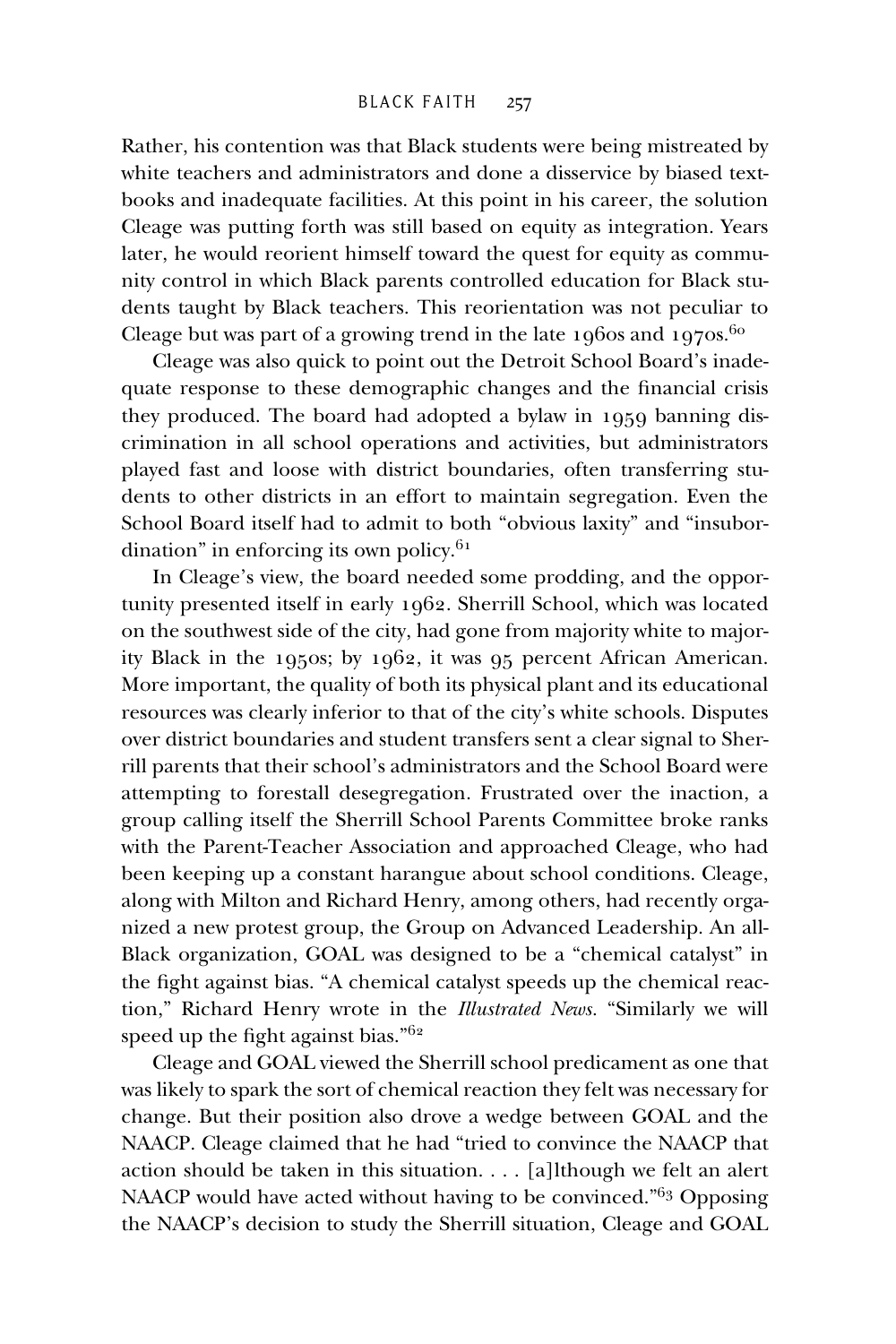

**Group on Advanced Leadership (GOAL) pamphlet, circa 1964 (George Breitman Papers. Courtesy of Robert F. Wagner Archives, Tamiment Library, New York University.)**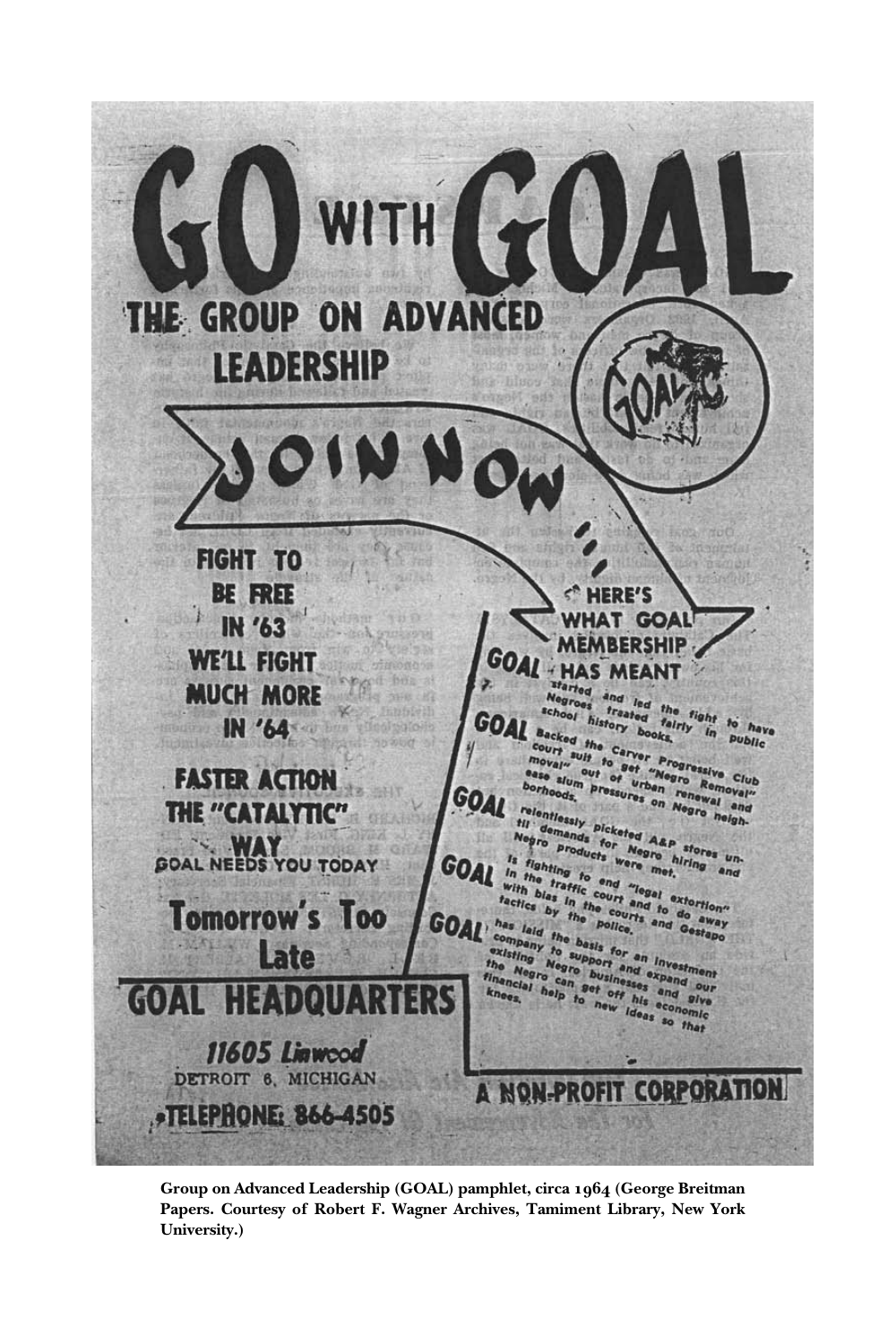took matters into their own hands. Cleage became chair of the Sherrill Parents Committee and launched a series of pickets and boycotts against the school. Parents kept their children home and walked the line, joined by a group of community activists and ministers, including the Rev. Charles A. Hill, who was now in his late sixties but remained active in the city's civil rights movement (in fact, when parents and students from Northwestern High staged a similar boycott in 1962 the advance "strike meeting" was held at Reverend Hill's Hartford Baptist).<sup>64</sup>

Dissatisfied by the results of their picket, GOAL attorney Milton Henry initiated a lawsuit against the School Board on behalf of the aggrieved parents. The suit, which was underwritten by the TULC and guided through the legal process by George Crockett and his firm, Goodman, Crockett, Eden and Robb, charged the board with systematic mistreatment of Black students, a result of the "drawing, redrawing and gerrymandering" of districts. The plaintiffs demanded an increase in the number of Black teachers and administrators, as well as the removal of textbooks presenting negative images of African Americans. The textbook issue was particularly close to the heart of GOAL president Richard Henry, who in 1963 lodged a formal complaint with the School Board against his son's eighth-grade text for its failure to acknowledge the contributions of African nations to world civilization. GOAL threatened a citywide boycott on this issue as well, and the School Board relented, adding two supplementary chapters to the texts. $65$ 

The NAACP initially maintained a polite distance from the Sherrill dispute, although it did eventually support the lawsuit.<sup>66</sup> It was already leery of Cleage and GOAL, but when Cleage launched a personal attack on Dr. Remus Robinson, the sole Black member of the School Board since 1959, the battle lines were drawn. Cleage held Robinson personally responsible for segregation and discrimination and for what he saw as Robinson's reluctance to act against them.67 The NAACP rushed to Robinson's defense, condemning Cleage as shortsighted.

While the suit was working its way through the legal system (it was finally adjourned in 1965 due to "substantial" progress on desegregation), Cleage turned to what many saw as an outrageous mode of protest. In the spring and fall elections of 1963, Cleage proceeded to drum up opposition against a tax millage intended to increase school funding. Why, Cleage asked, should Black parents vote to increase their property taxes in order to fund and perpetuate a system that mistreated their children? "No Taxation for Discrimination" became the movement's slogan. Cleage's antimillage campaign brought down a storm of criticism from the liberal coalition. "We must decide whether we will follow in the paths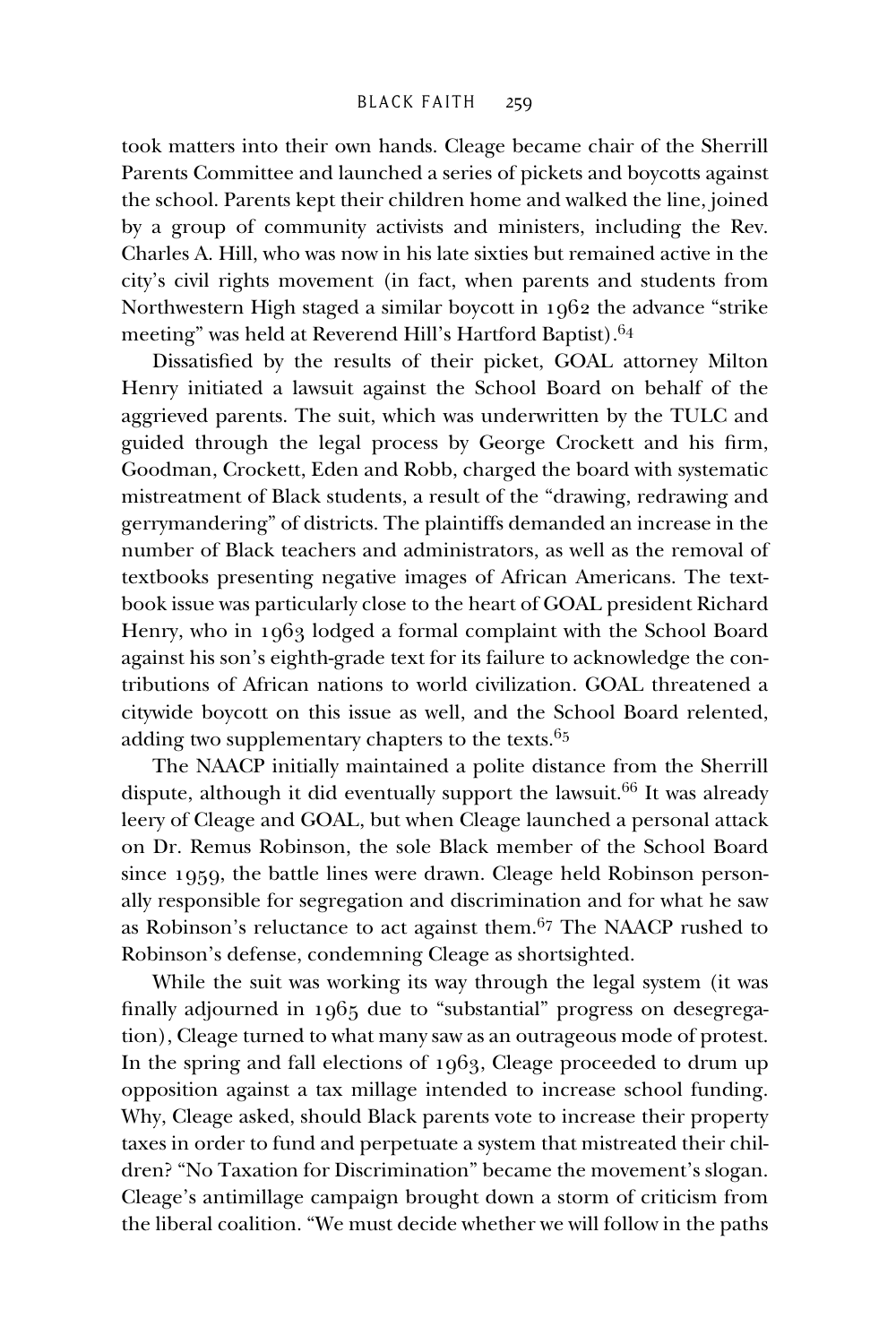of destruction and chaos of Negro and white extremists," read an editorial in the *Michigan Chronicle,* which summarized the opposition to Cleage's crusade. "By voting against the millage, we are automatically casting our lot with the lunatic fringe.  $\ldots$  We cannot afford to sacrifice the future of our young by following the foolish counsel of the radical elements in our midst."<sup>68</sup>

In the weeks leading up to the April 1 vote, Cleage debated his way through a good portion of the city's liberal coalition. He faced off, in person and print, against Horace Sheffield and the TULC, attorney (and future judge) Damon Keith of the Detroit Council for Political Education, the NAACP, the School Board itself, and Ofield Dukes and the other editorial writers at the *Michigan Chronicle.* Cleage faced Remus Robinson in a debate held at Fr. (by this time Canon) Malcolm Dade's St. Cyprian's Church and a representative of the Detroit Federation of Teachers at another debate staged by Detroit CORE.<sup>69</sup> Cleage held his ground throughout. While members of the liberal coalition did their best to neutralize him, his campaign did have an effect. After dozens of articles and speeches delivered at more than 250 meetings throughout the city, approximately fifty thousand Black voters changed their votes from yes to no. Ninety-eight percent of all Black voters had favored the millage in 1959, but in 1963 more than 40 percent opposed it.<sup>70</sup> The millage was in fact defeated in the spring (mostly by angry *white* voters), but it passed in the fall.

Cleage and GOAL were simultaneously at work on the related issue of urban renewal. Asking Blacks to finance schools that discriminated against their children was, for Cleage and the Henry brothers, no different from asking them to finance (again, with tax dollars) the destruction of Black neighborhoods and the displacement of their former inhabitants. "Urban Renewal," wrote Cleage and the Henrys time and time again in the *Illustrated News,* was "Negro Removal." GOAL had hoped that urban renewal, like school reform, would become a unifying issue for the city's civil rights community. It invited the NAACP, the TULC, the Cotillion Club, and others to join in the fight to keep Negro removal out of urban renewal. There was already widespread concern over the way the city's urban renewal policies were being carried out, and many in the liberal coalition were more than a little annoyed at being "invited" to the struggle by the GOAL arrivistes.

By 1962, almost ten thousand acres of "blighted" area, or 15 percent of the city, had been cleared under the urban renewal program. Roughly 57 percent of those personally affected by the clearance were Black. Although renewal programs were in principle racially open, most of the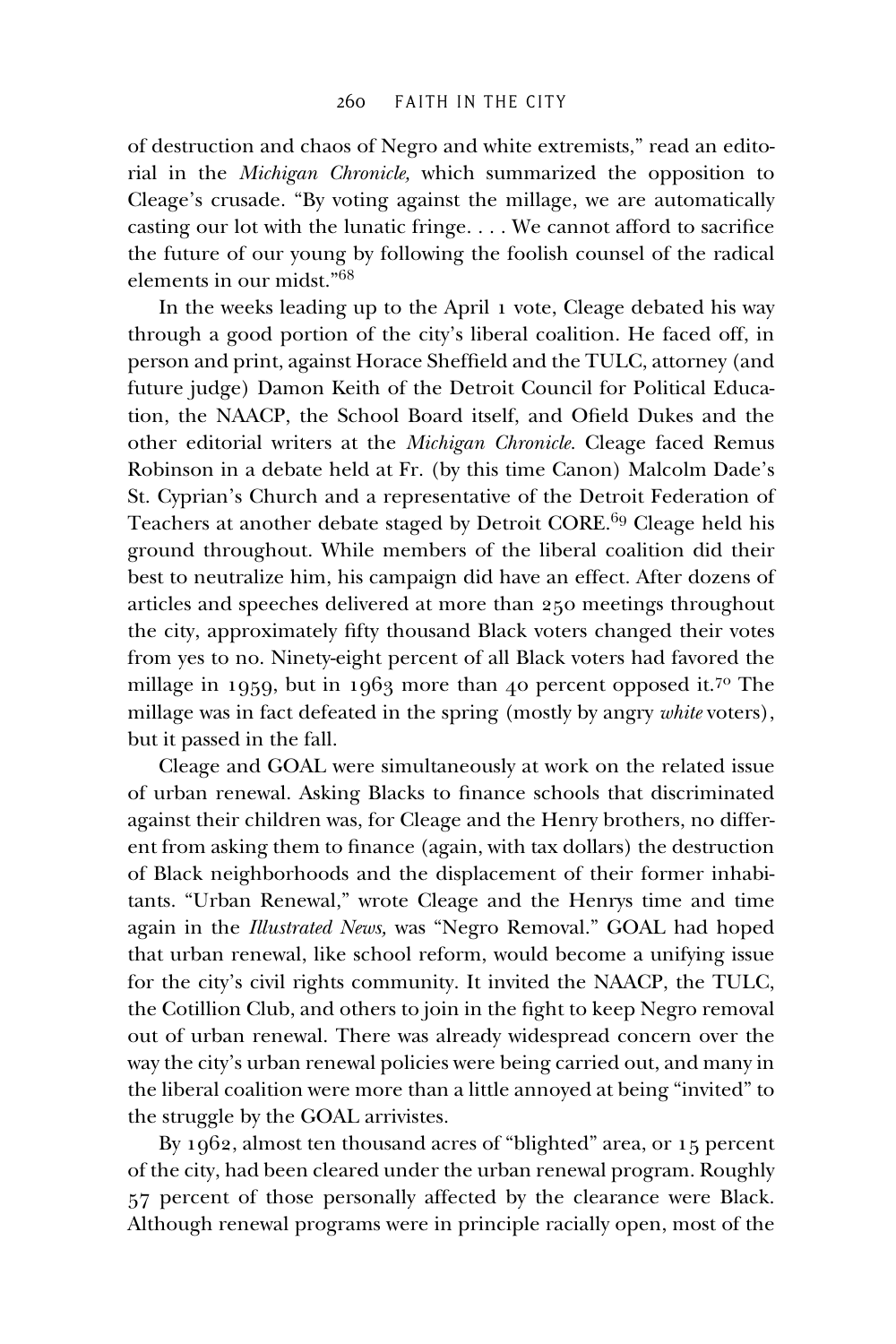new housing projects were privately owned and rents were high, factors that worked against African American occupancy. What urban renewal really does, wrote the NAACP's Arthur Johnson, "is to relocate Negroes from one blighted area into one that is already overcrowded, thus eventually transforming it into a slum." "Increasingly," added councilman Mel Ravitz, "it has become an instrument primarily for the economic advantage of certain citizens and businesses who profit from investment, or who may benefit from residence in the city." $7<sup>1</sup>$ 

Part of the problem came from the fact that it was unclear whether urban renewal was supposed to improve the quality of life for the city's present residents or whether its purpose was to attract suburbanized, white, middle-class families back to Detroit. "They're not going to return," said Black councilman William T. Patrick, insisting that the city focus more on low-income units. But it was not just access to new housing that was at issue; questions of equity also came into play when deciding which areas would be slated for clearance in the first place. Cleage and GOAL saw no reason why African Americans should be made to surrender their homes and neighborhoods disproportionately. Together with other organizations, GOAL launched a full frontal assault on the constitutionality of the Urban Renewal Redevelopment Program, filing a suit in federal court on the premise that the Urban Renewal Authority had no right to condemn and clear private properties for the benefit of private organizations.72

Actually, GOAL filed two lawsuits. One involved the Detroit Eight Mile Road Conservation site, one of many sites in the city that were judged to be viable but in need of conservation and improvement. The problem was that plans for the Eight Mile site (on the northwest border of Detroit) called for the destruction of an entire strip of Black businesses fronting Eight Mile Road and their replacement with a shopping center in which the displaced businesses were unlikely to be granted space. The second suit focused on the Medical Center, which was slated for the cleared land that was once Black Bottom. While GOAL was well aware of ongoing efforts by the Fellowship of Urban Renewal Churches, headed by Reverends Louis Johnson and Nicholas Hood, to oppose these same programs, Cleage and his fellow activists were unimpressed. Cleage was particularly exercised over the idea that Black churches had been selected for demolition while a number of white churches were to be left untouched. From his point of view Black ministers and congregations were caught in the absurd situation of being privately assured that everything was going to be worked out while at the same time being "maneuvered into a position of begging for our legal rights." The fellow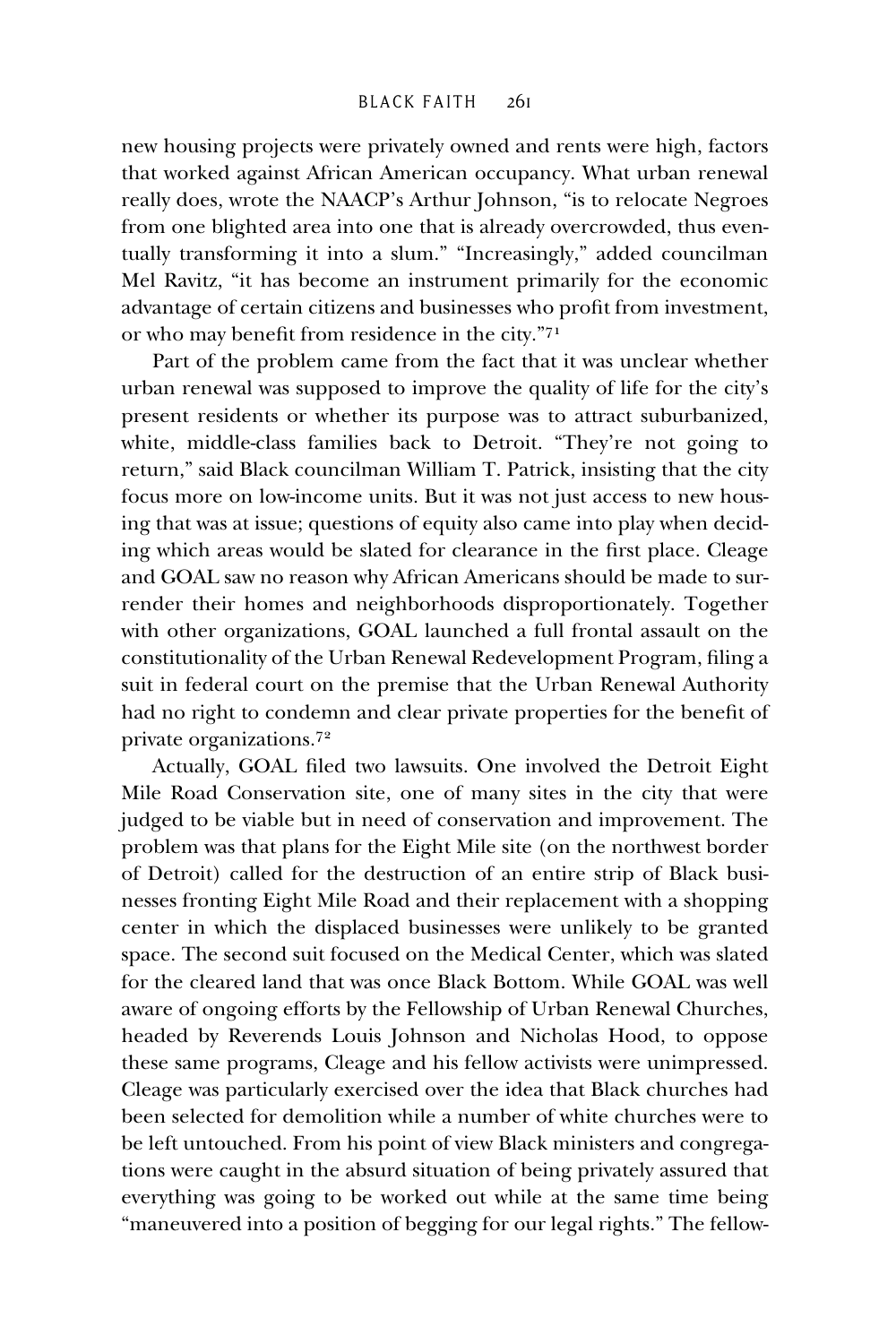ship's negotiations, Cleage insisted in the pages of the *Illustrated News,* missed the real crux of the problem.<sup>73</sup>

Instead of negotiations, Cleage and GOAL turned to lawsuits to stop what they saw as a violation of rights destructive of Black churches and businesses and a threat to concentrations of Black political and economic power. They hoped to obtain a binding legal decision to correct a string of injustices committed through conservation and redevelopment programs. They demanded that conservation be rigorously pursued, that the process include the affected residents, and that displaced people and businesses be granted the right to return to redeveloped areas with assistance for their relocation or return. They also insisted on a broadly conceived antidiscrimination provision: "The government must guarantee through operable law and administrative measures, that no business, institution, apartment, person or persons in a conserved or redeveloped area may practice racial discrimination in any form, including its economic guise."<sup>74</sup>

The coalition that GOAL had joined was much more narrowly focused. The Medical Center urban renewal dispute centered not so much on the city's right to proceed with the project, although questions were certainly raised about the ethics of using public funds to subsidize private enterprise. Rather, in this case the major issues were the destruction of area Black (but not white) churches and racial discrimination in the hospitals that stood to benefit most from the project.<sup>75</sup> The Detroit Urban League provided well-documented evidence of systematic discrimination against African American health care professionals and patients. With prodding from Reverend Hood and his Fellowship of Urban Renewal Churches, area ministers banded together to protect as many Black churches as possible. It was a hard-fought battle, but it resulted, unlike the GOAL lawsuit, in significant concessions from the city.

Some of the Black churches that were threatened under the Medical Center plan, including Plymouth Congregational and Bethel AME, were granted a reprieve, allowing them to pool their funds in order to buy land and rebuild within the area. The coalition was unable to convince the city to build low-income public housing to allow for the return of displaced residents, but some churches, such as Friendship Baptist and Plymouth, sponsored their own low-income housing projects with assistance from city and federal agencies. Of equal significance, the coalition succeeded in gaining pledges of nondiscrimination from the hospitals. Monitored by the DUL, these pledges resulted in better treatment of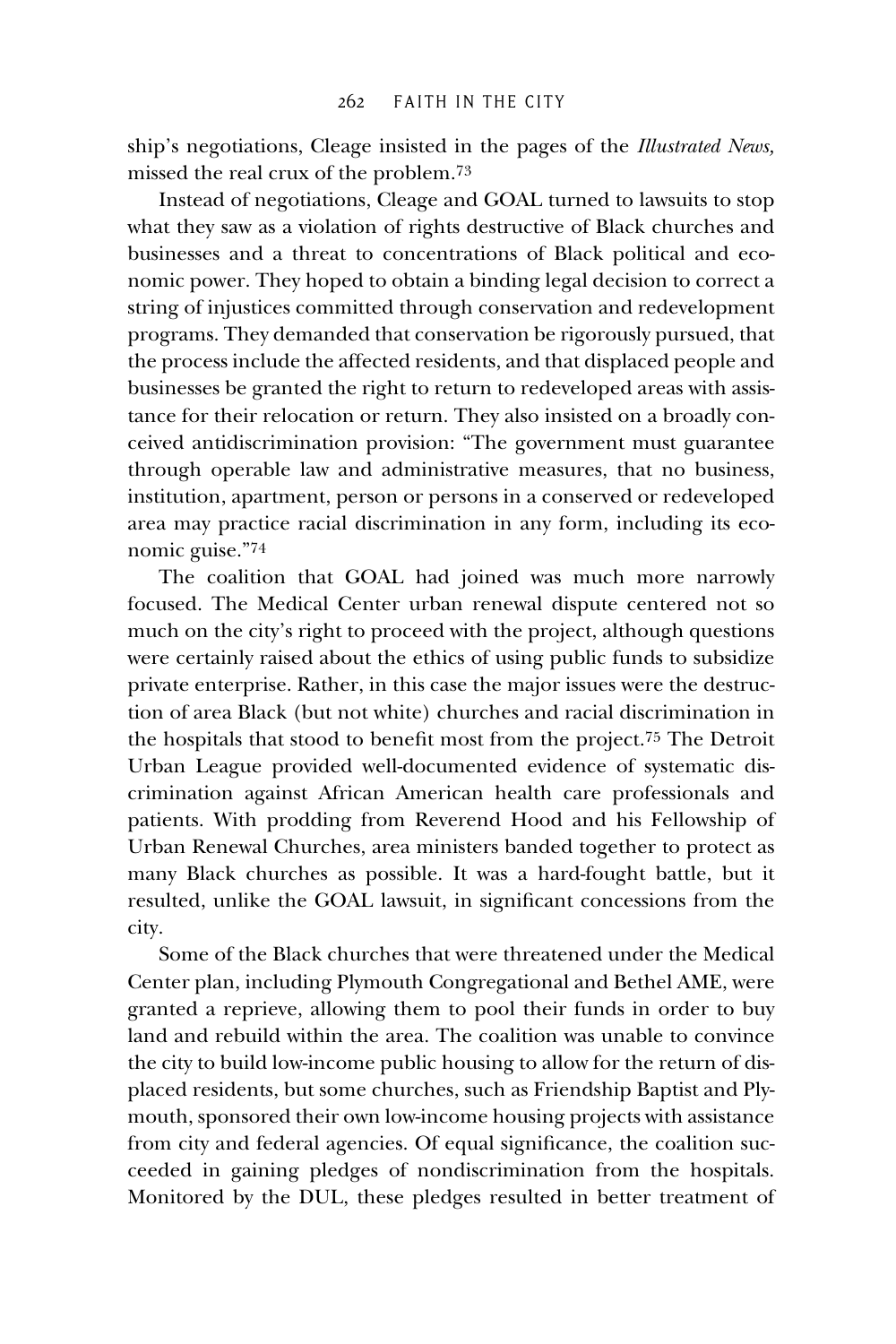Black patients and an increase in employment opportunities for Black doctors, nurses, and orderlies.<sup>76</sup>

Although the coalition led by Reverend Hood's fellowship group would seem to have been more effective in the long run, Cleage and his GOAL colleagues felt that the very existence of the urban renewal controversy confirmed the necessity of meeting power with power—of not asking politely but demanding. It was neither the first nor the last time that GOAL would be accused of working at cross-purposes with the liberal coalition. The urban renewal and conservation controversies also reinforced Cleage's arguments about the ability of churches to improve the day-to-day lives of their communities. More important, at least for our purposes, these contests over housing and public education were instrumental in the genesis of a new civil rights community distinct from the liberal coalition.

Reverend Hood captured some of the underlying difference between these two groups when comparing himself to Reverend Cleage. Whereas Hood worked within the liberal coalition to get elected to the Common Council in 1965, Cleage aligned himself with efforts to build an all-Black political party; while Hood worked within the corridors of power, Cleage worked from the outside, seeking to fundamentally alter established power relations. But both men played an important role. "In the city, we've got to have the thrust of an Al Cleage," Hood opined in the 1970s, "because he scares people half to death and then they open the door to me."<sup>77</sup> Scaring people half to death was becoming a full-time job for Cleage, a prophetic burden that he carried in addition to his priestly duties at Central Congregational.

### IN THE NAME OF SAINT CYNTHIA

Cleage's critique of the liberal-labor coalition and his efforts to mobilize the community on school reform and urban renewal increased his cachet among the city's young activists. Cleage took seemingly daring and confrontational positions, always well to the left of the NAACP, which made him attractive to those who questioned the viability of the established Black leadership and its white liberal allies. Cleage and the Henry brothers welcomed young activists into the ranks of GOAL and, along with the local Socialist Workers Party (SWP), supported young people's own attempts at organizing. A Detroit Commission on Community Relations report on one group of young Black radicals notes that "they have a great deal of respect for Reverend Cleage and the leader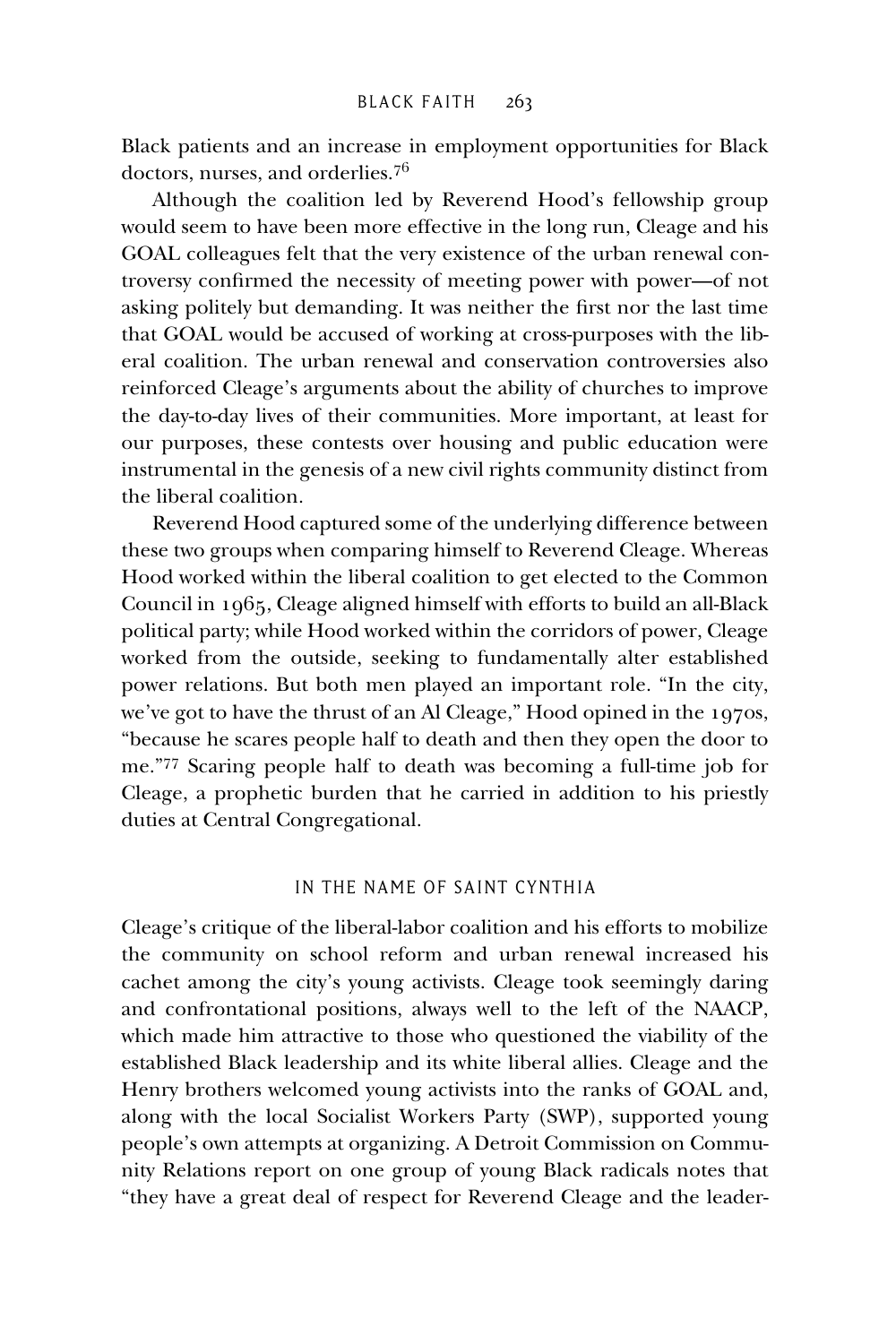ship of GOAL" and goes on to suggest that "only Cleage and the Henrys might be able to discipline them." $7<sup>8</sup>$  This last observation is inaccurate. Like Cleage, these young activists were searching for alternatives to the liberal coalition and were arriving at conclusions ideologically similar to his. Cleage may have offered encouragement but not discipline.

Many of the new organizations founded by these young radicals were small, and their activities were generally sporadic. Historian Sidney Fine may be right in describing them as "flyspecks in terms of posing a threat to the black leadership position occupied in Detroit by the NAACP."<sup>79</sup> But they were important as markers of slow but steady ideological shifts within the city's civil rights movement. By the late 1960s, this new generation of activists would have a decisive impact on the course of political mobilization in Detroit—in the labor struggles of the League of Revolutionary Black Workers and the wildcat strikes of 1968 and in the spheres of welfare rights, antipoverty work, and Black community empowerment.

One of the most important of these "flyspecks" was UHURU, which was organized in March 1963 by Luke Tripp (who was a twenty-two-yearold college senior at the time, majoring in mathematics and physics) with John Watson, Ken Cockrel, and General Baker, all of whom would later be active in the founding of the League of Revolutionary Black Workers, and a variety of other Wayne State students. Taking their name from the Swahili word for freedom, UHURU's stated purpose was to "seek the closest possible alliance of militant black groups from the broadest possible united black front to wage a tit-for-tat struggle against the anti-Negro machine that is America; to fight for 'uhuru quita' [freedom now] . . . and to affirm the principle of self-defense in the Negro freedom struggle."<sup>80</sup> As a group UHURU tended to reject the ethic of nonviolence and embrace the logic of anticolonial and third-world revolution. Although there were many such philosophical and political differences between UHURU and the liberal coalition, it was the hostility of the group's rhetoric that coalition members found most disturbing. "Their bitterness," wrote a field investigator for the Detroit Commission on Community Relations, is "totally destructive"; worse, it is a "complaint against capitalism."81

While UHURU was an exclusively Back organization—white people could help, but they could not join—it did maintain close ties to the SWP and the mostly white Young Socialist Alliance, which was based on the Wayne State campus. "We [UHURU] produced newsletters," recalled Baker. "We went to SWP's Militant Labor Forum and got introduced to people that was coming around the country on circuits."<sup>82</sup> The Detroit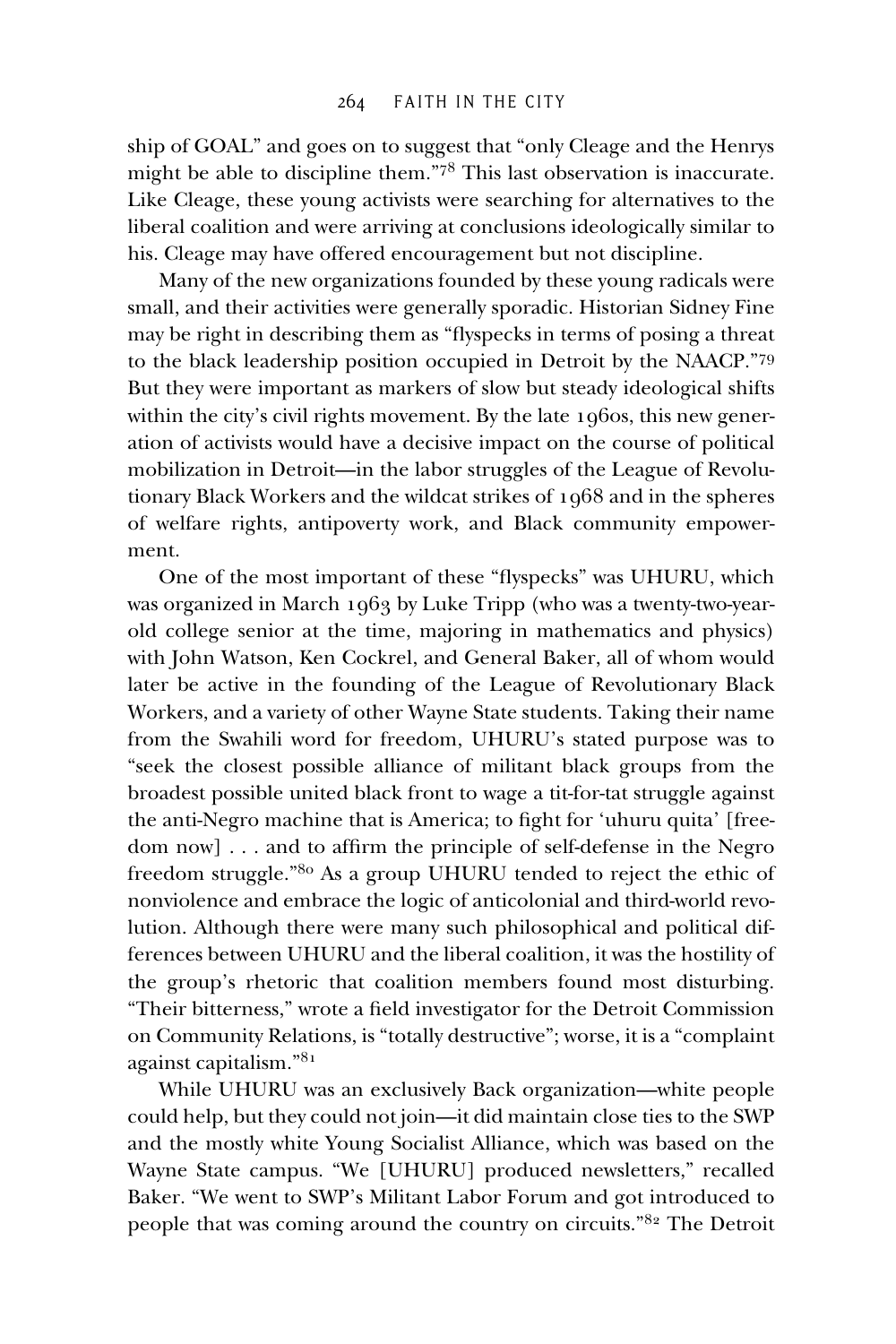Commission on Community Relations also noted this connection but did not see the ties between UHURU and the Young Socialist Alliance as indicative of a shared intellectual culture. Rather, the DCCR implied that (once again) well-meaning Blacks were being duped by a group of white subversives out to destroy the American way of life. The anxiety of the DCCR and others was completely out of proportion to UHURU's power. The organization functioned primarily as a discussion group for young, disaffected, Black university students, and none of its occasional forays into political activism was exactly revolutionary.

UHURU did some of its work in conjunction with GOAL, one of the "militant black groups" included in UHURU's vision of a "black united front." At other times its actions were entirely self-directed. That the group's activities tended toward symbolic forms of protest should not decrease their significance, and these actions often betrayed a lively sense of humor. The group first came to public attention in the fall of 1963, when it disrupted a ceremony and rally staged by the committee lobbying to make Detroit the host of the 1968 Olympic Games. It was UHURU's position that "Detroit wasn't deserving of the Olympics because it didn't have open occupancy." Since the rally, held in front of the City-County Building in downtown Detroit and featuring the Olympic torchbearer, was to be "broadcast all over the world," it was also an opportunity to exploit the media and make a big symbolic splash.<sup>83</sup> Whereas CORE and the NAACP's Housing Committee confined their protests on open housing to placards, UHURU took a more vocal approach. "We were singing and hissing," remembered Baker. When the police band began playing the national anthem, UHURU members increased the volume of their jeers and catcalls. They also "embarrassed" Hayes Jones, the Black runner bearing the Olympic torch, by taking great pains to "remind him of his second class citizenship."<sup>84</sup> The city administration and the civil rights establishment were outraged. CORE issued a statement denying any connection with UHURU and its protest; its members were already angry at UHURU members for showing up a week earlier at their picket outside of a local Kroger grocery store with signs that read "Cross at Your Own Risk."<sup>85</sup> The TULC was already cool toward the new organization. Shortly before the Olympic protest, UHURU had descended on the TULC's Freedom House to protest the appearance of Mayor Cavanagh, "the Man," and their "Uncle Tom elders." Reportedly, Sheffield, Battle, and other angry council members "took the little radicals out back and beat the shit out of them."<sup>86</sup>

*Michigan Chronicle* columnist Ofield Dukes, who was also director of the Young Adult Division of the NAACP, bemoaned UHURU's disrup-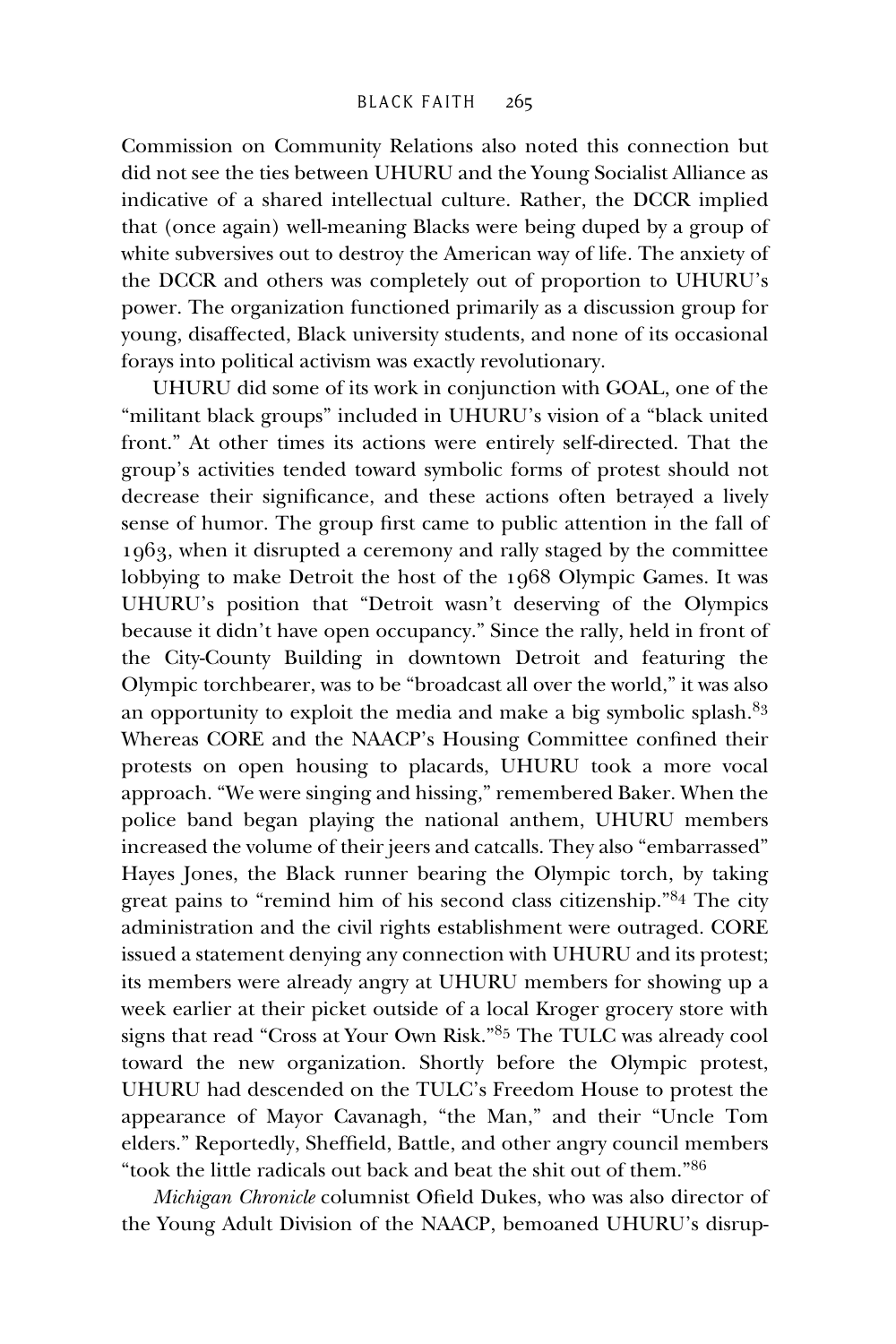tion of the "peaceful" demonstration planned by the NAACP's Housing Committee. He was particularly upset that the NAACP's actions had been upstaged by "the unruly mob," which jeered at "the National Anthem, our Negro Councilman [William T. Patrick], and a Mayor who put his neck on the political chopping block [in defense of open occupancy]." In terms reminiscent of his rebuke of Cleage's antimillage campaign, Dukes characterized UHURU members as "irresponsible and absurd in their approach to the race problem" and accused them of having a "subversive aim" to "wreck completely all Negroes relations with the white community." Taking the assessment one step further, he drew a parallel between UHURU's political orientation—"Mau Mau Maoist" and the supposedly "subversive" influence of the Communist Party decades earlier.87

Finally, interjecting the generational aspect, Dukes wrote them off as ungrateful youths: "Negroes in Detroit have too much at stake to sit by quietly while the blind young beneficiaries of years of efforts by the Negro-white coalition are methodically destroying the framework in which these gains were made." It does not seem to have occurred to Dukes that, for the members of UHURU, this framework was part of the problem—that younger activists were in fact challenging the basic assumptions guiding the liberal coalition. Indeed, Detroit's young radicals were probably gratified by the harsh reactions they received from "liberals," as well as the support they received from Cleage, GOAL, and other "militants." In any case, UHURU was unrepentant. When city administrators, backed by law enforcement officials, identified the protesters and demanded a public apology, the group refused.<sup>88</sup>

Days later, warrants were issued for the arrest of UHURU president Luke Tripp, John Watson, General Baker, John Williams, and Gwendolyn Kemp, one of the group's few female members. For most of them, it was, as Baker put it, their "first real antagonism with the law," although Watson and Kemp had been arrested in Charleston, Mississippi, during a SNCC mobilization.<sup>89</sup> Incredibly, the case went to trial in November with GOAL's Milton Henry serving as defense counsel. Henry created a minor sensation, arguing that a true jury of his defendants' peers would have to be all Black—a suggestion dismissed by the trial's African American judge as frivolous.<sup>90</sup> Years later Ken Cockrel and his white radical partner Justin Ravitz would use similar tactics in defense of Black defendants in the city's courtrooms.<sup>91</sup>

The five members of UHURU were acquitted by mistrial in May 1964, but the entire experience did nothing to endear them to the city's legal system and the police department, another favorite UHURU tar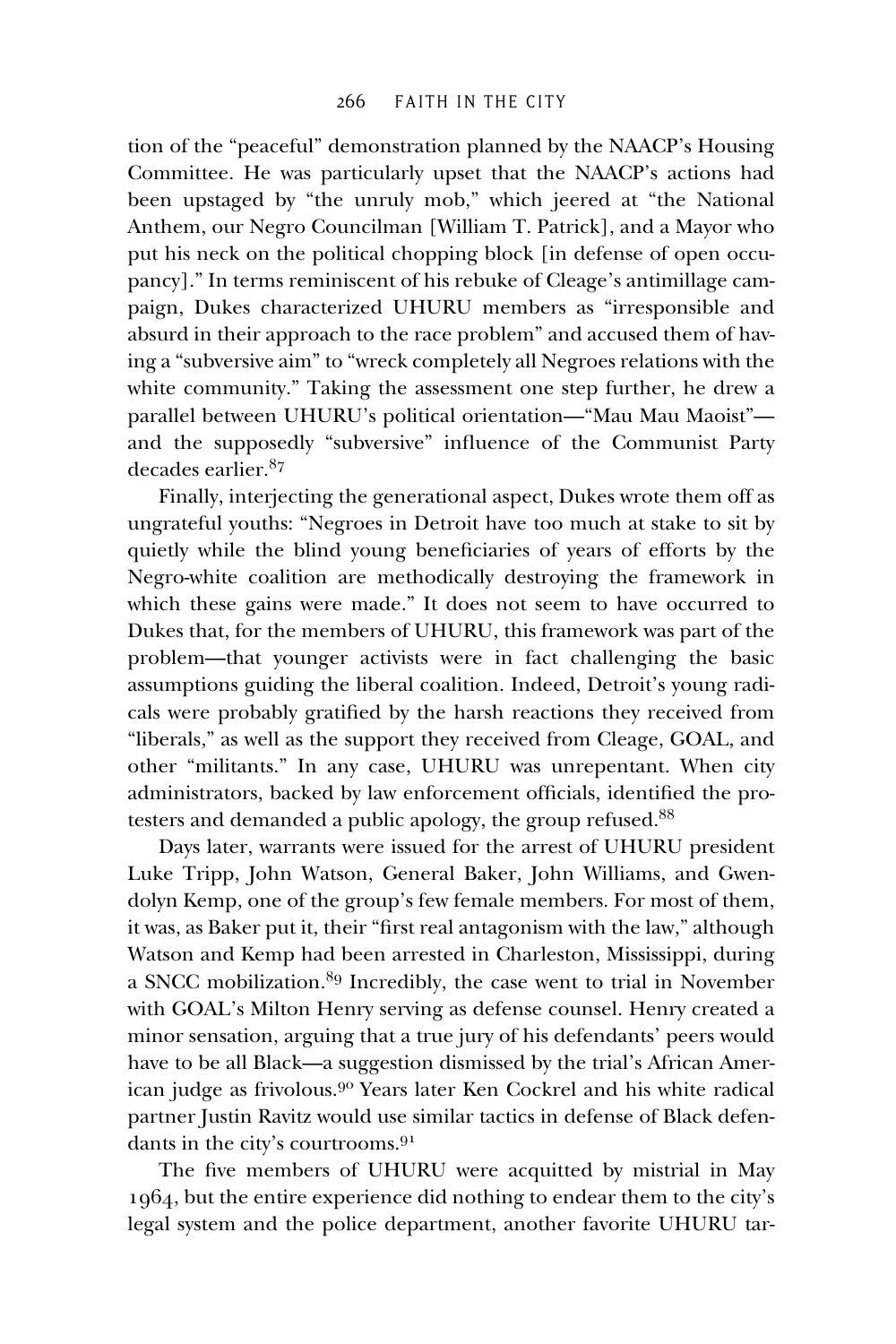get. UHURU members protested in front of city police stations on a regular basis. The police force was amazingly restrained, probably thanks to the intercession of George Edwards, the liberal police commissioner and ex-UAW organizer; since Cavanagh's appointment of Edwards, policecommunity relations had shown signs of improvement. In one relatively minor scuffle, Luke Tripp and Gwendolyn Kemp were detained for making "inflammatory" statements, but both of them were soon released.<sup>92</sup>

But the event that probably radicalized the young militants the most was the police slaying of Cynthia Scott. "Saint Cynthia" as Scott was known, was a middle-aged Black prostitute who worked the streets of the Twelfth Street district not far from Cleage's Central Church. Six feet tall and 198 pounds, Scott was a raucous local fixture who had tallied up a string of confrontations with the law for "soliciting and accosting."<sup>93</sup> With her record, it probably did not seem too far out of the ordinary when Officer Theodore Spicher and his partner began to harass Scott in the early morning of July 5, 1964. But the encounter turned nasty, and Scott, who in a drunken state supposedly pulled a knife on the officer, ended up with two bullets in her back and one in her stomach. Saint Cynthia was no Rosa Parks (by this time Parks and her family had moved to Detroit to escape retaliatory southern violence), but the incident did touch off a storm of protests. The outrage felt by some segments of the Black community reached a climax when the officers were cleared of wrongful death charges on self-defense grounds.94 The dead prostitute swiftly became a martyr. Several hundred people picketed police headquarters on July 13 as a part of street rallies organized by Reverend Cleage, GOAL, and UHURU. Cleage, James Boggs, and the Henrys were featured speakers at a number of these rallies, demanding that Officer Spicher be retried. GOAL attorneys, including Milton Henry, assisted Scott's mother with a five-million-dollar lawsuit against the officer and the police department. UHURU members also staged a sit-in in Mayor Cavanagh's office, demanding that a Black chief of police be appointed to replace Edwards.95

The Scott affair became an important point of reference for the city's activists and the Black community as a whole. When Cleage's brother Henry ran for Wayne County prosecutor on the all-Black Freedom Now Party ticket in 1964, he promised, "When I am elected, I will see to it that the case of Cynthia Scott is re-opened." The murder even made a literary appearance in Barbara Tinker's 1970 novel, *When the Fire Reaches Us,* as something "damned few black people" in the city had forgotten: "Self defense, he [the Man] said. Only how come she was shot in the back?" Finally, in his detailed study of the 1967 rebellion, Sidney Fine identifies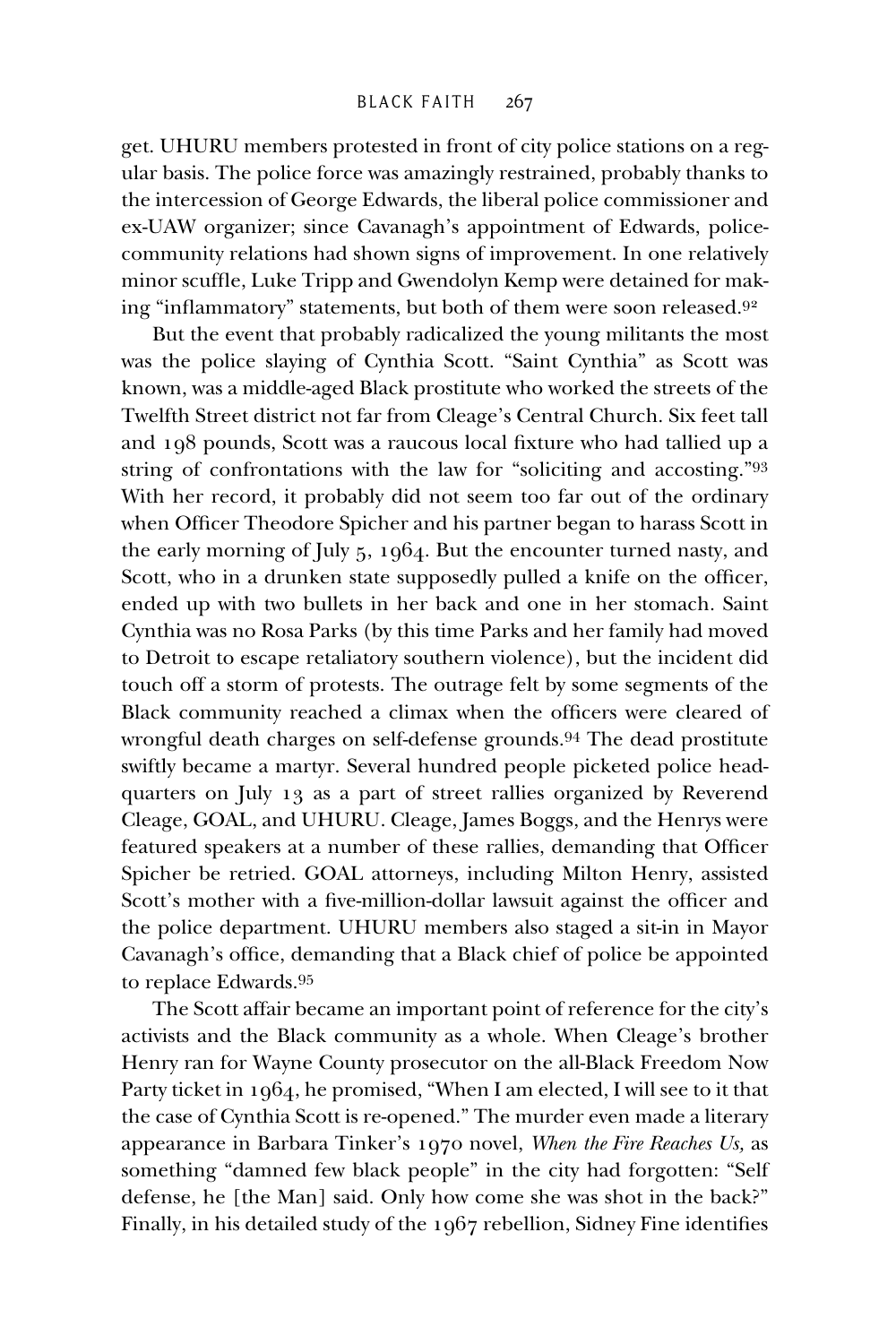### 268 FAITH IN THE CITY

the Scott killing as one of African Americans' many lingering grievances against the police and the city's administration.<sup>96</sup>

## THE BLACK REVOLT OF 1963

Reverend Cleage was proud of his ability to cause trouble, once boasting of being the only "Negro leader in this labor-dominated city to defy labor leaders." In a later sermon, Cleage ridiculed Walter Reuther as "our great black leader," who had apparently forgotten that UAW organizers once fought, looted, and defied the law in order to establish their union. But that was before they got respectable, Cleage chided.97 Increasingly, Cleage's brand of Black nationalism was presented as a viable alternative to "working within the system" of city administrators or labor union officials. Hence, Cleage and the growing group of Black nationalists arrayed around him at GOAL and Central Congregational were a constant source of tension during the civil rights mobilizations of the mid- to late 1960s. Indeed, one could argue that Black nationalism was as divisive in the 1960s activist community as anticommunism had been a decade earlier.

These tensions—over Black nationalism, the possibility of coalition politics, and, once again, the proper role of churches and clergymen were becoming apparent in Black communities across the nation. In Detroit they came to a head immediately before, during, and after the Walk to Freedom march of Sunday, June 23, 1963. With a turnout of between 125,000 and 200,000 participants, the Detroit march, which preceded the March on Washington by two months, was until then "the largest civil rights march in the nation." It was dubbed a success by the media, both Black and white, but its planning and implementation created a rift within the local movement that would never be repaired and would later be amplified by the Cynthia Scott protests, UHURU's antics at the Olympic torch ceremony, and the creation of the Freedom Now Party. The initial idea for the Detroit march came from a segment of the city's activist community that considered itself well to the left of the NAACP. The need for an "unprecedented show of strength" to dramatize the frustrations of Black Detroiters was expressed by Cleage at the end of an otherwise "disappointing" NAACP-sponsored demonstration in sympathy with civil rights protesters in Birmingham ("Bombingham"), Alabama. James Boggs recalls that there were about 50 people present for the event, mostly trade union militants, and that toward the end of the demonstration he began to call for Cleage.98

The idea of holding a massive march in Detroit caught on, and plans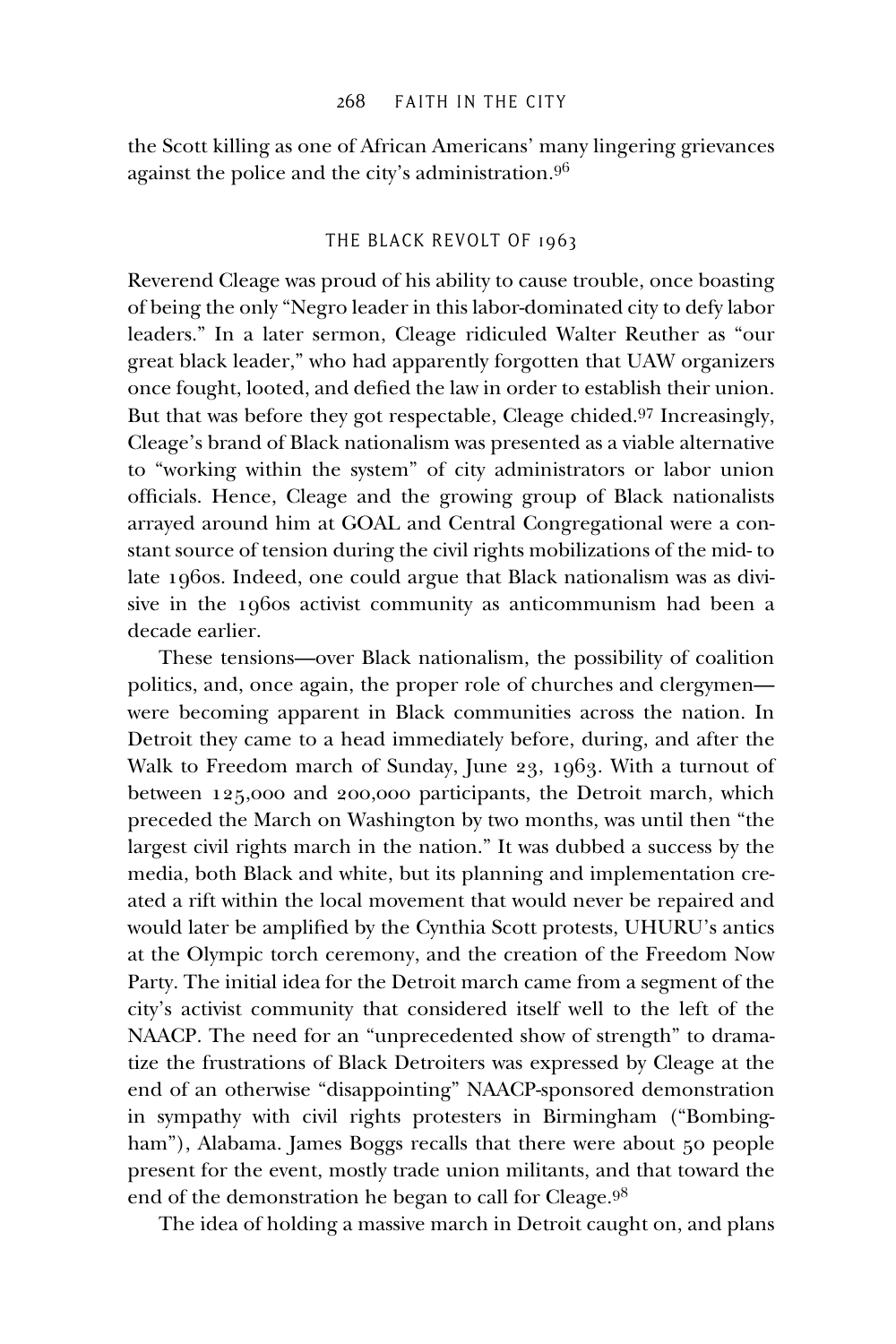began to take shape on May 17, when more than eight hundred Black Detroiters gathered to commemorate the ninth anniversary of the *Brown* decision at New Bethel Baptist Church, which was pastored by the Rev. C. L. Franklin. Born in 1915 in the heart of the Mississippi Delta, Franklin had grown up poor and nearly illiterate in a rural community sustained both by faith and by the Delta blues of fellow Mississippians such as B. B. King, Son House, and Charley Patton. To many, it seemed nothing short of miraculous that Franklin had managed to escape his early surroundings, obtain a decent education, and develop a captivating preaching style based on his rich and sonorous singing voice. Franklin had begun to develop this style even before he arrived in Detroit in 1943, interweaving the secular and the sacred, the blues and the Bible. It would eventually propel him to national prominence in the 1950s and 1960s as a preacher's preacher, a performer, and a recording artist.

In the pulpit and on the stage, Franklin lived a flashy and unconventional life studded with fine suits, ostentatious jewelry, and beautiful women. Perhaps to make himself look better by contrast, Franklin once used his very popular Sunday radio show to chastise the truly unconventional James "Prophet" Jones, of the Pentecostal Universal Triumph, the Dominion of God, Incorporated, who was known for his unorthodox interpretations of Christianity and for wearing full-length white minks coats, as a "threat" to "the very foundations of our religion."<sup>99</sup> Yet Franklin was often on the receiving end of similar charges. Deeply moved by the events that were rapidly transforming the social and political landscape of his childhood South, by the early 1960s Franklin had begun to play an active role in the city's civil rights movement.<sup>100</sup>

Franklin was soon thereafter named head of the newly organized Detroit Council for Human Rights (DCHR). Because he had only recently become politically active, various members questioned whether he had the sort of experience necessary to lead the group, but Franklin insisted that he could handle the responsibility. Cleage was also named to the board of directors. Some within the DCHR hoped that the group would eventually eclipse the NAACP as the city's leading civil rights group, but its first, more limited order of business was to coordinate the march, a goal that proved more difficult to achieve than anyone could have anticipated. Since the march was to double as a fund-raiser for the Southern Christian Leadership Conference, it was agreed that the Rev. Martin L. King Jr., a close friend of Franklin's, should be invited to lead the march and address a rally at Cobo Hall, the city's riverfront convention center. Consensus on which other dignitaries and speakers should be invited proved elusive, however. Cleage, for one, wanted to keep the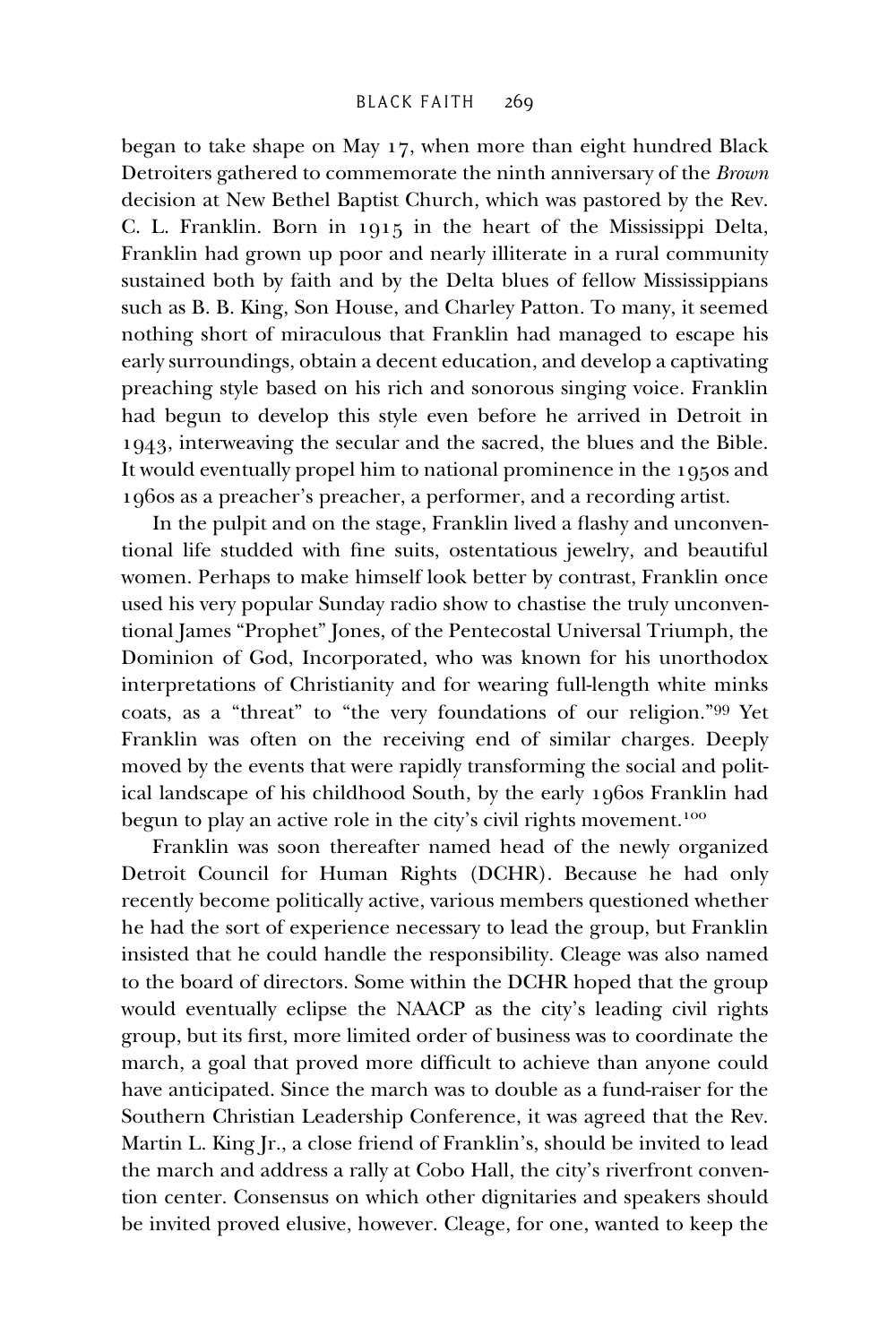march as militant and Black led as possible. But it was a losing battle. Mayor Cavanagh and the UAW's Reuther were added to the list, leading Cleage to accuse the march's organizers of attempting to "legitimize" the event (thus limiting its effect) by involving the white establishment.

The DCHR also found itself placating other factions of the Black clergy. The Rev. Charles W. Butler of New Calvary Baptist had just been designated as Detroit's new SCLC representative in part as a conciliation to the powerful Baptist Ministerial Alliance, of which Butler was a member. Soon afterward alliance ministers voiced their opinion that Butler, not Franklin, should play the lead role in the march and rally. As Franklin's biographer, Nick Salvatore, notes, Reverend Franklin had long been dismissed by influential Detroiters such as the Rev. A. A. Banks of Second Baptist and Edward Turner of the NAACP as "a mere preacher." "They abhorred his public style and denigrated his political analysis," Salvatore continues. "Yet, in this moment of crisis"—with the SCLC barely solvent after the costly Birmingham campaign—"King had reached out not for Arthur Johnson, his Morehouse College classmate, nor other close acquaintances among the black social elite, but for the Mississippi-born migrant."<sup>101</sup>

If Reverend Franklin's rise was disturbing to the alliance, Reverend Cleage's was truly horrifying; many worried about what the ascension of these two accomplished, yet very different, preachers might portend. Their opponents were reportedly disquieted by the pair's insistence on maintaining the march's "Negro character" and insisted that "local white churches wanted to have a share in raising funds . . . and to support future actions towards desegregation."<sup>102</sup> When he attempted to make peace with the alliance, Franklin, whose efforts to keep his distance from the group had already gotten him into trouble with its membership, was forced to purchase a membership before it would allow him to speak. Franklin went ahead and made his case but to no avail. The alliance not only declined to support the march, but it even organized an alternative program at King Solomon Baptist on the same day.<sup>103</sup>

The local NAACP's resentment toward Cleage, Franklin, and others within the DCHR was at least as strong as its feelings toward the alliance. Having been repeatedly denounced by the DCHR as "a bunch of Uncle Toms," the NAACP was in no mood to cooperate in the march. Looking back on the matter, the NAACP's Arthur Johnson diplomatically recalled that the planning for the march was initiated by "three or four men whose credentials were not as clear as we would have liked them to be." The NAACP hierarchy went so far as to threaten a boycott;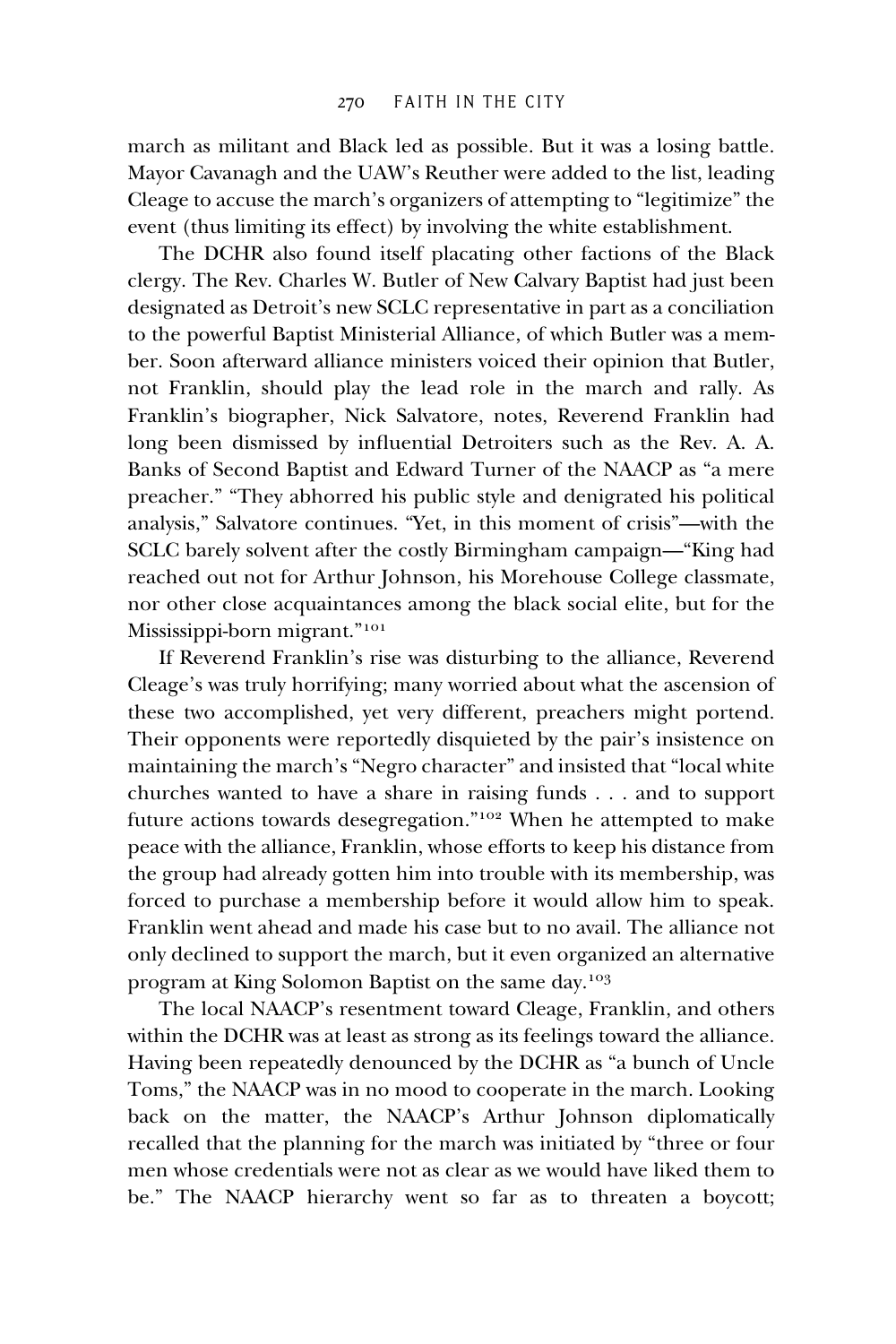Cavanagh and Reuther's inclusion in the event was the price that the NAACP exacted for its support.<sup>104</sup>

In the end, the march was not all that Cleage and Franklin had hoped it would be. But it was nonetheless an impressive show of solidarity with the southern struggle. The turnout was larger than expected, perhaps in part because Cleage and others held "prerallies" at their churches, encouraging people to attend the march. And most of the city's other civil rights organizations eventually signed on, including CORE, GOAL, the UAW, and especially the TULC.

Even with all this support, no one—neither the organizers nor the participants nor the city's officials—was prepared for the thousands and thousands of marchers, mostly Black and dressed in their Sunday best, who formed a human sea washing down the streets of the city. During his address at Cobo Hall, King proclaimed the march "the largest and greatest demonstration for freedom ever held in the United States." It was, according to him, a "magnificent new militancy" that could be harnessed and magnified in an equally massive march on Washington in support of the civil rights legislation pending in Congress. At the close of his fortyeight-minute speech, King delivered a longer and richer version of the "Dream sequence" that famously highlighted his speech at the March on Washington.<sup>105</sup>

Reverend Cleage also addressed the crowd. As James Boggs recalled, "After King finished talking about conditions in the South, Reverend Cleage got up and said that we'd better start looking at conditions in Detroit."<sup>106</sup> Cleage's speech actually preceded King's that day, but Boggs's memory is otherwise accurate: for one brief moment, the tensions within the local civil rights movement appeared to have been smoothed over and contained.

But the moment passed quickly. Members of the DCHR felt the march had proved that they, not the NAACP, were truly "in touch with the masses." For James Del Rio, a successful Black real estate agent and DCHR member, the march "was a direct repudiation of the NAACP" and a personal rejection of NAACP president Edward Turner and executive secretary Arthur Johnson. Similarly, Reverend Franklin expressed "deep respect" for the NAACP in general but accused its leadership of being "too close" to whites and consequently losing contact with "the Negro man-in-the-streets." The NAACP responded by reminding Detroiters that it was the oldest and still the most viable civil rights organization in town—which it was.107 The organization's ability to survive internal and external challenges, both locally and nationally, is noteworthy to this day.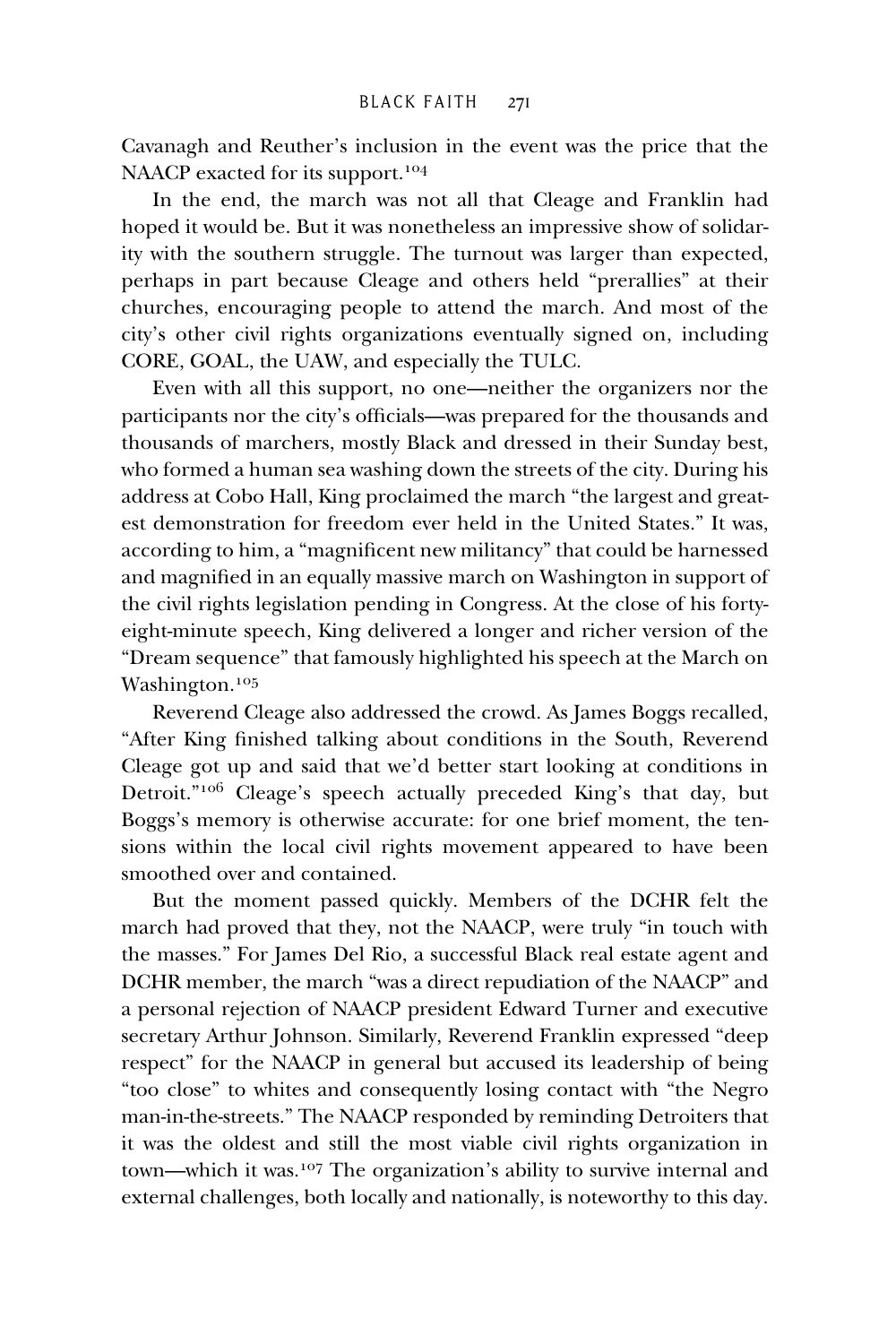The Detroit Council on Human Rights was attempting to occupy a position somewhere between the NAACP, on the one hand, and Cleage, UHURU, and GOAL on the other. It wanted to become the center of the city's new civil rights coalition, but it would not hold that position for long. Even as it was launching salvos in its war of words with the NAACP, the DCHR was experiencing internal problems of its own. Ideological differences between Cleage and Franklin finally broke the surface during the DCHR's effort to create a Northern Christian Leadership Conference (NCLC), as a counterpart to the SCLC.<sup>108</sup> The resulting eruption destroyed whatever unity had ever existed within the council and, perhaps more significantly, exposed even deeper tensions in the city's civil rights movement, particularly regarding Black nationalism.

The proposed three-day founding convention of the NCLC (November 8–10, 1963) was to be open to delegates from all of the northern civil rights organizations. Cleage was appointed chairman of the Conference Committee, but his plans to invite Conrad Lynn and William Worthy, founding members of the newly organized Freedom Now Party, were rejected by Reverend Franklin, who continued to serve as the organization's head. Worthy, a reporter for the *Baltimore Afro-American* and a committed pacifist, had been a special CBS News correspondent in Moscow during the 1950s and had defied the U.S. travel ban to Cuba, for which he lost his passport in 1962. Lynn was a radical attorney based in New York City and a veteran activist who faced angry mobs during the 1947 Journey of Reconciliation to test the Supreme Court ruling against segregation on buses in cases of interstate travel. Both men had ties to the Socialist Workers Party and Robert Williams (Lynn was his lawyer), who was living in exile in Cuba.<sup>109</sup> The idea for the Freedom Now Party had grown out of conversations among a group of New York-based radicals, including Lynn, Worthy, and Black intellectual Harold Cruse; its founding was announced in a *New York Times* story on August 24, 1963, four days before the March on Washington. Interested parties in New York, Detroit, and elsewhere had planned for weeks to meet at the march in Washington in order to hash out the party's platform—an arrangement that made them highly unpopular with their liberal colleagues.<sup>110</sup>

Even as plans for the NCLC gathering developed, Cleage still did not join the Freedom Now Party. But he clearly expressed his hopes of building an all-Black independent political party and invited the participation of GOAL and UHURU, as well as representatives of the Nation of Islam, including Minister Wilfred X, head of Temple #1 in Detroit, and his brother, Minister Malcolm X. Reverend Franklin forbade the invitation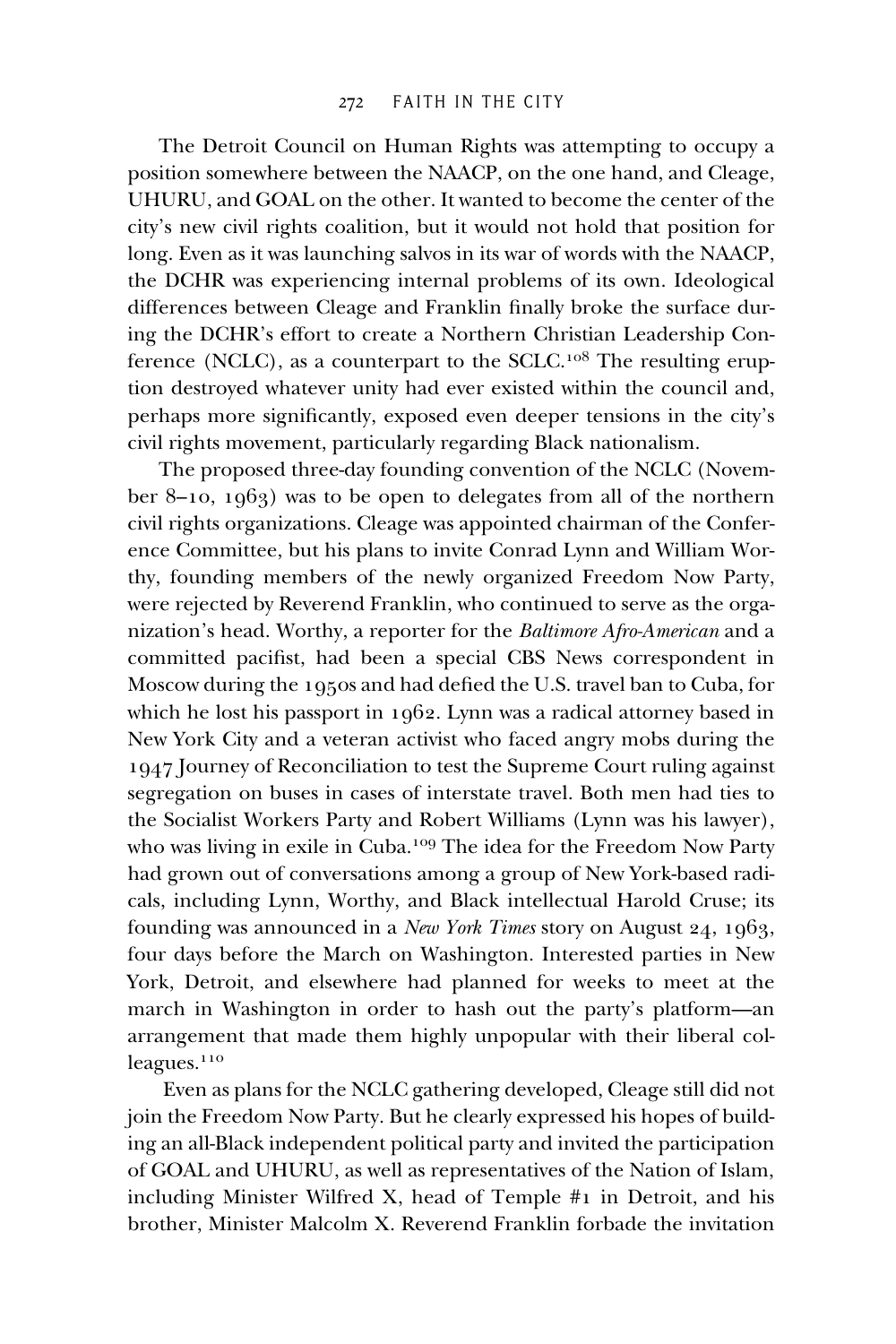of "communists" (Lynn and Worthy) or "extremists" (Malcolm and Wilfred X), proclaiming that "mingling" with "communists, black nationalists and persons with criminal records" would only "destroy our image." "Ours is the Christian view and approach," added Del Rio. "Those who refuse to turn the other cheek are having their own conference." Frustrated, Cleage resigned from the DCHR in early November and began to make plans for a rival meeting, the Northern Negro Grass Roots Leadership Conference, whose very name was meant to symbolize the groups' differences.<sup>111</sup>

Cleage and GOAL scheduled the rival Grass Roots conference for the same weekend as the DCHR's event. There was no reason to do so other than spite, which was rewarded when the DCHR convention flopped. Even though Adam Clayton Powell addressed the DHCR's public rally at Cobo Hall, only "a disappointing 3,000 souls attended" (Cobo Hall seats fifteen thousand). Only a select group of one hundred had been invited to the weekend workshops and meetings, but less than half that number showed. And of those who did several, including Gloria Richardson, an accomplished organizer from Maryland, left the DCHR's convention for GOAL's.<sup>112</sup> Reverend Franklin and the DCHR were, as Nick Salvatore notes, caught between opposing forces: the NAACP, the Baptist Ministerial Alliance, and the liberal leadership of the city's civil rights movement on one side; and Cleage, GOAL, and the small but growing cadre of militants and nationalists on the other. In fact, it was not so much Cleage and GOAL's alternative conference that crippled the plans for an NCLC but a virtual boycott of the event by the ministerial alliance under the leadership of the Rev. A. L. Merritt. Trapped between warring parties, the would-be centrist NCLC quickly succumbed. Franklin, who rejected gradualism but insisted on nonviolence and opposed Black nationalism, found himself similarly squeezed.<sup>113</sup>

The Grass Roots Leadership Conference, while slightly better attended, was really only a small blip on Detroit's political radar. When it is remembered at all, it is generally for Malcolm X's appearance and his "Message to the Grass Roots" speech. It was one of Malcolm X's last public addresses before he broke with the Nation of Islam, and in it he struggled to articulate a position on "real" revolution in a national and international context. The speech was not terribly successful in this regard, although it did illuminate distinctions between the liberal and nationalist approaches to Black freedom. "Who ever heard of a revolution where they lock arms, as Rev. Cleage was pointing out beautifully, singing 'We Shall Overcome'?" Malcolm X asked. The ultimate goal of the Black struggle, he argued before an audience of three thousand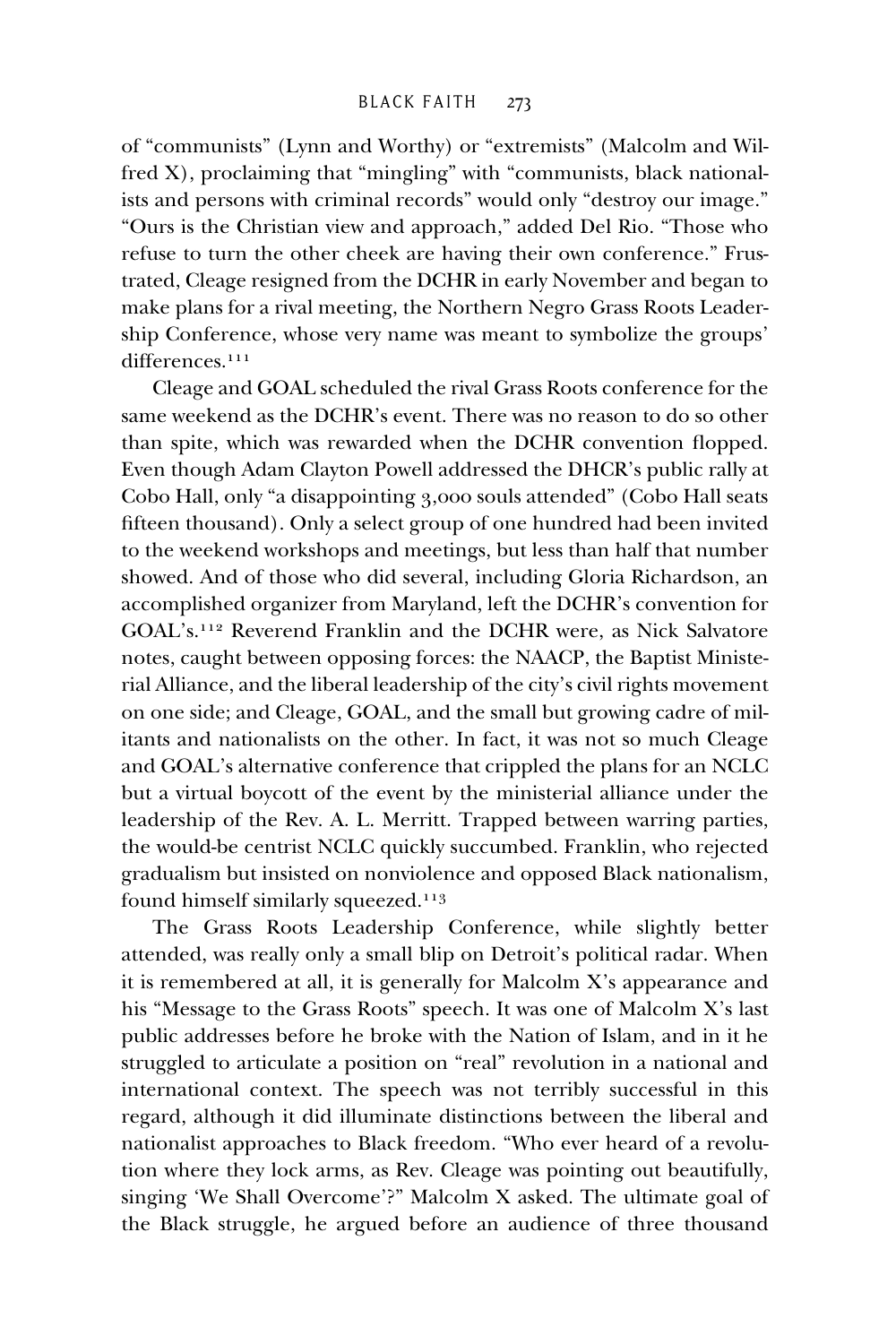gathered at the King Solomon Baptist Church, was not civil rights but rather land and a Black nation.

When you want a nation, that's called nationalism. When the white man became involved in a revolution in this country against England, what was it for? He wanted this land so he could set up another white nation. . . . The American revolution was white nationalism. The French Revolution was white nationalism. The Russian Revolution too—yes, it was—white nationalism. You don't think so? . . . All the revolutions that are going on in Asia and Africa today are based on what?—black nationalism. A revolutionary is a black nationalist. He wants a nation. $114$ 

Reverend Cleage regarded Malcolm X as a political ally despite their religious and ideological differences. Religiously, Cleage and GOAL members went out of their way to unite Christians and Muslims, a unity they symbolized in the image of "a Christian Negro minister marrying an Islamic invocation into a Christian prayer."115 Cleage's and Malcolm X's speeches were dotted with references to each other; but their positions on the revolution, while similar, were not exactly the same. Reverend Cleage never believed in the Black nation as a separate geographical entity. The Black nation was political, economic, cultural, and spiritual, not physical. His revolution did not seek land but power and self-determination. In fact, Cleage broke with Richard and Milton Henry over this distinction when the Henrys founded their separatist Republic of New Africa in the late 1960s. "Revolution—real revolution—is for power," Cleage told the crowd at King Solomon's. "Negroes must learn to refuse to accept anything less than complete freedom" here in the United States in their own communities. "And we must make it clear to white people that we will enjoy our freedom—all of it—or they won't enjoy theirs either."116

But, despite their differences, Cleage incorporated both the flavor and substance of Malcolm X's philosophy into his own thinking. After Malcolm X's assassination in 1965, Cleage debated Marxist and SWP member George Breitman over the true meaning of Malcolm X and his legacy. Breitman suggested that in the last year of his life Malcolm X was well on his way to becoming an international socialist, adopting some of the same conclusions about revolution and anticapitalism as the SWP. Cleage rejected the notion. "I am not a Marxist—I don't pretend to be, I don't even pretend to know anything about it," Cleage retorted, in what was at least his second speech to a SWP Friday Night Forum.<sup>117</sup> Insisting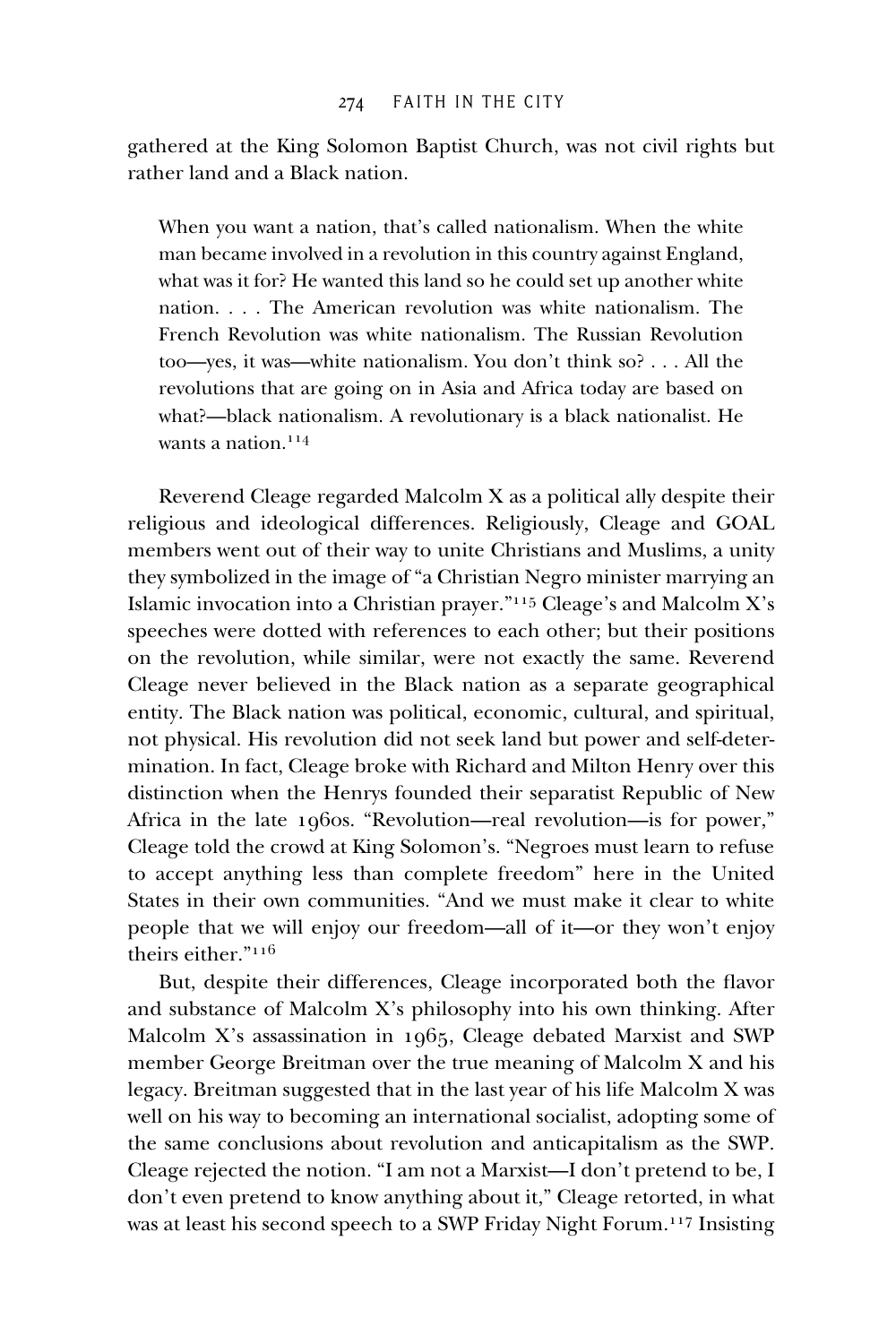that Malcolm X "wasn't fooled in Mecca, he wasn't fooled in Africa," Cleage argued that Malcolm X's internationalism was of a different kind, one based on the fight against racial, rather than economic, oppression.

These differences over the relationship between land and power and about what role, if any, white radicals could play in the revolution continued to structure the evolution of a Black nationalist perspective in Detroit and elsewhere well after Malcolm X's assassination. The Grass-Roots Conference had helped to launch the Michigan chapter of the Freedom Now Party; a year or so later James Boggs founded the closely aligned Organization for Black Power. The FNP was hampered from the beginning by disagreements over which school of Black nationalism it would adhere to. Shortly after the founding of the national party, the disagreement manifested itself in a dispute over whether the FNP should pursue a separatist or integrationist strategy. "A shaky compromise was reached," explains Conrad Lynn, under which "all candidates for public office would be black, but individuals of whatever color were free to join. In this way we hoped to have a party primarily devoted to the interests of blacks."<sup>118</sup> The problem for many was with the insertion of that adverb, *primarily*, and the questions it posed about the political affinities of the party's white members.

These debates were somewhat reminiscent of the arguments that swirled around A. Philip Randolph's March on Washington movement in 1940 after Randolph broke with the National Negro Congress over the involvement of the Communist Party. A faint echo of Randolph can be heard in James Boggs's sharp missive to Conrad Lynn some twenty years later. "I wrote that I did not believe the party should be under any kind of umbrella," Boggs warned Lynn.

If you want to know what I mean by an umbrella, I mean that it should not be under the auspices of any radical group. And if you want me to be more concrete I am under the impression that the people you have in Detroit and Cleveland are people whom you were given by the SWP. . . . If white radicals are saying that they must be in the party in order for it to be a party, then I am against the damn party. . . . For instance, Grace, my wife, hasn't got a damn bit of business in the black political party unless they label her a Negro in this country.<sup>119</sup>

Boggs was absolutely right. For well over a month the FNP's chief person in Detroit had been none other than George Breitman, William Worthy's close friend and frequent correspondent. It was Worthy who in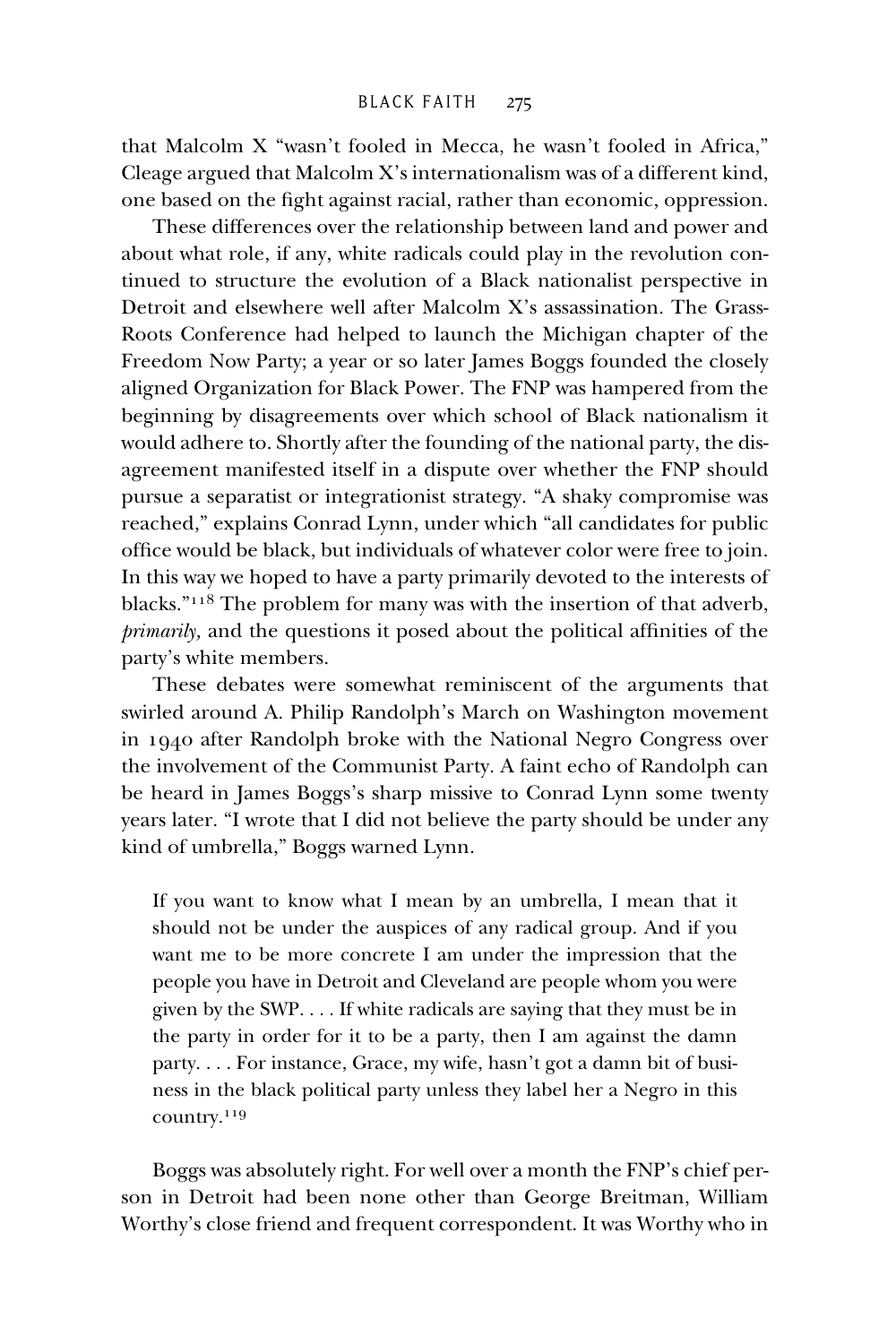many ways had been the Harlem-based party's progenitor; he used Breitman as a sounding board and a conduit for information on the situation in Detroit. In this capacity, Breitman was able, for instance, to supply information on James Boggs, whom Worthy had met only once, briefly; Breitman cautioned Worthy against involving Boggs too closely in his efforts. When Worthy asked about possible youth involvement, it was once again Breitman who was able to suggest Luke Tripp. But above all the two men discussed Reverend Cleage and whether he would actually join the FNP.<sup>120</sup> At one point an obviously frustrated Breitman complained about the extent to which it "has been and grows increasingly difficult for me to be your contact here," not only because of the "need to avoid leaks" but also because "I am not a Negro." While Breitman continued to support the Michigan FNP, he eventually found someone more suitable to head its forces in Detroit, a young, unemployed man by the name of LaMar Barrow. Barrow was neither experienced nor sophisticated, but he was, Breitman wrote, "responsible and reliable."121

The FNP generally stuck to its compromise on the question of race and membership. White radicals, particularly those associated with the SWP, did join or support the party, as Breitman's story makes clear. Grace Lee Boggs was the only non-Black member who ran for office on the FNP ticket. As a Chinese American, she apparently presented a problem for the party's efforts to enforce race-based membership categories. The Michigan FNP had a politically diverse constituency, however, attracting people who had been involved with GOAL and UHURU, as well as those who had worked with the TULC, CORE, and NAACP. At least one of the party's members, Christopher Alston, had been a Communist. The party ran a full slate in 1964, with Reverend Cleage as the gubernatorial candidate; Milton Henry running for Congress; and Ernest C. Smith, a teacher at Cody High School, running for Senate. The party also ran a full slate of eight candidates for the state Board of Education. One of the six women on the ticket, Helen Kelly, was a member of Teamsters Local 458 and had been active with both the TULC and the Sherrill School Parents Committee. Another candidate, Ella Mae Perryman, was a member of Cleage's church and the Harmony Neighborhood Civic Group, one of the city's numerous block club organizations. Attorney Henry Cleage ran for Wayne County prosecuting attorney in a campaign largely focused on the police slaying of Cynthia Scott. Grace Boggs stood for the Board of Trustees of Wayne State University.<sup>122</sup>

Although Cleage was slow to join the FNP, once he did so he showed absolute commitment. He became the Michigan Freedom Now Party's state chairman and wrote and spoke frequently on behalf of the party.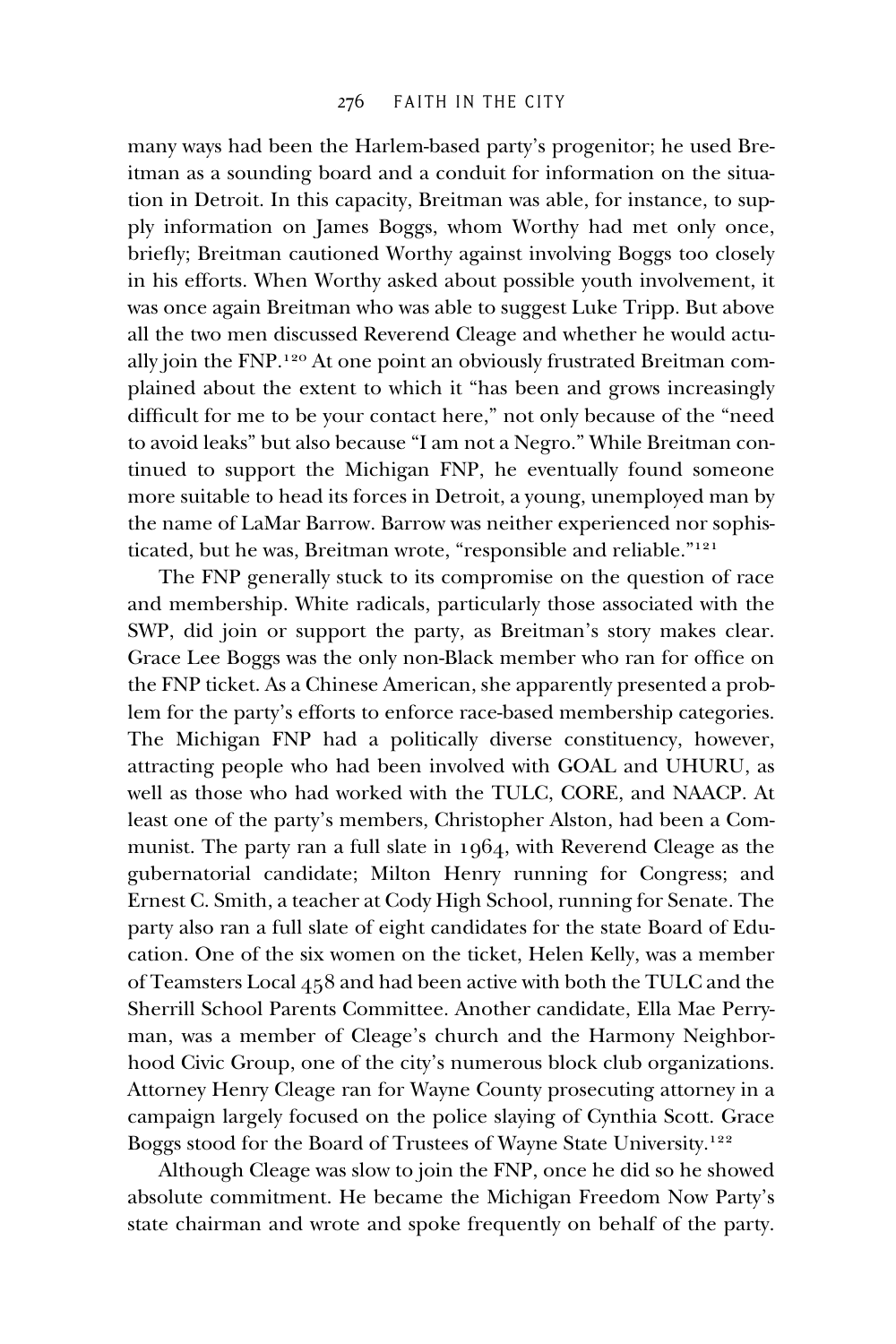



**Freedom Now Party Voter Information Cards, 1964 (Ernest C. Smith Collection. Courtesy of Walter P. Reuther Library, Wayne State University.)**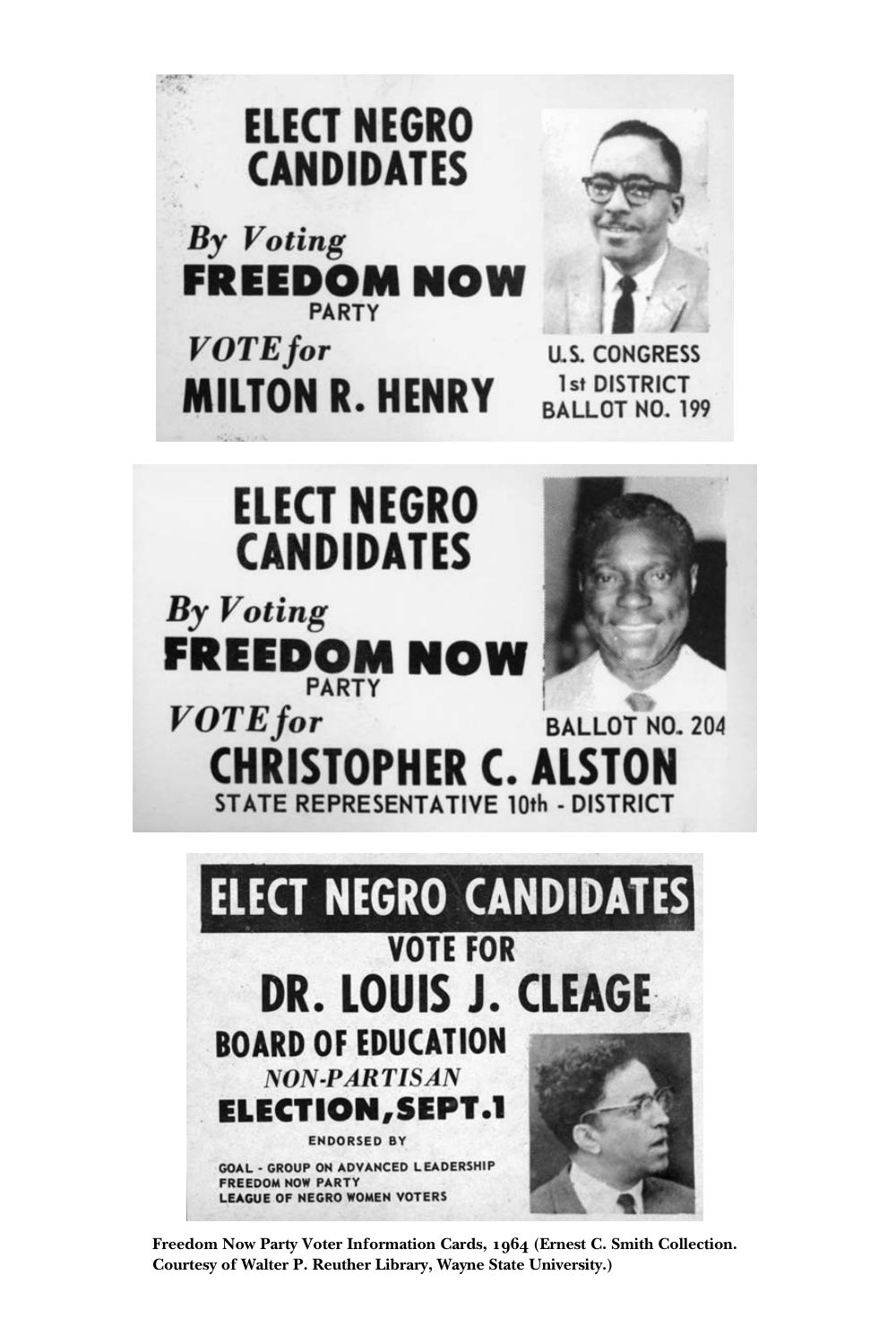On October 11, 1963, he gave a speech to an FNP rally that wove many of the year's political developments into an argument about why 1963 was the year of the Black revolt. Affirming that "we have come a long way in a short period of time," Cleage began by referencing the recent debate over an open occupancy ordinance proposed by Councilmen William T. Patrick and Mel Ravitz and about the role of "our white liberal friends" in helping to defeat the proposal. Cleage was especially hard on Philip Van Antwerp, who had defeated African American candidate Jackie Vaughn in a hard-fought election in 1962 for a seat on the Common Council. Cleage chided those who had felt that, since the two were both liberals and expressed practically no differences of political opinion, it was better to vote for the more experienced Van Antwerp than the newcomer Vaughn.123

When the council finally voted, the open occupancy ordinance was defeated seven to two. Van Antwerp voted with the majority, maintaining that unsegregated housing was a moral issue and therefore impossible to legislate—a position the *Michigan Chronicle* branded as an "absurd parade of stupidity and ignorance." Years later, Ravitz vividly recalled the intensity of the controversy. It was, he reflected, "the first time I became really aware of the virulence of hatred in this city, when I had to have my house guarded, [and when I had my] tires slashed." At the raucous public hearings, held at Ford Auditorium in order to accommodate the crowds, the councilmen had to be escorted by armed guards.

To make matters worse, not only was the Patrick-Ravitz ordinance voted down but a rival measure affirming the "freedom" to discriminate was brought before the council by the Greater Detroit Homeowners' Association and then directly to voters through an initiative petition of the same sort once used by leftists to force action on an FEPC ordinance. The association needed only four days to collect the signatures necessary to get this so-called Poindexter Ordinance (named after attorney and councilman Thomas Poindexter, who lost his reelection bid to Nicholas Hood in 1965) on the ballot. The NAACP's legal challenge to the ordinance's inclusion on the ballot was to no avail. In September 1964, the measure passed by a vote of  $136,671$  to  $111,994$ .<sup>124</sup>

"The whole open occupancy situation," Cleage said to the audience gathered for the 1963 Freedom Now rally, "has done more for the Freedom Now Party in the city of Detroit than anything anybody could have said to anybody." Many, including Cleage, noted the "progressive" UAW's absence from the debate over open occupancy. He also referred to the Cynthia Scott slaying and its aftermath; the UHURU Olympic protest; that September's Birmingham church bombing, which had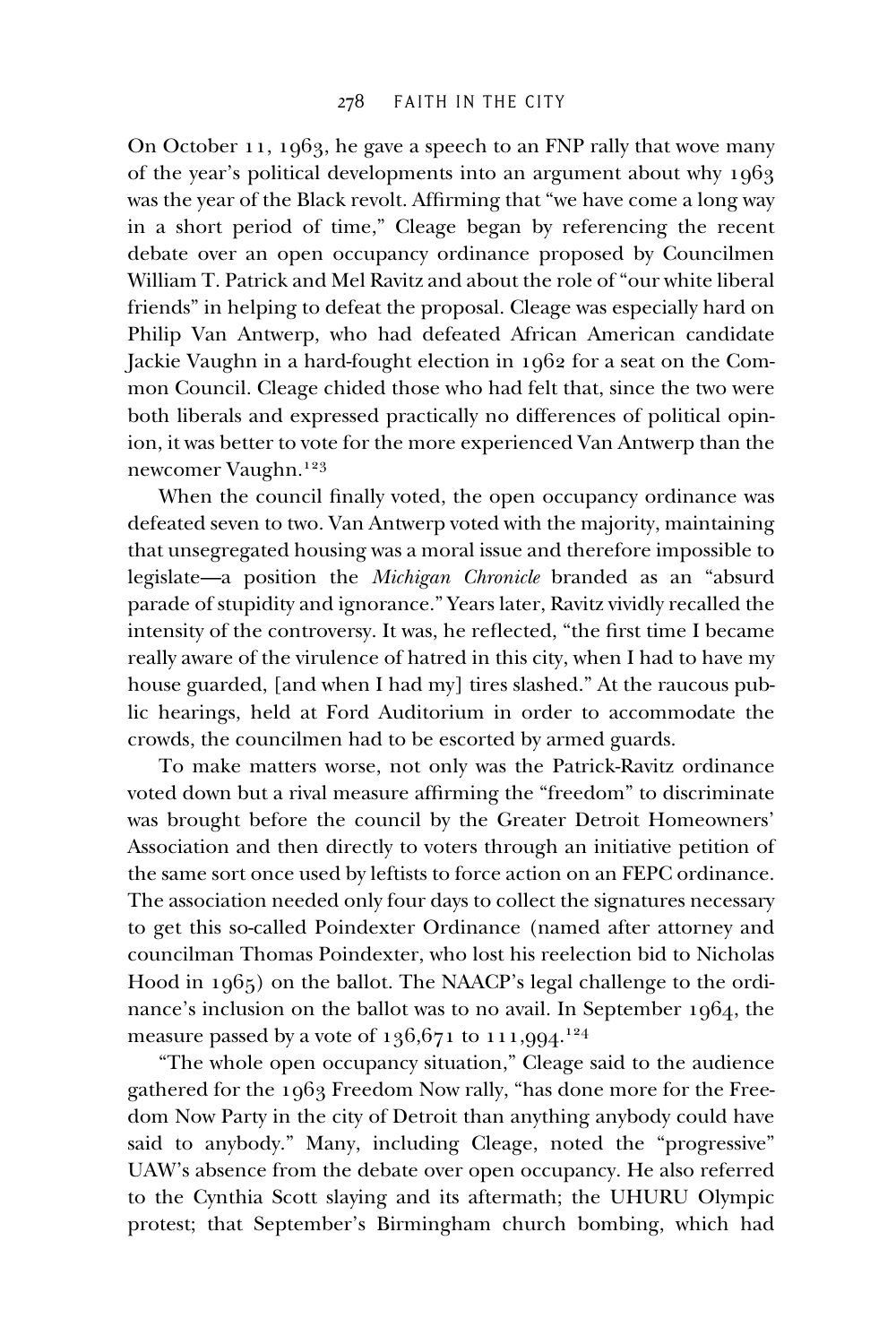killed four African American girls; and the Kennedy administration and Congress's inability to secure the rights of Black citizens. What additional proof did anyone need, Cleage asked rhetorically, to prove that "the white man does not intend to give the Negro equality?"<sup>125</sup>

Instead of "accidentally" wasting votes by supporting fair-weather white liberals such as Kennedy and Cavanagh—"We took Cavanagh and we made a mayor out of a little lawyer who didn't have a chance. And we wasted our vote"—Cleage suggested that FNP voters might as well waste their votes on purpose. This was not just a protest vote or even a vote of conscience. Rather, it was part of what Cleage called "an organized and deliberate strategy of chaos." "I'm not talking about that natural ability that we have to tear up things," he explained. "I'm talking about a deliberately conceived plan to tear up those things from which we are excluded in these United States—it either accepts us in it, or we'll do everything possible to tear it up." The FNP was to become a thorn in the Democratic Party's side, an open rejection of the argument that Blacks ought to support Democrats as the lesser of two evils. It was a risky strategy, which reflected Cleage's campaign for a no vote on the 1963 school millage question seeking to hold Detroit's schools accountable for their failure to meet the needs of Black children and their communities.

When speaking publicly about the Freedom Now Party during late 1963 and 1964 Cleage never mentioned the SWP and tended not to speak in terms of full-scale nationalist or socialist revolution. Still, the bulk of the SWP membership continued to support the new political party. Not everyone in the Socialist camp was happy with this decision, but in internal party arguments George Breitman carried the day.<sup>126</sup> There were other ties as well. William Worthy was close to the SWP (he had been one of the featured speakers at the October 1963 rally in Detroit), and the SWP's 1964 national ticket included a number of FNPfriendly African Americans—particularly Clifton DeBerry, a New York state party organizer who ran for president with Edward Shaw, a former Detroit auto worker and party organizer. The SWP also ran a slate of candidates in Michigan's statewide races; not wanting to split the modest ranks of those willing to vote for candidates of either party, the SWP abstained from certain designated races.<sup>127</sup>

The FNP's stance on Black nationalism and its tacit endorsement from the SWP did nothing to endear the new party to the city's liberal coalition. An older generation of Black ministers, including the Rev. Charles A. Hill, was especially vocal in its opposition. "I don't want anything to do with organizations which want all-black," Hill told a meeting of Baptist ministers. "There are white people suffering and dying for civil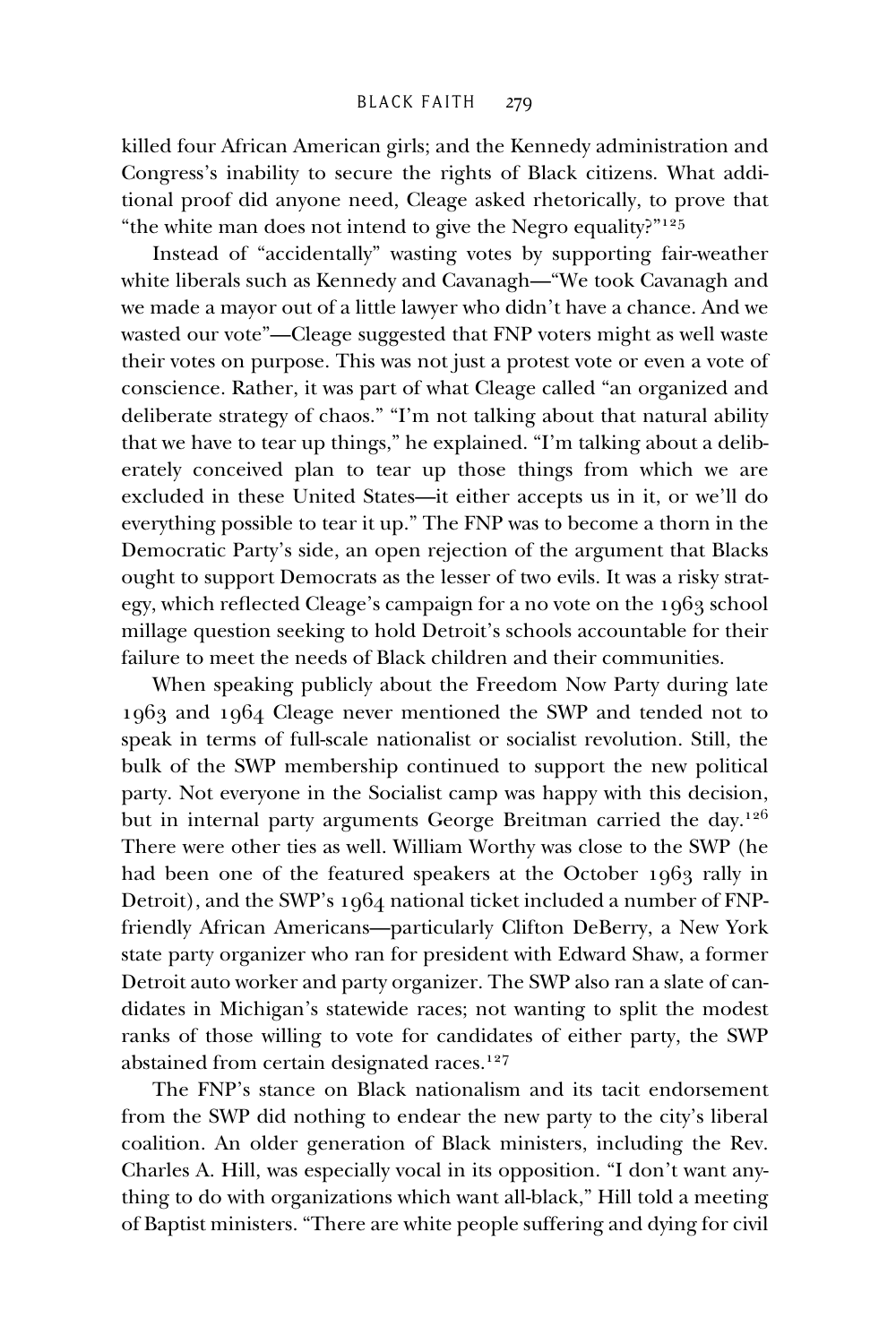

**Freedom Now Party campaign poster, 1964 (Ernest C. Smith Collection. Courtesy of Walter P. Reuther Library, Wayne State University.)**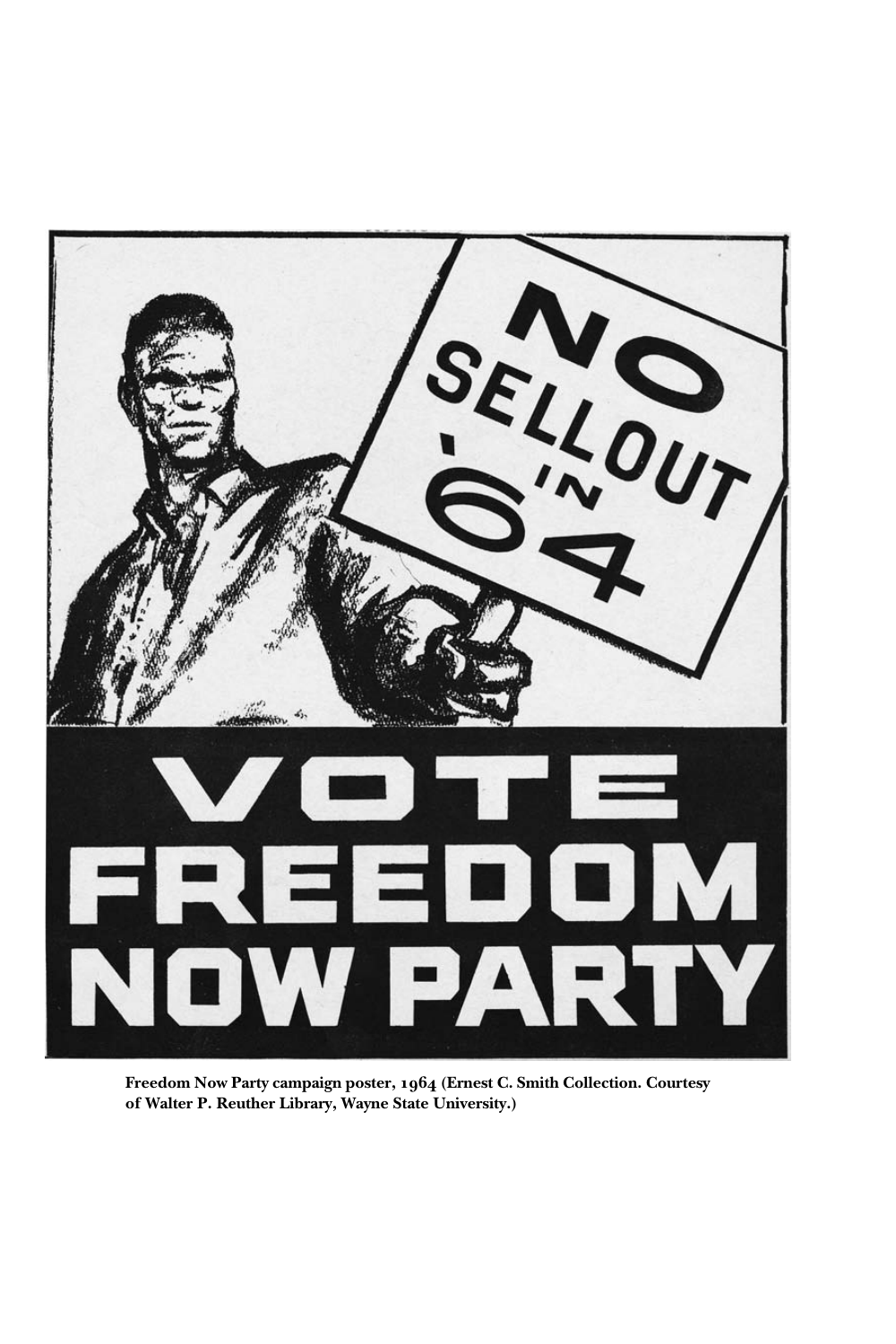rights, too." Believing in God power, not Black power, Hill urged, "We should close our churches to them [the FNP]."<sup>128</sup>

Hill attempted to do just that. The FNP, recognizing that Black churches were important sites for community organizing, sought to meet in as many area churches as possible. The petition drive to get the FNP on the ballot had also centered in African American churches and was part of Cleage's attempt to organize at the religious grass roots of Black Detroit. Hill believed that by shutting the FNP out of these community venues he and his colleagues could effectively shut the party down.

In one much-remarked instance, Hill was able to persuade a local minister, the Rev. W. R. Haney of Dexter Avenue Baptist, to reverse his decision to allow the Freedom Now Party to meet in his church by convincing him that the FNP stood for "Black nationalism and a separate state idea." The rest of the ministerial alliance followed Hill's lead. It was, to be sure, a complete reversal for a clergyman who had begun his political career by opening his church to dissidents. Milton Henry remarked on Hill's turnabout, which Henry saw as inconsistent. "It is difficult to understand how Rev. Hill could have allowed a dinner party to be held at his church . . . for the Communist Party's Benjamin Davis last May, and yet try to deny my church, Dexter Avenue Baptist, the right to hold a Freedom Now meeting." Perhaps, Henry added, Hill "feels that the Communist Party is okay since it is interracial."<sup>129</sup> In the course of over three decades of activism, Reverend Hill had gone from accusations that he was "commie" to suggestions that he was a "Tom." His political philosophy had not changed at all, but Detroit's political struggles had undergone a transformation around him.<sup>130</sup>

Actually, Reverend Hill avoided calling the FNP "communistic" on the basis of its ties to the SWP, as others had. Yet it is interesting to wonder whether Hill's affinity for the CP, with its long-standing hatred of the SWP, influenced his position in any way. The FNP's ties to the socialists were also a problem for Cleage and his fellow Black nationalists, given Cleage's (false) insistence that his party had no connection with the SWP or any other "white radicals."131

Although the SWP and the other groups associated with the Freedom Now Party campaigned hard, the state election results were less than edifying. Cleage received only 4,767 votes for governor; the only candidate who made a decent showing was Henry Cleage, who garnered 6,603 votes in his congressional race.132 Disappointed, Cleage and Grace Lee Boggs both left the FNP shortly after the election.

The loss was, however, an important learning experience. Having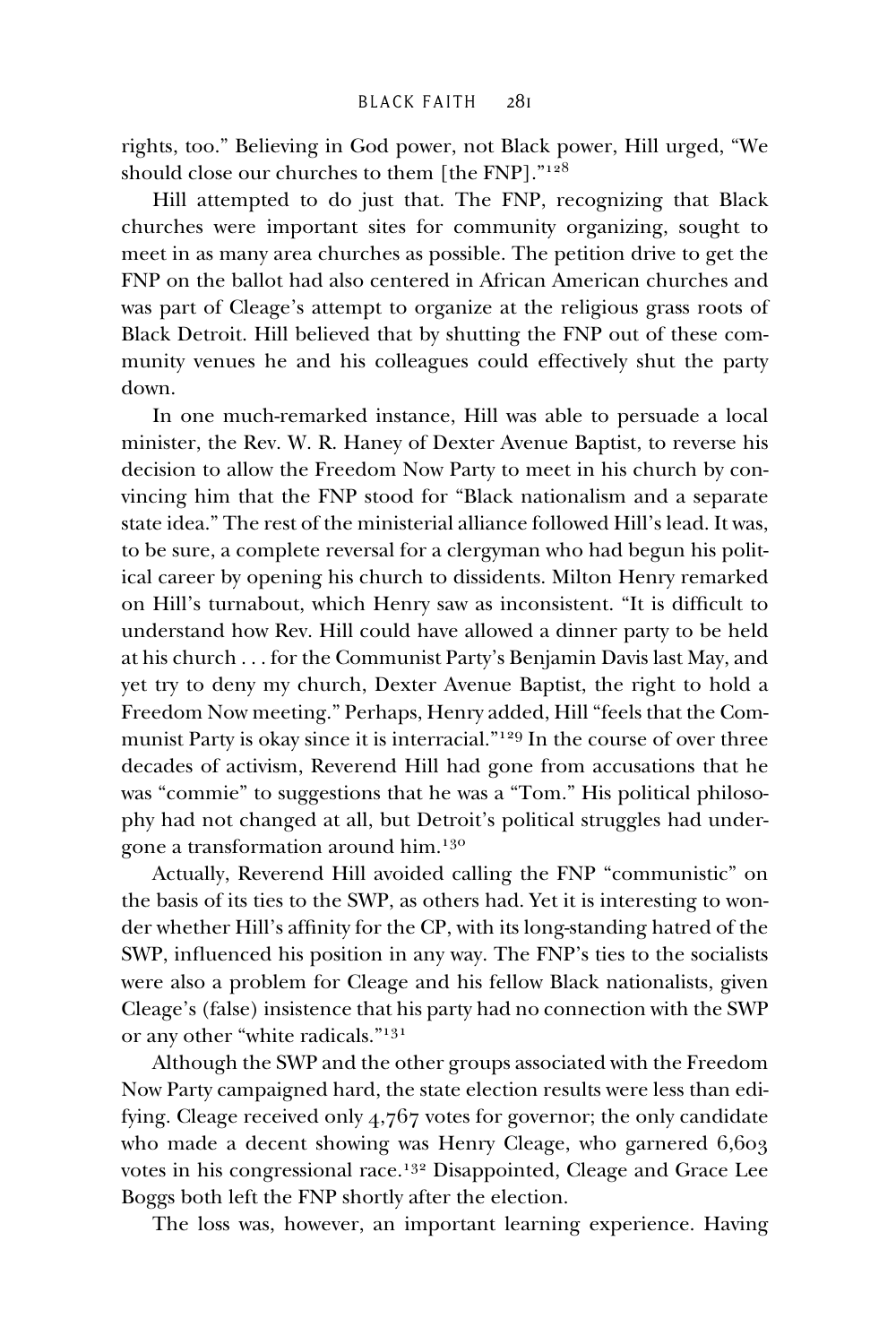made a shaky peace with the Democratic Party, candidate Cleage rose again, this time to run for the Common Council in 1965—twenty years after Reverend Hill's first campaign. It was a phenomenal campaign season. An unprecedented thirteen African American candidates entered the primaries that year, including Cleage, George Crockett, Jackie Vaughn, the UAW's Marc Stepp, and the still cantankerous Snow Grigsby, who was described as "a surprising dynamo on the speaker's circuit." The despised councilman Thomas Poindexter also joined the race. Cleage did not survive the primaries, but Reverend Hood, backed by a "Unity Slate" comprising the TULC, the Cotillion Club, and the Interdenominational Ministerial Alliance (of which Hill was a prominent member), went on to become the second African American ever elected to the council, edging out Poindexter for the ninth seat.<sup>133</sup>

For Cleage, the defeat carried yet another important lesson about the potential and limitations of the political arena. Thus, while 1963 may not have been the year of the Black revolt, as he had prophesied, the Freedom Now Party's efforts, coupled with the growing popularity of Black nationalism, were having a noticeable effect on the younger ranks of the city's civil rights community.

## IN SEARCH OF ALTERNATIVES

Although young, self-styled militants had been involved in the Grass-Roots Conference and the Freedom Now Party (Luke Tripp and Gwen Kemp were on the FNP's Executive Committee), they did not wholeheartedly share Cleage's political objectives. These young activists did not give the work of organizing political parties and running candidates for public office equal weight with efforts to go "back to the ghetto" in a more direct and sustained fashion. At the same time that Lyndon Johnson was initiating the national War on Poverty, of which Detroit's Total Action against Poverty (TAP) was a major component, a large segment of the Left in Detroit and elsewhere was reorienting its activism almost exclusively toward community organizing.<sup>134</sup>

It was a national change that even the media felt compelled to comment on. Political power, noted an article in the *Detroit News,* was now defined in terms of creating "new pressure groups by organizing Detroit's slum dwellers into political units." As a spokesperson for Detroit CORE put it, "the whole civil rights movement shifted in a downward manner . . . [to] take into account the black nationalist movements and the separatists." While there were heated debates over Black nationalism within the ranks of Detroit CORE, the organization was not willing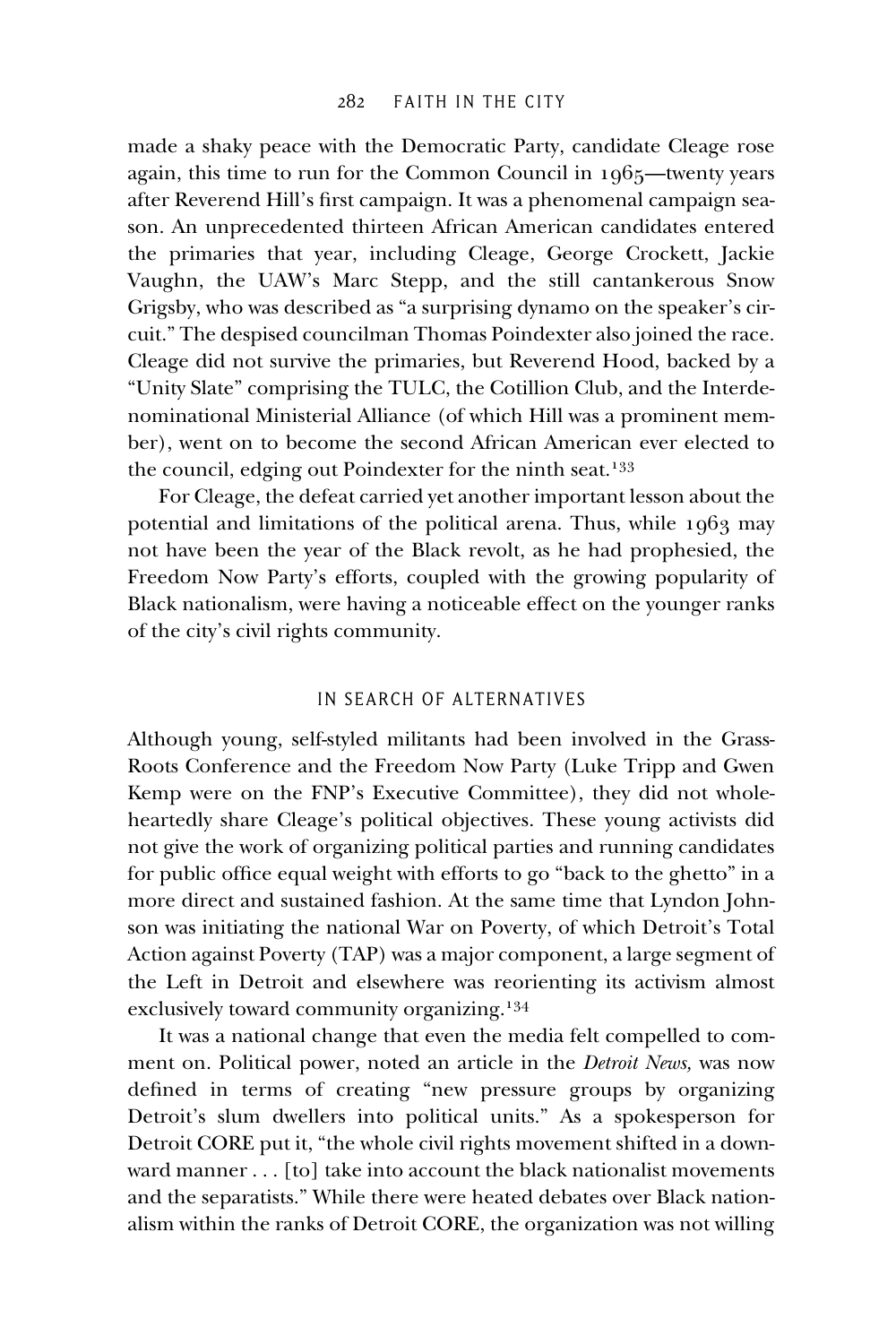to renounce its efforts to promote integration. Instead, the idea was "to show people that by organizing, they can still participate in our integrated society."135 Yet it was a Black nationalist perspective, variously defined, that was steadily becoming the basis for new coalition- and community-building efforts and the associated grassroots activism.

By the spring of 1964, Detroit CORE had begun organizing communities around issues important to their residents. The group opened a branch office in the Twelfth Street district and began organizing tenants' rights groups. It was also one of the first groups to organize Detroit's Aid to Dependent Children (ADC) mothers, although they were ultimately unable to sustain this campaign. $13^6$ 

This "ghetto program" prefigured the creation of a whole series of new community groups. By far the most active and successful of these, the West Central Organization, is illustrative. Headed by the Rev. Richard Venus of the Fourteenth Avenue Methodist Church, the WCO was an interracial group active in the city's Wayne State University district. Organized in 1965, the group was committed to organizing in the style of Saul Alinsky.<sup>137</sup> Because Alinsky's method involved integrating oneself and one's organization into neighborhood life without preconceived tactical or strategic notions, the WCO found it vastly superior to the "maximum feasible participation" approach of federally directed antipoverty programs. The WCO's idea was not to change people to fit institutions and programs imposed from outside but to modify institutions in ways that would allow the poor to represent themselves.138

Like Alinsky's Industrial Areas Foundation in Chicago, the WCO established ties to local religious organizations, including the Archdiocesan Solidarity Federation, the Detroit Catholic Worker, and individual parishes and churches. The WCO felt that church involvement, even if limited to financial support, was essential and that churches must begin "to relate to the people who make up the lower socio-economic levels in society." Echoing Cleage's attack on the Black middle-class clergy, the WCO insisted that the church must confront its own "class and cultural barriers" and establish a "meaningful relationship with people outside of the middle-class structure."139 Rising to this challenge, various churches and religious bodies funneled thousands of dollars into the community-organizing efforts of groups such as the WCO.

The WCO was based in the older, interracial, and interethnic neighborhoods around the Wayne State University campus. Among the young activists, Sheila Murphy and her future husband, Ken Cockrel, were both members, as was Marian Kramer, who was married to fellow activist and WCO member General Baker. At its height, the group was a federation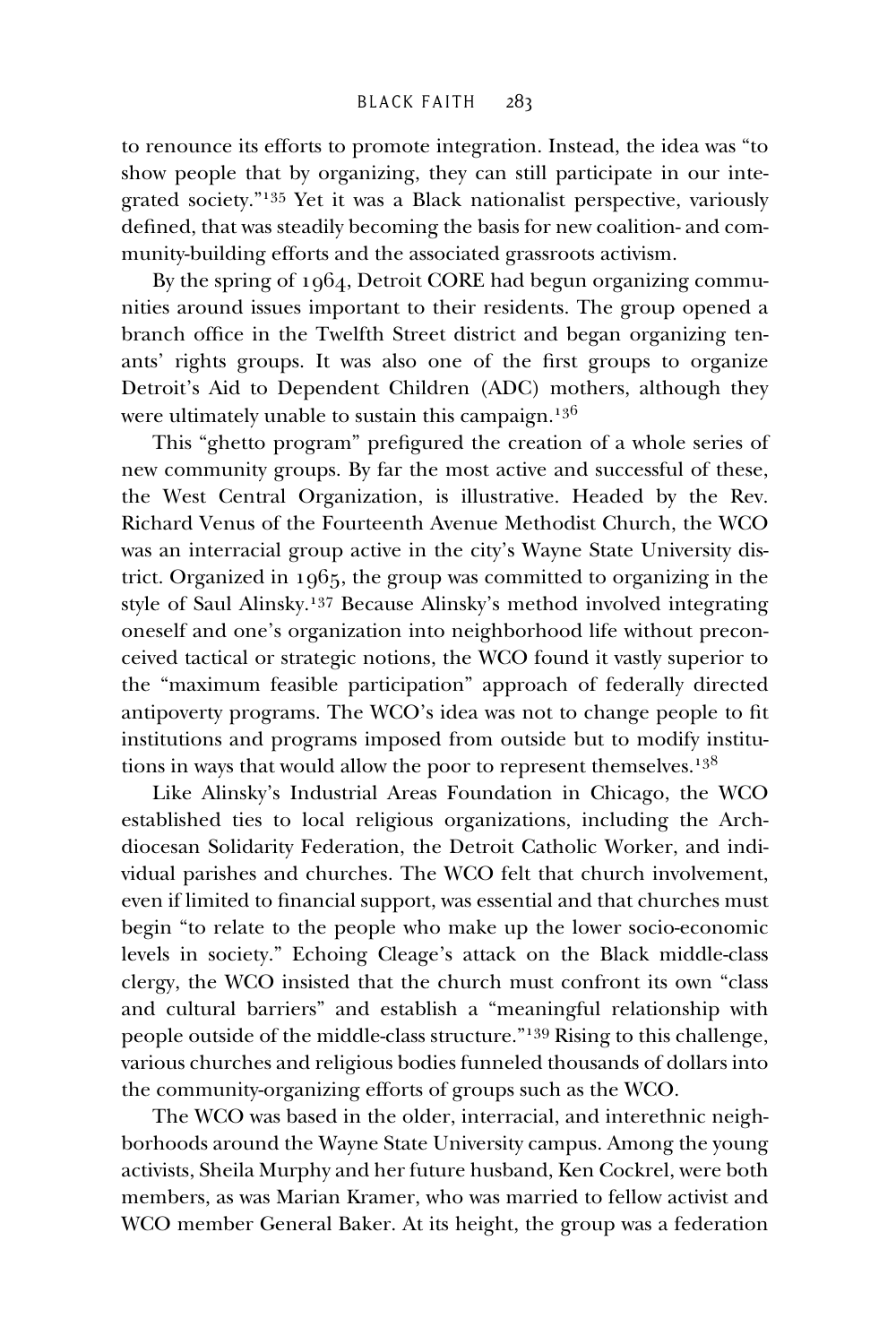of over thirty organizations.<sup>140</sup> Like CORE, the WCO initially focused on such community problems as absentee landlords who exacted high rents for scant services and stores that inflated their prices. Like every rightsoriented group since the 1910s and 1920s, the WCO also worked in the area of police brutality, criticizing the police department's dismal record in responding to crime in poor and Black neighborhoods. In one instance, the group left Police Commissioner Ray Girardin a nightstick sheathed in foam rubber, with a bag of black and white jelly beans attached. "Only when the police force is as integrated as these jelly beans should the sheath come off the night stick," read the attached note. $141$ 

But, although the WCO claimed minor successes in these efforts, it was in the fight against discriminatory urban renewal polices that they had the greatest effect. The WCO, like GOAL and the liberal coalition working in the Medical Center area, was not opposed to urban renewal in principle. It simply argued that residents' right to self-determination had been repeatedly violated by city agencies and helped the aggrieved residents work out a confrontational action plan. It was not a revolutionary program, although some members of the group thought revolution might be necessary to achieve their goals. In 1966, for example, when the city moved to evict families in the Hobart Street area as part of the Wayne State redevelopment plan, some families, accompanied by WCO members, locked themselves in. The city turned off the water, then the electricity and gas, but the barricaded resisters managed to jerry-rig backup service. Police arrested two dozen protesters outside of the apartment building, and the city eventually negotiated a compromise.<sup>142</sup>

Within two years, however, tensions over race and ideology had severely hampered the WCO's effectiveness. Perhaps the tensions were in part a natural consequence of diversity within the WCO and the neighborhoods where it operated. "Black elements over on, say, Butternut Street might have been concerned about a son or a nephew getting his ass kicked . . . by the police," Ken Cockrel explained, "and that might not play well over on Commonwealth Avenue, where the concern might be, you know, street lights, garbage pickup, things of that kind." Cockrel maintains that the organization was also hampered by the strictures of the Alinsky method. Alinsky tended to caution against antagonizing organized labor—it simply created more problems than it solved—and radicals such as Cockrel weren't "too happy about being counseled not to take on discriminatory industries because of this policy," as they would soon prove with the Revolutionary Union Movement.<sup>143</sup>

Lorenzo ("Rennie") Freeman, a driving force in the WCO, resigned from the group in 1968 because he didn't believe that a racially inte